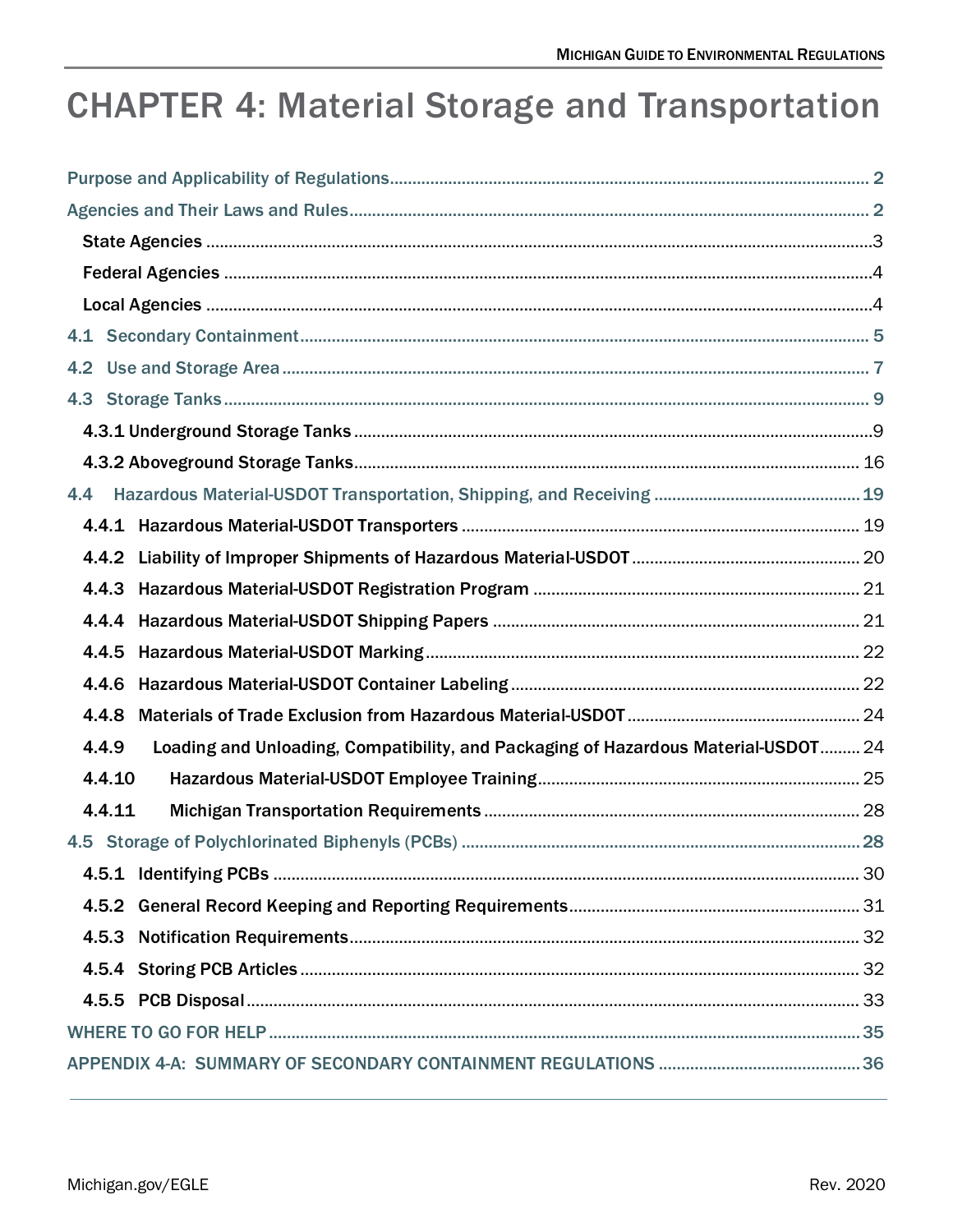# <span id="page-1-0"></span>PURPOSE AND APPLICABILITY OF REGULATIONS

The potential to adversely affect human health and the environment is always present when using, storing, and transporting regulated materials. Consequently, numerous regulations have been created to prevent accidents and reduce the risk of exposure to regulated materials. Complying with these regulations will minimize your



liability and protect your employees, the community, and the environment. This chapter provides only a summary of the requirements. You must refer to the regulations for more specific detail on the requirements.

# <span id="page-1-1"></span>AGENCIES AND THEIR LAWS AND RULES

The state, federal, and local agencies that enforce the regulations that apply to the storage, use, or transportation of regulated materials are listed below.

There are many regulations pertaining to the storage, use, and transportation of materials. Each regulation targets a specific group of materials that exhibit certain characteristics. Appendix B, which can be found in the back of this book, contains definitions of the various regulated groups of materials found in the material storage, use, and transportation regulations. These defined terms appear throughout this chapter in bold lettering. In some instances, multiple agencies use the same term to describe a regulated group of materials; however, its definition may differ. Such terms will be followed by a dash and the acronym of the defining agency or regulation. For example, the Michigan Department of Environment, Great Lakes, and Energy (EGLE), the U.S. Department of Transportation (USDOT), and The Department of Licensing and Regulatory Affairs (LARA) all have differing definitions for the term "hazardous material." Therefore, EGLE, the USDOT, and Act 207 definitions of hazardous material will appear as "hazardous material-EGLE," "hazardous material-USDOT," and "hazardous material-Act 207," respectively.

Identify the regulations that apply and contact the appropriate agency if you have any material storage, use, or handling questions.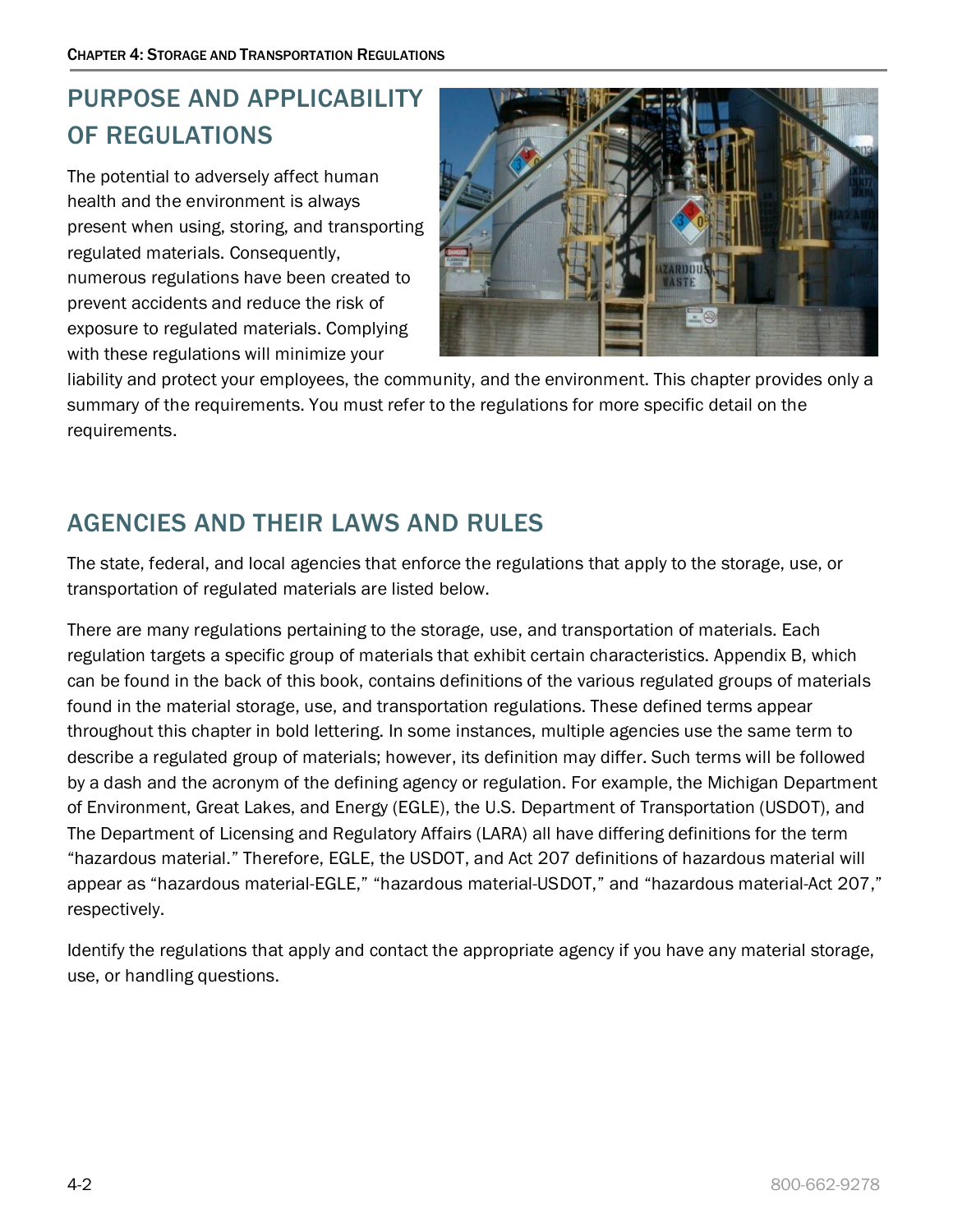# <span id="page-2-0"></span>STATE AGENCIES

EGLE regulates material storage and transportation under the following parts of the Natural Resources and Environmental Protection Act, Public Act 451 of 1994, as amended (Act 451) or other regulations that are covered in this chapter:

- Liquefied petroleum gases under the [Act 207](http://www.legislature.mi.gov/(S(v0i5sywytmrpinrobve02dl3))/mileg.aspx?page=GetObject&objectname=mcl-act-207-of-1941) and the [Act 207 Liquefied Petroleum Gas Rules](http://dmbinternet.state.mi.us/DMB/ORRDocs/AdminCode/1471_10894_AdminCode.pdf) (see [Chapter 4.3.2\)](#page-15-0)
- Compressed natural gases under [Act 207](http://www.legislature.mi.gov/(S(v0i5sywytmrpinrobve02dl3))/mileg.aspx?page=GetObject&objectname=mcl-act-207-of-1941) (see [Chapter 4.3.2\)](#page-15-0)
- Hydrogen under [Act 207](http://www.legislature.mi.gov/(S(v0i5sywytmrpinrobve02dl3))/mileg.aspx?page=GetObject&objectname=mcl-act-207-of-1941) and the Act 207 Storage and Handling of Gaseous and Liquefied [Hydrogen Systems Rules](http://www.legislature.mi.gov/(S(r4csyopgbg2nmdpjucqcye4o))/mileg.aspx?page=getObject&objectName=mcl-29-3c) (see [Chapter 4.3.2\)](#page-15-0)

EGLE also regulates material storage and/or transportation under a number of other regulations that are not summarized in this chapter but are instead covered under the chapters referenced below:

- Air emissions from storage tanks under Part 55 (Air Pollution Control) of Act 451, the Part 55 Rules, and the Federal Clean Air Act (see [Chapter 1\)](https://www.michigan.gov/documents/egle/egle-tou-MGER-Chapter1-Air_702760_7.pdf)
- Hazardous waste under [Part 111](http://www.legislature.mi.gov/(yabzqkfbjmjuoi45trgcgayq)/mileg.aspx?page=GetMCLDocument&objectname=mcl-451-1994-ii-3-111) (Hazardous Waste Management) of Act 451 and the Part 111 [rules](http://www.michigan.gov/documents/deq/deq-whm-hwp-Part111Rules_248146_7.pdf) (see [Chapter 2\)](https://www.michigan.gov/documents/egle/egle-tou-MGER-Chapter2-Waste_703085_7.pdf) and the Hazardous Materials Transportation Act (Public Act 138 of 1998) (hazardous material-EGLE) (see [Chapter 4.4.11\)](#page-27-0)
- Solid waste under [Part 115](http://www.michigan.gov/deq/0,1607,7-135-3312_4123-9861--,00.html) (Solid Waste Management) of Act 451 and the [Part 115 rules](http://dmbinternet.state.mi.us/DMB/orrdocs/AdminCode/1485_2014-146EQ_AdminCode.pdf) (see [Chapter 2\)](https://www.michigan.gov/documents/egle/egle-tou-MGER-Chapter2-Waste_703085_7.pdf)
- Liquid industrial by-products under [Part 121](http://www.legislature.mi.gov/(5postb55zwfgm4553eypzk2m)/mileg.aspx?page=GetMCLDocument&objectname=mcl-451-1994-ii-3-121) (Liquid Industrial By-products) of Act 451 (see [Chapter 2\)](https://www.michigan.gov/documents/egle/egle-tou-MGER-Chapter2-Waste_703085_7.pdf), and the Hazardous Materials Transportation Act (Public [Act 138](http://www.legislature.mi.gov/(pv4owl55zzip0a55man0opui)/mileg.aspx?page=GetMCLDocument&objectname=mcl-act-138-of-1998&queryid=385247) of 1998); (hazardous material-EGLE) (see [Chapter 4.4.11\)](#page-27-0)
- Scrap tires under Part 169 (Scrap Tires) of Act 451 (see [Chapter 2\)](https://www.michigan.gov/documents/egle/egle-tou-MGER-Chapter2-Waste_703085_7.pdf)
- Medical waste under [Part 138](http://www.legislature.mi.gov/(S(zlipfa55nyp4a245toqqgwip))/mileg.aspx?page=getObject&objectName=mcl-368-1978-12-138&highlight=368%20AND%20of%20AND%201978%20AND%20public%20AND%20health) (Medical Waste Regulatory Act) of the Public Health Code, Act 368 of 1978, as amended (Act 368) and the [Part 138 rules](http://www.michigan.gov/documents/deq/whm-stsw-mwrp-MW-Reg-Act-Rules_257176_7.pdf) (see [Chapter 2\)](https://www.michigan.gov/documents/egle/egle-tou-MGER-Chapter2-Waste_703085_7.pdf)
- Radioactive materials and radioactive waste (see Chapter 10)
- Storage and use areas for oil-EGLE, salt, and other polluting materials under the Part 31 (Water Resource Protection) of Act 451, Part 5 administrative rules "Spillage of Oil and Polluting Materials" (Part 5 Rules) (see [Chapter 4.2](#page-6-0) and 6.2.2)
- Outdoor storage and use areas at facilities subject to storm water permits (see [Chapter 6.2.4\)](https://www.michigan.gov/documents/egle/egle-tou-MGER-Chapter6-EnvironmentalEmergencies_721875_7.pdf#page=17)

LARA regulates:

- Underground storage tanks under [Part 211](http://www.legislature.mi.gov/(S(2un3mg45whuccl55eamdd245))/mileg.aspx?page=getObject&objectName=mcl-451-1994-II-8-211) (Underground Storage Tanks Regulations) of Act 451, the [Part 211](http://www.state.mi.us/orr/emi/admincode.asp?AdminCode=Single&Admin_Num=02902101&Dpt=EQ&RngHigh=) Rules, [Part 213](http://www.legislature.mi.gov/(S(x4htvb45s2srjn453ogoasfl))/documents/mcl/pdf/mcl-451-1994-ii-8-213.pdf) (Leaking Underground Storage Tank) of Act 451, the Fire Prevention Code - Public [Act 207](http://www.legislature.mi.gov/(S(v0i5sywytmrpinrobve02dl3))/mileg.aspx?page=GetObject&objectname=mcl-act-207-of-1941) of 1941 as amended (Act 207), and the [Act 207 Storage and](http://dmbinternet.state.mi.us/DMB/ORRDocs/AdminCode/1469_10892_AdminCode.pdf)  [Handling of Flammable and Combustible Liquids](http://dmbinternet.state.mi.us/DMB/ORRDocs/AdminCode/1469_10892_AdminCode.pdf) (FL/CL) Rules (see [Chapter 4.3.1\)](#page-8-1).
- Aboveground storage tanks and containers holding flammable and combustible liquids-Act 207 under [Act 207](http://www.legislature.mi.gov/(S(v0i5sywytmrpinrobve02dl3))/mileg.aspx?page=GetObject&objectname=mcl-act-207-of-1941) and the [Act 207 Storage and Handling of FL/CL Rules](http://dmbinternet.state.mi.us/DMB/ORRDocs/AdminCode/1469_10892_AdminCode.pdf) (see [Chapter 4.3.2\)](#page-15-0).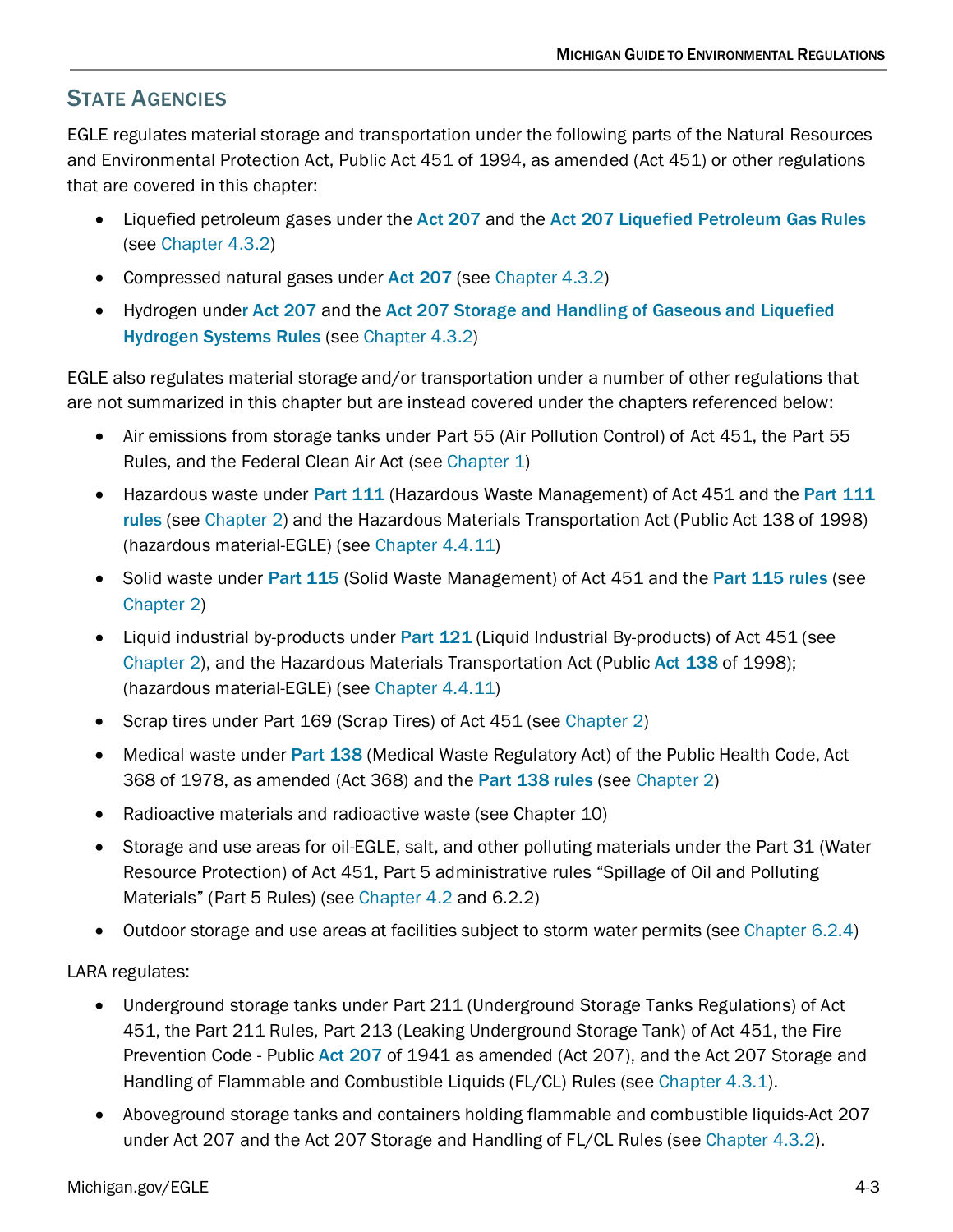• The design, construction, installation, and maintenance of underground storage tanks storing [regulated substances](http://www.michigan.gov/deq/1,1607,7-135-3311_4115_4238-26443--,00.html). The regulatory authority is under Part 211, Underground Storage Tank Regulations, of Public Act 451 of 1994, as amended, and the [Michigan Underground Storage](http://www7.dleg.state.mi.us/orr/Files/AdminCode/922_2008-041EQ_AdminCode.pdf)  [Tank Rules \(MUSTR\)](http://www7.dleg.state.mi.us/orr/Files/AdminCode/922_2008-041EQ_AdminCode.pdf).

The Michigan State Police, [Commercial Vehicle Enforcement Division](http://www.michigan.gov/msp/0,4643,7-123-72297_59877---,00.html) regulates:

• The transportation of [hazardous materials-USDOT](http://www.ecfr.gov/cgi-bin/text-idx?SID=1d49a3b137cb1b6fc45251074e634b44&tpl=/ecfrbrowse/Title49/49tab_02.tpl), including motor carriers, shippers, drivers, and cargo tank facilities. The hazardous material-USDOT regulations are adopted into state law under Public [Act 181](http://www.legislature.mi.gov/(S(pts0w3rbkdh52qrblab1y42c))/mileg.aspx?page=GetObject&objectname=mcl-act-181-of-1963) of 1963, as amended (Act 181) and are enforced by [Motor Carrier](http://www.michigan.gov/msp/0,4643,7-123-62526_62527---,00.html)  **[Officers](http://www.michigan.gov/msp/0,4643,7-123-62526_62527---,00.html) of the Michigan State Police.** 

# <span id="page-3-0"></span>FEDERAL AGENCIES

The U.S. Environmental Protection Agency (USEPA) regulates:

- Oil-EPA storage under the Spill Prevention, Control, and Countermeasure (SPCC) requirements (see [Chapter 6.2.3\)](https://www.michigan.gov/documents/egle/egle-tou-MGER-Chapter6-EnvironmentalEmergencies_721875_7.pdf#page=13).
- Title III of the Superfund Amendments and Reauthorization Act (SARA), which requires that hazardous material inventory information be submitted to state and local agencies (se[e](https://www.michigan.gov/documents/egle/egle-tou-MGER-Chapter5-SARA_703280_7.pdf) [Chapter 5\)](https://www.michigan.gov/documents/egle/egle-tou-MGER-Chapter5-SARA_703280_7.pdf).
- Polychlorinated biphenyls (PCB) clean-up, storage, disposal and use under the Toxic Substances [Control Act](https://www.epa.gov/laws-regulations/summary-toxic-substances-control-act) and the regulations found in [Title 40, Part 761](https://www.gpo.gov/fdsys/pkg/CFR-2015-title40-vol31/pdf/CFR-2015-title40-vol31-part761.pdf) of the Code of Federal Regulations (40 CFR Part 761).
- Hazardous waste under the federal [Resource Conservation and Recovery Act](https://www.epa.gov/laws-regulations/summary-resource-conservation-and-recovery-act) ([RCRA](https://www.gpo.gov/fdsys/pkg/USCODE-2011-title42/html/USCODE-2011-title42-chap82.htm)) are contained in [Title 40, Parts 260-279](http://www.epa.gov/epawaste/laws-regs/regs-haz.htm), of the Code of Federal Regulations (40 CFR 260-279) (see [Chapter 2\)](https://www.michigan.gov/documents/egle/egle-tou-MGER-Chapter2-Waste_703085_7.pdf).
- Wastewater under the federal [Clean Water Act](http://www.epa.gov/laws-regulations/summary-clean-water-act). (see [Chapter 3\)](https://www.michigan.gov/documents/egle/egle-tou-MGER-Chapter3-Wastewater_703055_7.pdf).

The USDOT regulates:

• Inter- and intra-state transportation of hazardous materials-USDOT under authority of the federal Hazardous Materials Transportation Act and [Title 49 of the Code of Federal Regulations](http://www.ecfr.gov/cgi-bin/text-idx?SID=1d49a3b137cb1b6fc45251074e634b44&tpl=/ecfrbrowse/Title49/49tab_02.tpl), the [Pipeline and Hazardous Materials Safety Administration](http://phmsa.dot.gov/hazmat/registration) ([PHMSA](https://www.phmsa.dot.gov/)), and Federal Motor Carrier Safety Administration, in conjunction with the Michigan State Police.

# <span id="page-3-1"></span>LOCAL AGENCIES

Local ordinances are overseen by local authorities. Contact your local building official and fire department for questions concerning the fire code, specific secondary containment requirements, and local reporting requirements. Contact county or city clerk regarding local business licenses.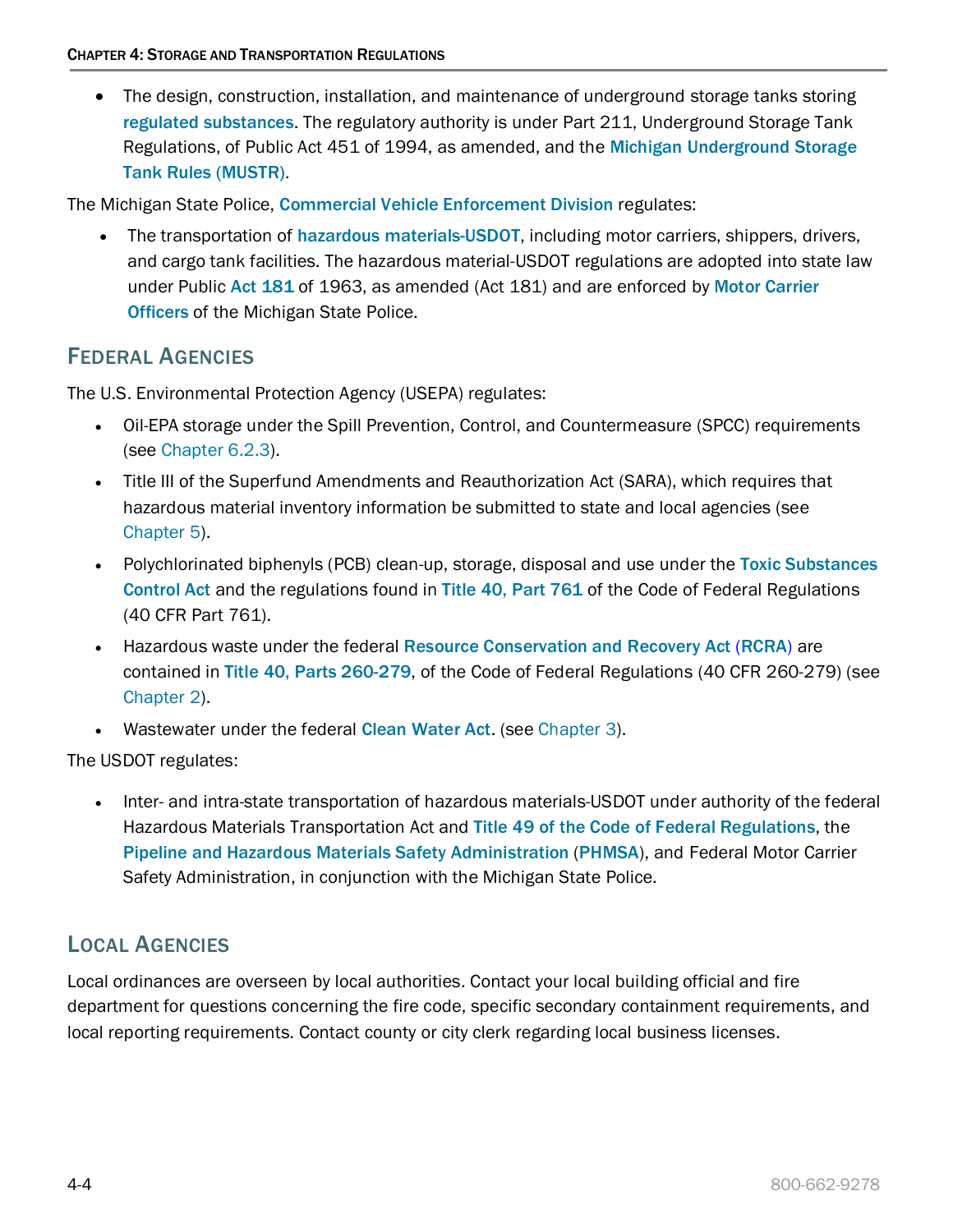# <span id="page-4-1"></span>4.1 SECONDARY CONTAINMENT

<span id="page-4-0"></span>One way to reduce the damage caused by chemical releases is to control their impact to air, groundwater, surface water, and drains. This can be done by rapid excavating or using items such as sorbents and devices to block drains. Some regulations require secondary containment structures to control releases, depending on what is being stored. See Appendix 4-A at the end of this chapter for a summary of many of these regulations but be advised there are some industry sectors that may have containment requirements not addressed in the guidebook. EGLE's document "[The Guide to Understanding Secondary](http://www.michigan.gov/documents/deq/deq-whm-hwp-Undrstnd-SC-Rqrmnts_248135_7.pdf)  [Containment Requirements in Michigan](http://www.michigan.gov/documents/deq/deq-whm-hwp-Undrstnd-SC-Rqrmnts_248135_7.pdf)" provides additional



information on calculating and designing secondary containment structures.

Even if you are not required by law to have secondary containment, you are encouraged to use it for all materials that may pose a risk to human health and the environment if released. You can consider purchasing pre-fabricated containment units or fabricated units built to your specifications. Many environmental regulations do not specify how these structures must be built; only that they keep the material from reaching surface water and groundwater or the regulations provide general conditions like the containment must be compatible with, and impervious to, the contained material.

The volume that secondary containment structures must be able to hold varies with the type of substance stored. If the regulations do not specify a greater amount, it is generally acceptable that the containment area be designed to hold, at a minimum, the greater volume of either ten percent of all the container volumes, or 100 percent of the largest container volume, plus any precipitation that may accumulate in the area. Discuss secondary containment volume requirements about:

- $\checkmark$  Hazardous waste with your [EGLE District Office](http://www.michigan.gov/deq/0,1607,7-135-3306_3329-12306--,00.html), Hazardous Waste Program (see [Chapter 2.4.7\)](https://www.michigan.gov/documents/egle/egle-tou-MGER-Chapter2-Waste_703085_7.pdf#page=72).
- $\checkmark$  Flammable and combustible liquids with the Storage Tank Program on any storage that falls within the scope of the Act 207 Storage and Handling of Flammable and Combustible Liquids (FL/CL) Rules (R 29.5601 to 5917). The requirements of these rules supersede local requirements if different than what is required in Act 207 or the FL/CL Rules (see [Chapter 4.3\)](#page-8-0).
- $\checkmark$  Polluting materials as defined by the Part 5 Rules with your local **EGLE [District Office](https://www.michigan.gov/documents/deq/wrd-pipp-staff_344829_7.pdf)**, Pollution Incident Prevention Planning Program (see [Chapter 4.2\)](#page-6-0).
- $\checkmark$  Flammable and combustible liquids with Michigan Occupational Safety and Health [Administration \(MIOSHA\)](https://www.michigan.gov/leo/0,5863,7-336-94422_11407---,00.html) when subject to those regulations.
- $\checkmark$  Oils storage when you have 1,320 gallons or more storage capacity with the USEPA, Region 5 (see [Chapter 6.2.3\)](https://www.michigan.gov/documents/egle/egle-tou-MGER-Chapter6-EnvironmentalEmergencies_721875_7.pdf#page=13).

Local authorities may have containment requirements. Jurisdiction varies between communities but may be with the waste water treatment plant, county health department environmental health section, and fire department.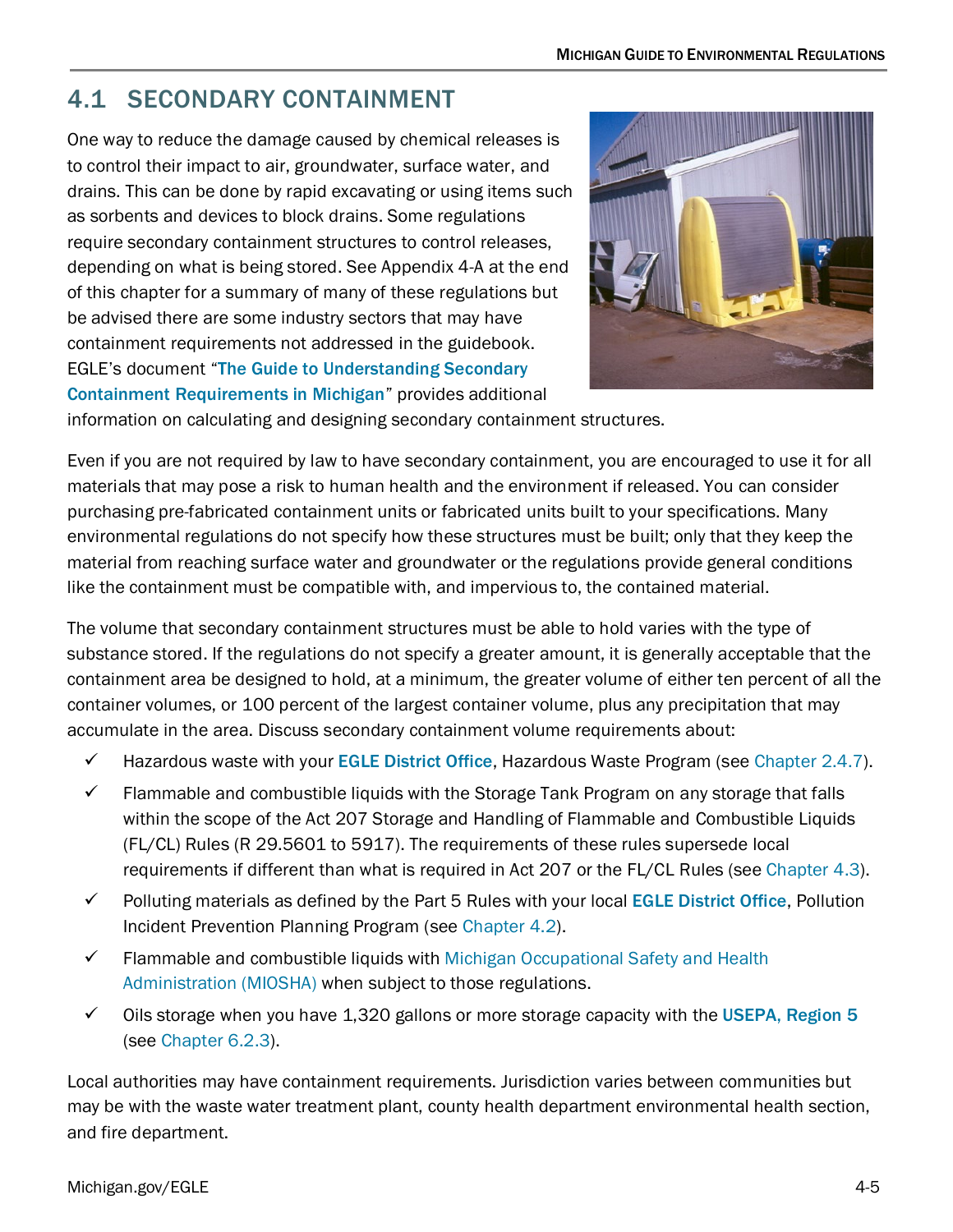Also check if your insurance company has any additional requirements pertaining to your coverage policy. Your chemical distributor/manufacturer may also have services to help design or construct storage areas.

If the materials you have on hand are affected by other regulations, follow the more stringent requirements. Examples of secondary containment structures include:

- $\checkmark$  Curbing
- $\checkmark$  Dikes, berms, or retaining walls
- $\checkmark$  Drip pans
- $\checkmark$  Enclosed cabinets with sealed flooring
- $\checkmark$  Portable containment units
- $\checkmark$  Spill diversion and lined detention ponds for larger areas
- $\checkmark$  Weirs, booms, or other barriers

Consider the following when selecting or designing a structure:

- *Structural strength* so the containment is capable of supporting the weight of the loads placed on it, including the materials and equipment that will enter the area.
- *Impermeability* so the containment is resistant to penetration of the materials contained in the structure. For example, a solid concrete structure with a linter that prevents the material from penetrating the concrete and infiltrating into the ground.
- *Compatibility* of the construction materials with the substances contained in the structure, and the structure's design should provide separation areas for incompatible substances. Look at the Safety Data Sheet (SDS) for storage recommendations and search Web sites about material compatibility.
- *Integrity* to avoid having any drains, other piping, or openings of any kind where liquids may escape. Seal all joints and cracks and do not include floor drains in the area or use cinder blocks in the construction. Have a regular maintenance schedule to locate and repair any cracks.
- *Security* to prevent vandalism and the entry of unauthorized persons to the area. The containment must allow emergency personnel and equipment to enter. Sumps included in the design should be manually controlled.
- *Protection* from extreme temperatures including ignition sources.
- *Squirt distance control* to contain any liquids spurting from containers if a leak occurred.
- C*apacity* so the containment meets the regulatory minimum holding capacity. Consider the amount of precipitation, such as snow and rainfall that may accumulate in the containment structure. Generally, areas in Michigan receive an average of 3.9 inches in a 24-hour rainfall. A record 24-hour precipitation in Michigan was nearly 10 inches.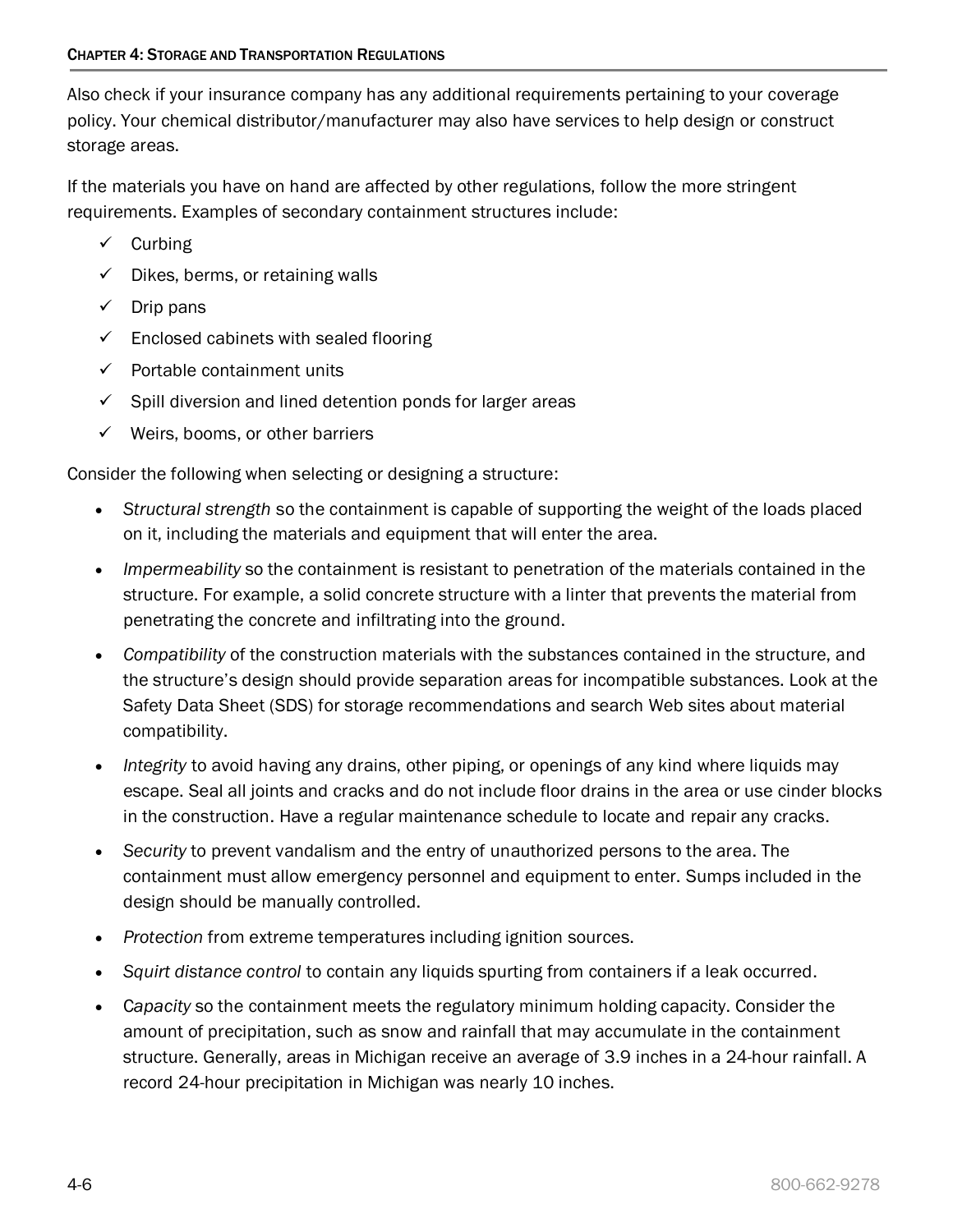Some other things to consider when designing your secondary containment area include:

- Avoid creating confined spaces.
- Provide adequate lighting and ventilation. Consider if explosion proof equipment is needed.
- Adhere to required isolation distances from property lines, public ways, buildings, etc.
- Consider how employees will move materials in and out of the storage and use area and the loading and unloading dock area.
- Consider using alternative materials that are less hazardous and have fewer regulatory requirements.
- Keep valves and piping inside the secondary containment.

Any collected liquids from secondary containment structures must be [characterized](http://www.michigan.gov/documents/deq/deq-ess-p2tas-wastecharacterization_254618_7.pdf) to determine if it is a regulated hazardous waste or liquid industrial by-product. If hauled off site, the applicable waste regulations must be followed (see [Chapter 2\)](https://www.michigan.gov/documents/egle/egle-tou-MGER-Chapter2-Waste_703085_7.pdf). If it is discharged on site, it must be in accordance with the rules associated with Part 31 (Water Resources Protection) of Act 451 (i.e., Part 4 - Water Quality Standards, Part 5 - Spillage of Oil and Polluting Materials, and Part 22 - Groundwater Quality). The Part 5 and Part 22 rules allow discharges of captured precipitation from secondary containment to the ground if the discharge does not contain released materials and meets the conditions listed in R 324.2005(2) and the water quality standards overseen by the Water Resource Division. The discharge cannot be, or become, injurious; and cannot cause runoff to, ponding on, or flooding of adjacent property. It also can not cause erosion or nuisance conditions.

When doing a visual inspection before discharging, look for odor, color, turbidity, floatable matter, deposits, or stains. See EGLE's Industrial Storm Water [Program page](https://www.michigan.gov/egle/0,9429,7-135-3313_71618_3682_3716-24018--,00.html) [\(Michigan.gov/IndustrialStormwater\)](http://www.michigan.gov/IndustrialStormwater) and discuss discharge requirements with EGLE's District Office, Water Resource Division. If your facility is also subject to the Storm Water Discharge Permit Program (see [Chapter 3.2.3\)](https://www.michigan.gov/documents/egle/egle-tou-MGER-Chapter3-Wastewater_703055_7.pdf#page=13), you will need to meet the sampling and monitoring requirements explained in your permit.

# <span id="page-6-0"></span>4.2 USE AND STORAGE AREA

Facilities must review their permits and determine if they are subject to any regulations that have requirements regarding use and storage areas, including loading and unloading areas. Many of the regulations are written to allow the facility flexibility in meeting requirements to keep materials out of the environment. In addition, a facility may be subject to [MIOSHA](https://www.michigan.gov/leo/0,5863,7-336-94422_11407---,00.html) housekeeping and other requirements. See [Chapter 2](http://www.michigan.gov/documents/deq/deq-ess-caap-manufguide-chap2_313406_7.pdf) for the requirements that apply to the storage and transportation of waste.

Manufacturers with polluting materials as defined in the Part 5 Rules have requirements for their use and storage areas beyond the secondary containment requirements for liquid polluting materials discussed in the previous section, if they meet or exceed the listed threshold management quantities and don't meet any of the listed exemptions in R 324.2003.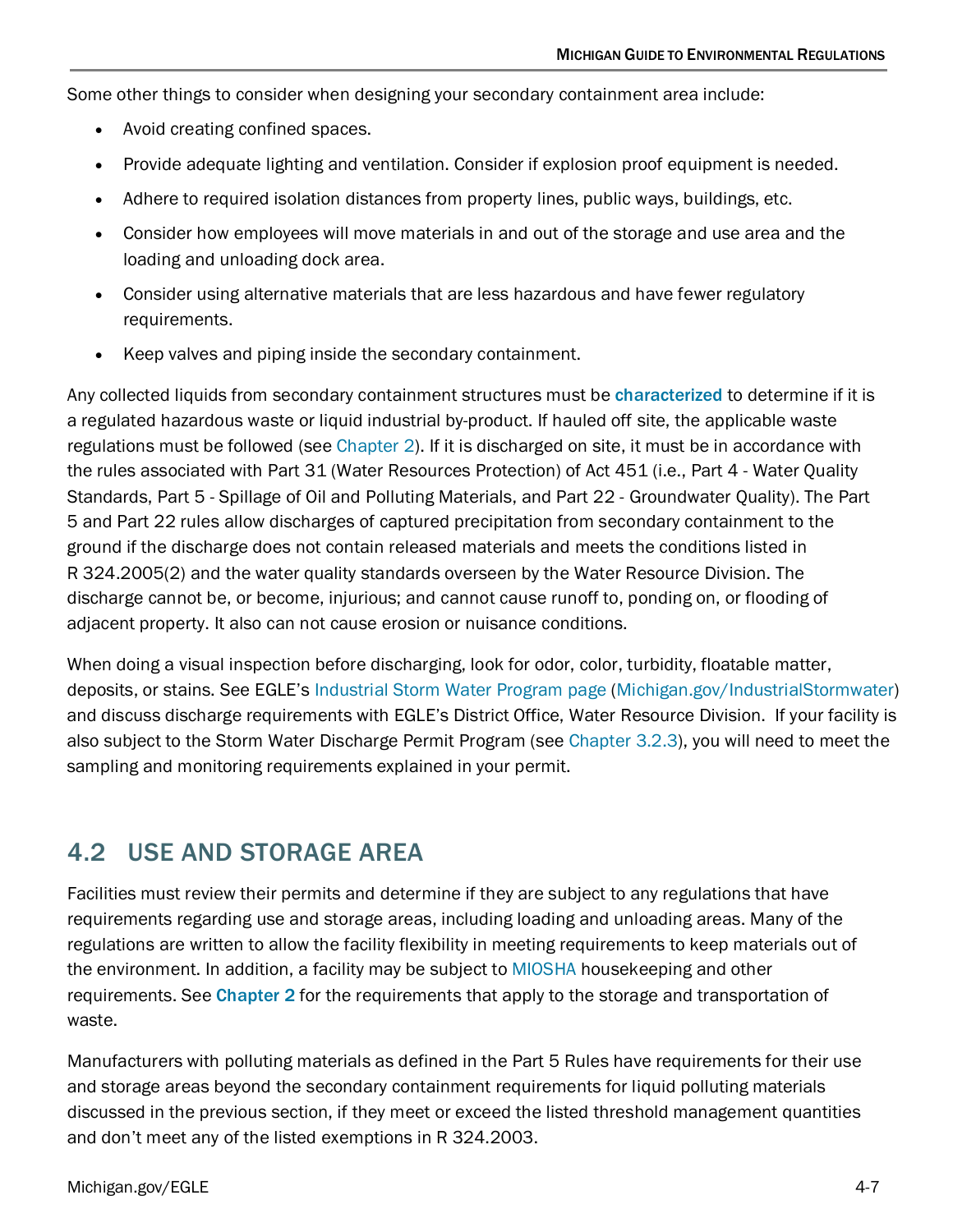Salt: Solid form 5 tons

Liquid form 1,000 gallons

**Oil:** 660-gallon tank storage capacity, or 1,320-gallon total above ground storage capacity

**Other polluting materials** listed in [R 324.2009](http://www.michigan.gov/documents/deq/wb-groundwater-permits-emergresponse-rulespippspillageoilwtable1_248112_7.pdf) in discrete use or storage areas:

Outdoors 440 pounds Indoors 2,200 pounds

**Polluting materials** include mixtures of the materials listed to the left if they contain one percent or more, by weight, of the materials listed to the left.

Facilities subject to the Part 5 Rules are required to have adequate surveillance of the facility to detect releases and implement procedures to prevent the polluting materials from reaching the surface water or groundwater. Each facility needs to determine how to meet this requirement, as it depends on what and how much polluting material is involved, how it is stored and used, how close it is to surface water or drains leading to surface water, what soil characteristics and other conditions could impact groundwater exposure, and the availability of pollution prevention and emergency response equipment, etc. A record of surveillance activities is recommended as a resource to demonstrate this requirement is being met.

All use areas and indoor storage areas are required to be designed, constructed, maintained, and operated to prevent releases of polluting materials into a public sewer system or to surface water or groundwater.

Solid polluting materials, including salt storage and use areas, must meet the following requirements:

- Be managed to prevent releases to public sewer systems or to surface water or groundwater.
- Not be stored within 50 feet of a designated wetland or shore or bank of any lake or stream.
- Be designed and constructed to remain effective during a 100-year flood if located within a 100 year floodplain.

Discuss your use and storage area requirements for polluting materials with EGLE's [District Office,](http://www.michigan.gov/documents/deq/wrd-pipp-staff_344829_7.pdf) Water Resources Division.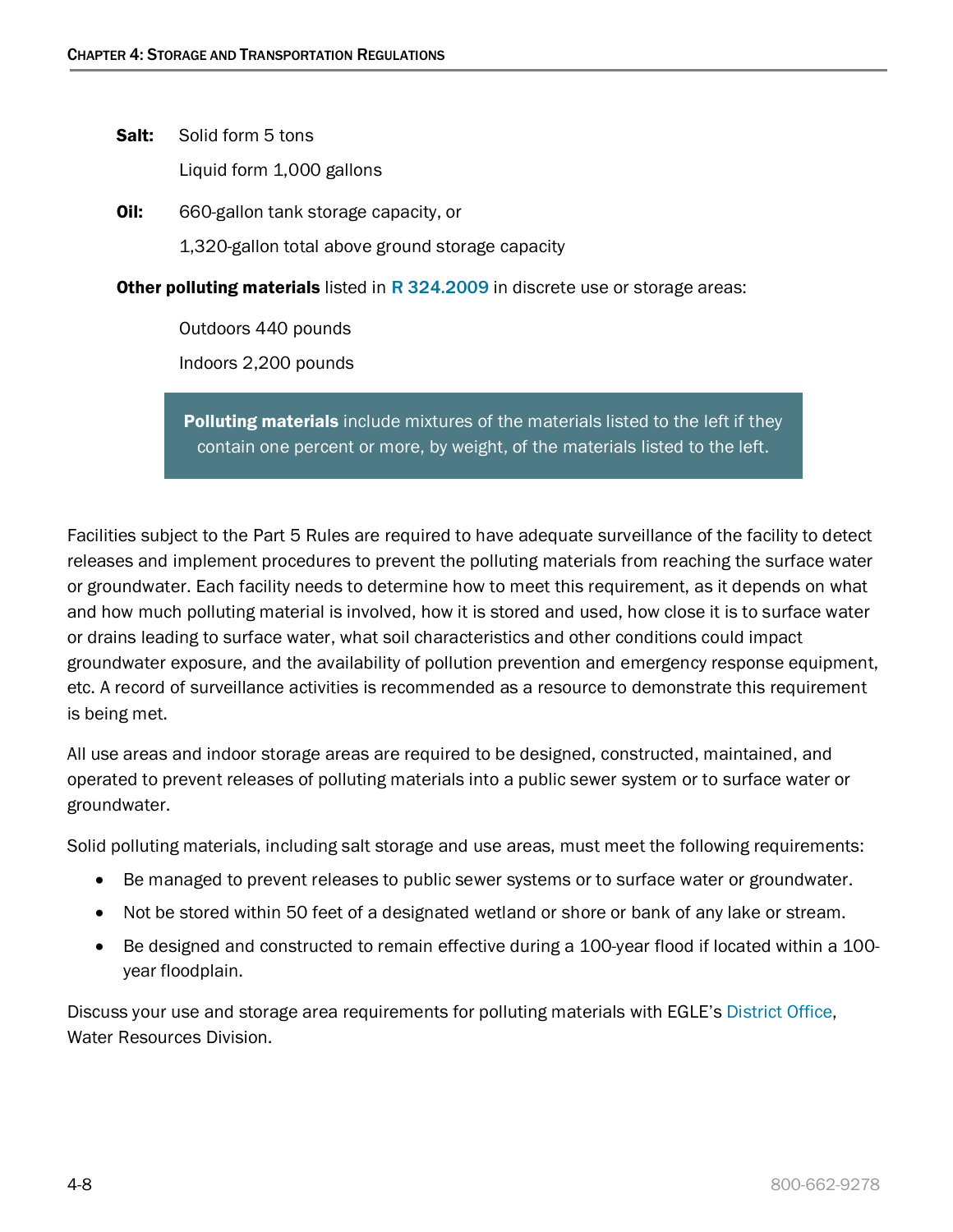Some polluting materials may also have requirements in other regulations. For example:

- [Highly hazardous chemicals,](https://www.michigan.gov/documents/CIS_WSH_part91_42236_7.pdf) toxics, and reactives.
- Flammable and combustible liquids-Act 207/MIOSHA or a hazardous substance-CERCLA (Comprehensive Environmental Response, Compensation, and Liability Act); see [Chapter 4.3](#page-8-0)  ["Storage Tanks.](#page-8-0)" Polluting materials exceeding the threshold management quantities in tanks that are exempted from the storage tank regulations, such as process tanks, are subject to the Part 5 Rules.
- Oils under USEPA Spill Prevention Control and Measures regulations; see [Chapter 6.2.3.](https://www.michigan.gov/documents/egle/egle-tou-MGER-Chapter6-EnvironmentalEmergencies_721875_7.pdf#page=13)
- Chemicals of interest under the US Department of Homeland Security's Chemical Facility Anti-Terrorism Standards (CFATS); see [Chapter 6.2.9.](https://www.michigan.gov/documents/egle/egle-tou-MGER-Chapter6-EnvironmentalEmergencies_721875_7.pdf#page=23)

If a facility is subject to the storm water permit as required in [Chapter 3,](https://www.michigan.gov/documents/egle/egle-tou-MGER-Chapter3-Wastewater_703055_7.pdf) it is necessary to also include storage procedures and procedures for removing storm water from the containment in the Storm Water Pollution Prevention Plan.

# <span id="page-8-0"></span>4.3 STORAGE TANKS

Many businesses utilize underground storage tanks (USTs), aboveground storage tanks (ASTs), or both in their day-to-day operations. The storage and handling of products such as gasoline, diesel fuel, fuel oils, and other liquid chemicals can have environmental and safety consequences if the tanks are not properly installed and maintained. Also, the product transfer operations must be properly managed to minimize the possibility of releases and possible fire hazards. Storage tank regulations were designed to promote the safe



storage and handling of flammable and combustible liquids such as petroleum products and other hazardous substances. Following the regulations will promote safer storage and handling practices and result in economic benefits to manufacturers and consumers.

# <span id="page-8-1"></span>4.3.1 UNDERGROUND STORAGE TANKS

Prior to December 22, 1988, USTs containing flammable and combustible liquids-Act 207 were solely regulated under the authority of the Act 207 and the FL/CL Rules. These rules adopted by reference some of the National Fire Protection Association codes and standards and provided a significant number of state additions and amendments. The FL/CL Rules applied not only to USTs but to ASTs as well. The last update of these rules took effect in October 2014.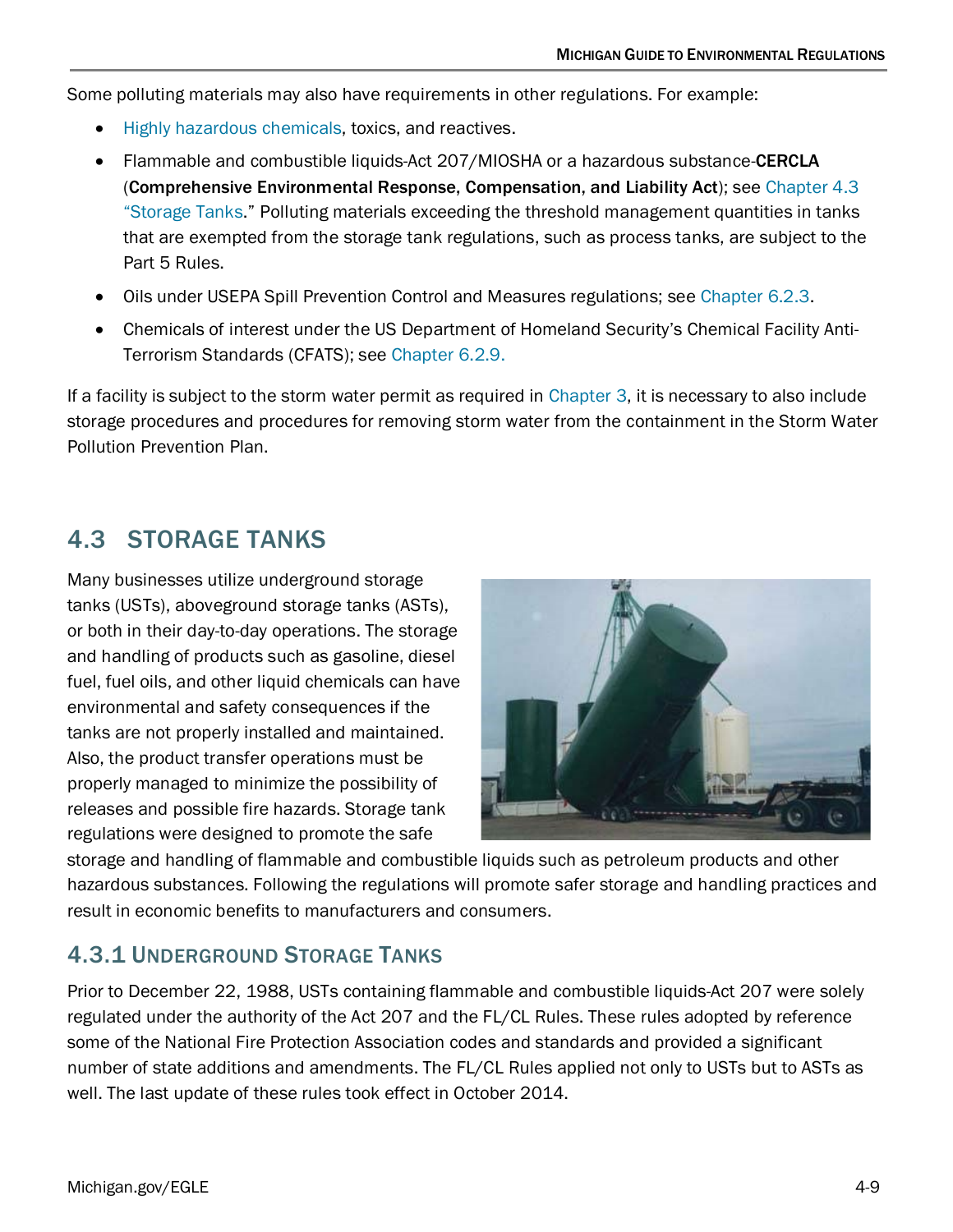On December 22, 1988, the federal UST Rules were promulgated by the USEPA. Following promulgation of the federal rules, the MUSTR were promulgated under the authority of Part 211 (Underground Storage Tanks Regulations) of the Natural Resources and Environment Protection Act, Public Act 451 of 1994, as amended. The MUSTR adopted by reference the federal rules with state specific additions and amendments and incorporated by reference the relevant language of the Storage and Handling of FL/CL Rules. The last update of these rules took effect in October of 2015 and called for increased emphasis on environmental protection.

The Underground Storage Tank Program implements the regulations under Part 211 [\(4.3.1 Storage](#page-8-1)  [Tank Regulations \[MUSTR\]\)](#page-8-1).

# Background

Michigan has approximately 17,500 USTs installed at 6,700 facilities. An underground storage tank system is defined as a UST or combination of USTs and underground connected piping that have at least 10 percent of their volume underground and are, were, or may have been used to contain a regulated substance. Many of these USTs have released or will release petroleum and other regulated chemicals into the environment through spills, overfills, or failures in the tank and piping system. The extensive contamination of soils and groundwater due to leaking underground storage tanks (LUSTs) is a serious problem nationwide.

UST facility locations that fit one or more of the following conditions must be plan reviewed and certified by the Storage Tank Program:

- A business or commercial facility that stores petroleum-based products, a CAA Section 112(r) substance, or any chemical included on the federal hazardous substance-CERCLA list in amounts greater than 110 gallons (MUSTR-UST).
- A facility that supplies flammable liquid or combustible liquid-Act 207 that has an individual aboveground tank storage capacity of more than 1,100 gallons.
- A farm or residential location that stores motor fuel for non-commercial purposes in amounts greater than 1,100 gallons.
- A facility that supplies gaseous or liquefied hydrogen or a facility that stores gaseous or liquefied hydrogen in a container(s).
- A facility that stores liquefied petroleum gas (LPG) in a tank larger than 2,000 gallons individual or 4,000 gallons aggregate or any size tank used for dispensing into either tanks or vehicles.
- A facility or residence that uses an UST to store heating oil for consumptive use on the premises where the tank is located does not require a plan review or yearly fees plus certification.

### Registration

All regulated USTs must be properly registered with the Storage Tank Program. You must complete a "*Registration for Underground Storage Tanks*" (BFS [3821](https://www.michigan.gov/documents/lara/bfs3821_407226_7.pdf)). A UST discovered during tank removal and renovation must also be registered with the Storage Tank Program. You must send an amended form to the Storage Tank Program any time the registration information changes. The registration form must be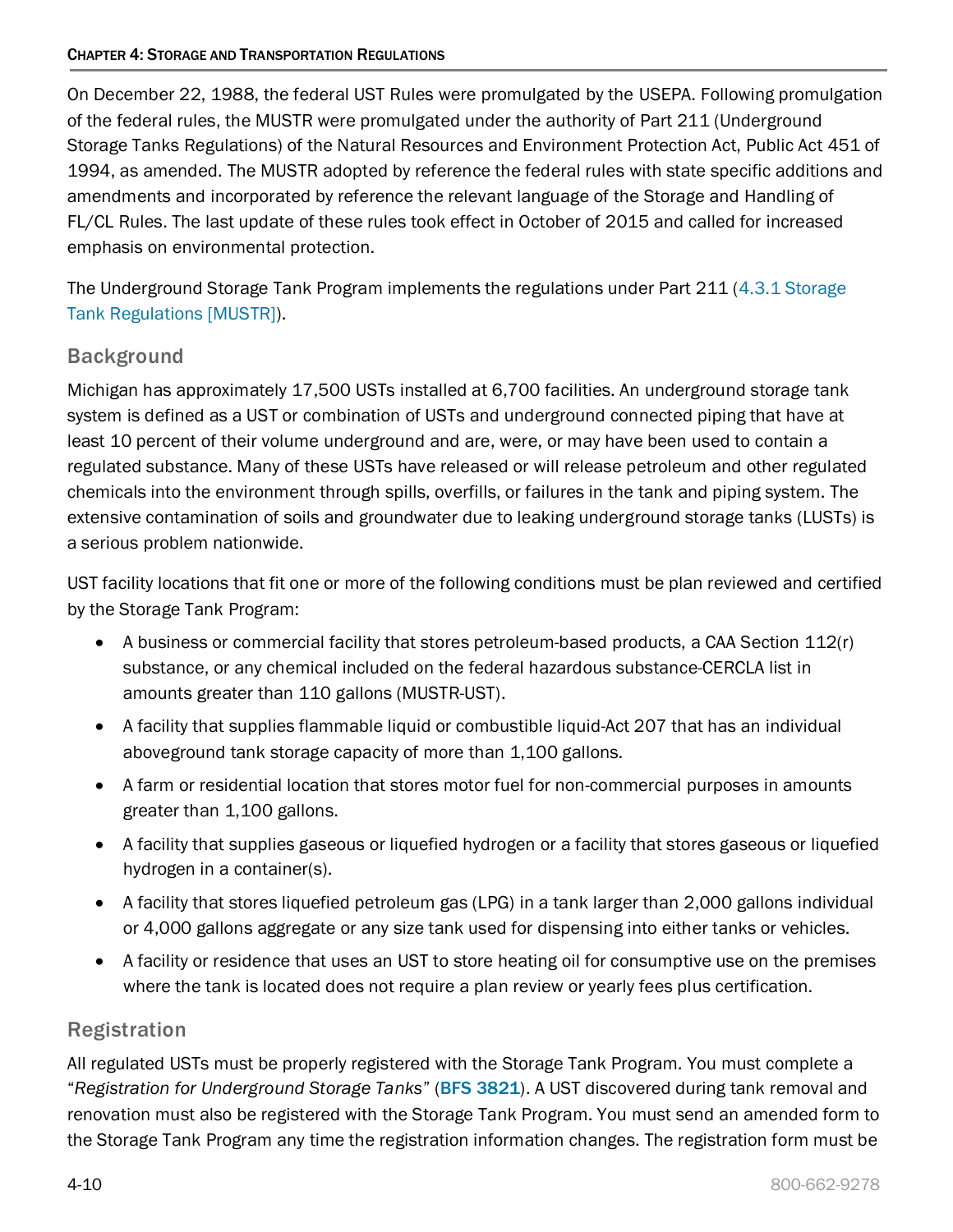submitted within 30 days from the date of the change.

### Financial Responsibility

You must have pollution liability insurance or demonstrate financial responsibility to cover the costs of cleanups, property damage, and third-party compensation for bodily injury resulting from leaking underground storage tanks. You will be required to show proof of financial responsibility when you register the tanks. For further information regarding financial responsibility requirements, visit the *[Financial Responsibility for Underground Storage Tanks](https://www.michigan.gov/lara/0,4601,7-154-42271_4115_4238-9772--,00.html)* on the Storage Tank Program web site at Michigan.gov/StorageTanks (select "Underground Storage Tanks").

The Michigan Underground Storage Tank Authority (MUSTA) was created by Public Act 416 on December 30, 2014. The Michigan Underground Storage Tank Authority (MUSTA) serves Michigan's petroleum underground storage tank owners and operators, local units of government, and country road commissions by managing the Underground Storage Tank Cleanup Fund, Legacy Release Program, and Public Highway Cleanup Program on a sound fiscal basis. MUSTA assists stakeholders in meeting their financial responsibility requirements and providing financial assistance to remediate contamination caused by releases from petroleum underground storage tanks.

For further information visit the Michigan Underground Storage Tank Authority Web site at [Michigan.gov/EGLEMUSTA](http://www.michigan.gov/deqmusta).

### Existing Installations

The UST system must be protected from potential releases and monitored. Since June 27, 2008; new UST systems are required to have approved secondary containment. Without these safeguards in place, the UST is more likely to leak, damage the environment, and leave you with costly cleanups. USTs that are not in compliance with the December 22, 1988, upgrade requirements of corrosion protection, overfill prevention, release detection, and spill prevention must have been closed by December 22, 1999. Closure may occur by removing the UST or filling the UST with inert material if removal threatens a structure.

For more information on release detection, spill protection, overfill prevention, and corrosion protection, call LARA's Bureau of Fire Services [Storage Tank](https://www.michigan.gov/lara/0,4601,7-154-89334_42271_4115---,00.html) Division at 517-241-8847.

### New Installations

The requirements for secondary containment, spill protection, overfill prevention, corrosion protection, and release detection must be met at the time of installation. A "*Notice of Proposed Installation of Underground Storage Tanks*" (BFS 3820) must be completed, detailing the materials and part numbers used on the UST installation as appropriate, and submitted with the site diagram.

At least 30 days before you install or use a UST system in Michigan, you must submit installation plans for review to the Storage Tank Program. The plans submitted for installation approval must include: a site diagram detailing the location of USTs, dispensers, other storage tank systems, property lines, buildings, and drinking water wells; and a list of materials used for the UST installation as described in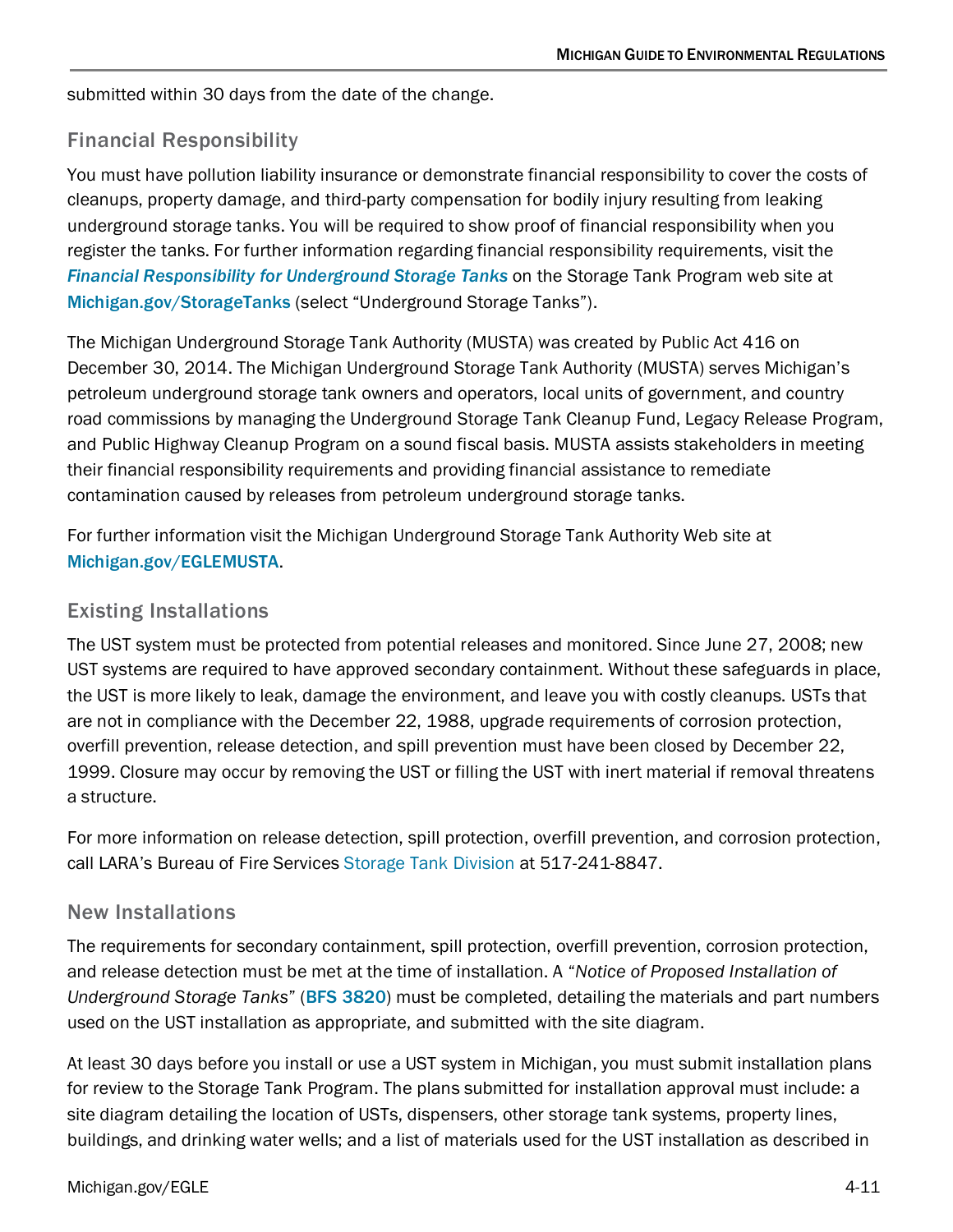MUSTR. R 29.2109 (Rule 9) of MUSTR also has specific requirements concerning secondary containment and the placement of UST systems near drinking water wells and wellhead protection zones. UST systems with pressurized piping, placed after January 2, 1999, must be installed with secondary containment piping.

The plans are reviewed within 45 days, and then an approval or deficiency letter is sent to you. After approval of the plans, you must notify the Storage Tank Program of the installation date of the UST system seven days prior to the installation. The Storage Tank Program field staff will inspect the installation within two working days following this notification. Following inspection of the site and prior to use of the UST system, a registration form must be sent to the Storage Tank Program. A certificate will then be mailed to the owner/operator to be displayed at the facility location.

Any person who installs or removes a regulated UST system in Michigan must obtain \$1 million of pollution liability insurance. This insurance should not be confused with the financial responsibility requirements found previously in this chapter.

### Tank Removal, Closure, and Changes of Stored Material

There are two types of closures for UST systems that are allowed: temporary and permanent. A temporary closure is allowed for up to a 12-month period, only if it is intended to bring the UST back into service. To temporarily close a UST system, you must submit an "*Intent of Removal, Closure, or Changein-Service of Underground Storage Tanks*" (BFS 3824) form notifying the Storage Tank Program of the temporary closure. You must also continue operating the corrosion protection and release detection systems. Release detection is not required if the UST system is empty. A temporarily closed UST system may not be brought back into service unless it is fully upgraded for corrosion protection, overfill prevention, release detection, and spill protection. The UST system must also pass tank and line tightness testing.

A UST system is considered permanently closed when the UST system is empty for 30 days or more and does not meet the requirements for temporary closure or change-in-service. A permanently closed UST system must be emptied and cleaned by removing all liquids and accumulated sludge and purging all vapors.

When materials are removed from tanks, it is necessary to characterize those materials and sludges to determine if they are subject to waste regulations:

- Material that will be used as is, either by the generator or another company, is not considered a waste. This exclusion does not apply if the material has to be filtered or altered in any way before use. If the material is classified as a USDOT hazardous material, transportation of that material must meet that agency's requirements (see [Chapter 4.4\)](#page-18-0).
- Waste gasoline, diesel fuel, or other fuels that are being sent to a fuel blender are not considered hazardous waste because they were originally a fuel and are being recycled into a fuel. These would have to be shipped to the blender as a liquid industrial by-product.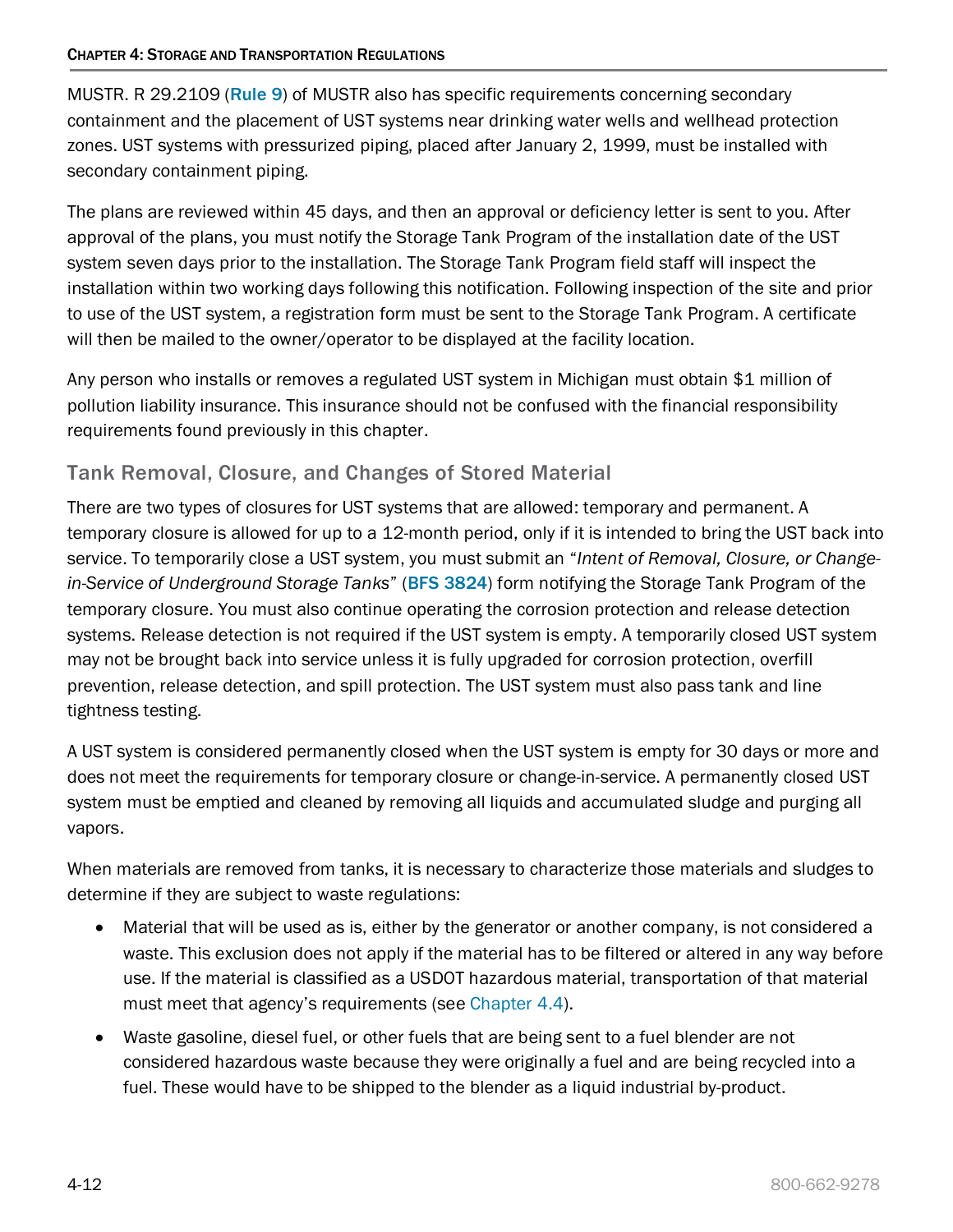Contaminated soils, groundwater, or other debris generated as the result of contamination from leaking underground storage tanks are exempted from the hazardous waste regulations only if:

- o They exhibit benzene or other D019 to D043 constituents.
- o The site is being cleaned up under storage tank regulations.
- o The tank is an underground storage tank.

This exemption does not apply to aboveground storage tank cleanups or from contamination associated with a UST due to overfilling or other causes besides leaking.

Removed materials may be characteristic or listed hazardous waste if the above situations do not apply. The tank must also be verified as [empty](http://www.michigan.gov/documents/deq/deq-ess-p2tas-emptyingtanks_225369_7.pdf). Discuss any waste determination questions with your consultant or EGLE, [District Office](http://www.michigan.gov/deq/0,1607,7-135-3306_3329-12306--,00.html), Hazardous Waste Program.

To determine whether you have a solid waste, liquid industrial by-product, or hazardous waste, view EGLE's recorded waste characterization and generator status webinar available at [Michigan.gov/EGLEwaste](http://www.michigan.gov/deqwaste) under the "Hazardous Waste and Liquid Industrial By-products Webinar Series" link on the "Announcement" tab or see [Chapter 2.4.](https://www.michigan.gov/documents/egle/egle-tou-MGER-Chapter2-Waste_703085_7.pdf)

If waste is generated from the tank cleanout, it may affect a facility's hazardous waste generator status because of the increased waste generation in that month. See [Chapter 2.4.4](https://www.michigan.gov/documents/egle/egle-tou-MGER-Chapter2-Waste_703085_7.pdf#page=64) for more information about re-notifying or obtaining a Site Identification Number if the facility has not previously shipped hazardous waste off-site. It will also be necessary to use permitted and registered transporter, complete and submit copies of hazardous waste manifests, and meet other hazardous waste requirements when shipping hazardous waste off-site. There are different requirements for shipping liquid industrial byproducts. To ensure properly handling of waste generated from tank closures – see [Chapter 2,](https://www.michigan.gov/documents/egle/egle-tou-MGER-Chapter2-Waste_703085_7.pdf) which discusses the management standards for both hazardous waste and liquid industrial by-product in detail.

Tanks not being reused must be [emptied](http://www.michigan.gov/documents/deq/deq-ess-p2tas-emptyingtanks_225369_7.pdf), inerted, cleaned, and rendered unusable by cutting holes in the tank heads and shell. Before the tank is cut up for scrap or disposal, the atmosphere in the tank must be tested to ensure its safety. If it is a steel tank, it can be sent to a recycler. Check the yellow pages under the scrap metal heading or go to the [Recycled Material Market Directory](http://www.michigan.gov/deqrmmd) at [Michigan.gov/EGLErmmd](http://www.michigan.gov/deqrmmd/). If it is a fiberglass tank, it can be disposed as a solid waste. Contact the landfill for specific requirements.

As detailed above, materials removed from inside the tank must be characterized. Generally, any materials removed from a tank will be subject to hazardous waste or liquid industrial by-product regulation upon removal. The handling requirements vary based on the character, composition, volume and ultimate disposition of the waste (recycling or disposal). Only when contaminated fuel is shipped directly to a fuel blender for recycling and reuse as fuel are the materials not subject to waste regulation. In that case, the contaminated fuel may be shipped using a bill of lading in accordance with the USDOT regulations. For questions about the waste regulations that apply to the tank contents, see the resources above and contact your EGLE [District Office](http://www.michigan.gov/deq/0,4561,7-135-3306_3329-12306--,00.html), Hazardous Waste Program staff for assistance.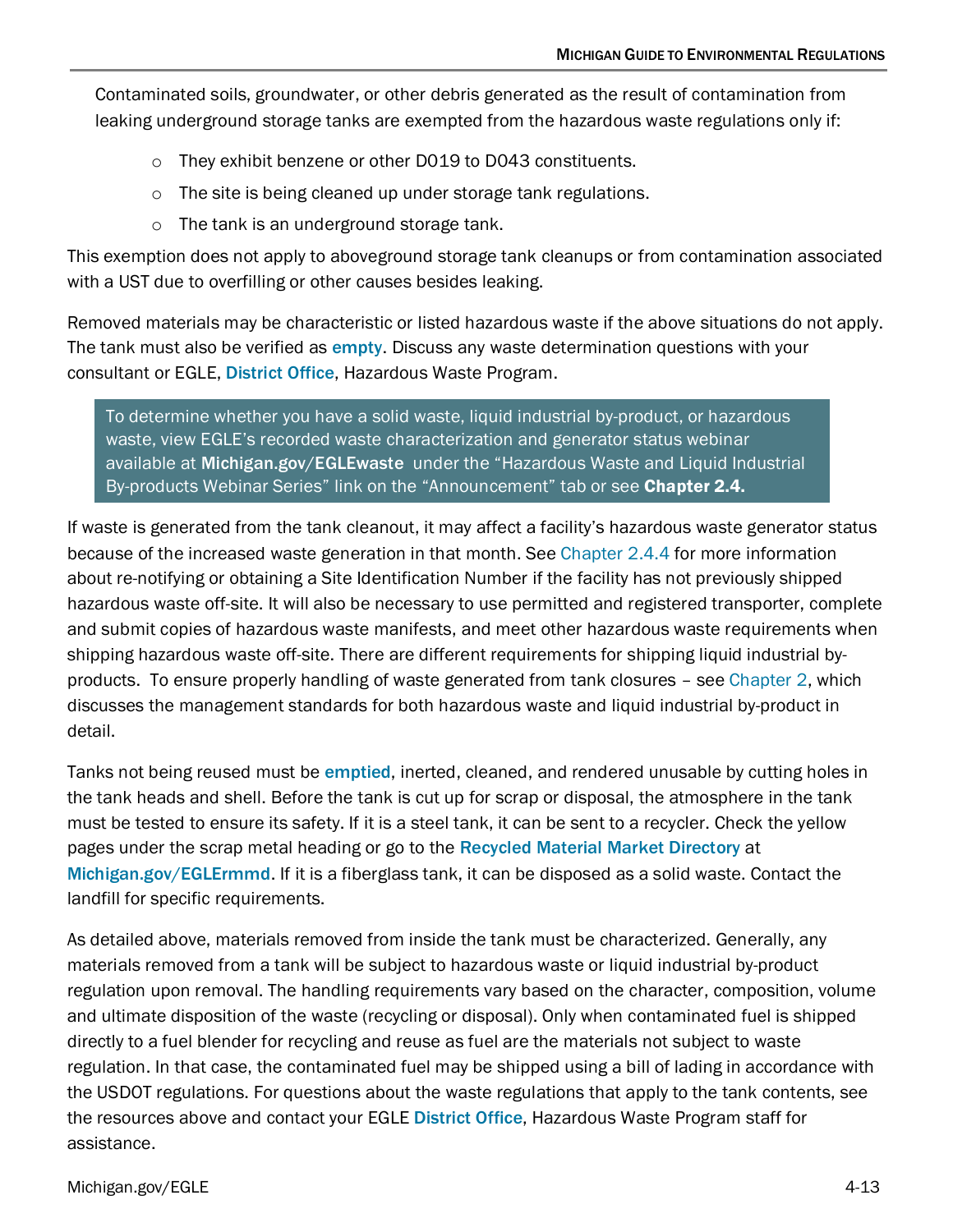All permanently closed UST systems must be removed from the ground and the Storage Tank Program must be notified of the pending removal by submitting an "Intent of Removal, Closure, or Change-in-Service of Underground Storage Tanks" (BFS 3824) 30 days prior to the pending removal date. A site [assessment](#page-14-0) must be performed. In cases where a permanent structure is above or near the UST, the UST system may be closed in-place. A closed in-place UST must be filled with an inert solid material such as concrete or pea gravel. A site assessment must be performed. Once the UST is closed, you must submit an amended "Registration for Underground Storage Tanks" (BFS 3821) to the Storage Tank Program within 30 days of the closure. In place of an amended BFS 3821, the "Underground Storage Tank System Site Assessment Report and Closure or Change-In-Service Registration" (BFS 3881) can be submitted within 45 days of permanent closure or change-in-service.

To facilitate UST removal and unrestricted closure of former UST sites, the state and federal hazardous waste regulations exclude petroleum contaminated media and debris that are D018-D043 characteristically toxic and not ignitable from being a hazardous waste if the site is being cleaned up under the storage tank regulations.

When the material stored in a UST is changed from a regulated substance to a non-regulated substance (such as water or heating oil), follow the same procedures as though you permanently closed the UST system.

# Record Keeping Requirements

It is important to keep records of your daily operations, purchases of equipment, and other information relating to the operation of your UST system. These records are needed by the inspector and might also help you obtain cheaper insurance rates. Records must be kept on routine maintenance of the UST system, release detection, inventory control, site assessment results, reporting of releases, and corrective actions. These records should be kept on site and be immediately available upon request. If the records are kept at an alternative site, they must be available for inspection. It is recommended you keep these records indefinitely.

### Releases, Reporting, and Investigation

Any time a non-emergency release is suspected or confirmed, you must report the release within 24 hours to the Storage Tank Program. See [Chapter 6](https://www.michigan.gov/documents/egle/egle-tou-MGER-Chapter6-EnvironmentalEmergencies_721875_7.pdf) for instructions and regulations on how to properly report a non-emergency spill. Once a suspected release has been reported, you have 14 days to investigate the release and either confirm the release or cancel the suspected release report. If a suspected release is upgraded to a confirmed release, or if you initially know that you have a confirmed release, you must begin [corrective action.](#page-14-1)

All emergency spills or releases must be reported immediately to the **Pollution Emergency** Alerting System (PEAS) at 800-292-4706 in Michigan or 517-373-7660 if outside Michigan.

To report a confirmed release from a UST call 517-335-7279, fax the release report to 517-332-1428, or use the online form '[BFS 3826](http://www.michigan.gov/documents/lara/bfs3826_407228_7.pdf)' located.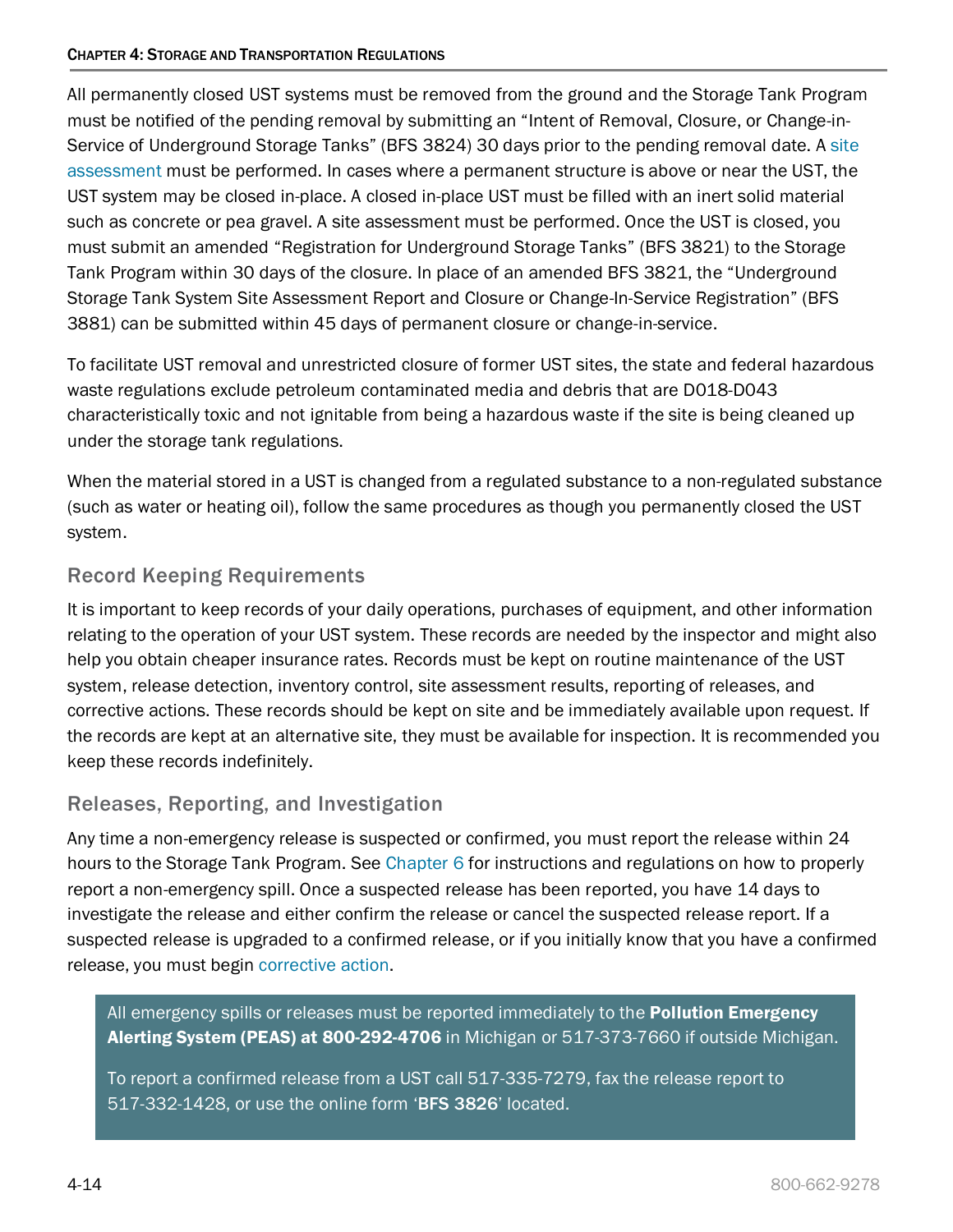### <span id="page-14-0"></span>Site Assessments

When a UST system is closed or a change-in-service occurs, the UST site must be assessed for past releases where contamination is most likely to be present. A proper site assessment requires sampling of soil and/or water. A laboratory using USEPA or state acceptable methods must analyze these samples. R 29.2155 (Rule 55) of MUSTR lists the proper sampling guidelines for site assessments. The site assessment results must be submitted to the Storage Tank Program on the "*Underground Storage Tank System Site Assessment Report and Closure or Change-in-Service Registration*" (BFS 3881). Also, Storage Tank Program's Informational Memoranda "*Test Methodology for Site Assessments*" (IM-3), succinctly lists the site assessment sampling requirements.

A site assessment is not required if contaminated soils, groundwater, or free product are discovered. If you find one of the following indicators of a release of regulated product, you must report a confirmed release to the Storage Tank Program within 24 hours of discovery: visible or olfactory evidence of contamination at the UST site during excavation, if field screening instrumentation (e.g., a photo ionization meter [PID]) indicates the presence of contamination, or if your site assessment shows contamination. You must then follow the Remediation and Redevelopment Division's (RRD) guidelines for further testing and clean up the contamination.

### <span id="page-14-1"></span>Corrective Action

You must hire a qualified underground storage tank consultant (QC) to perform corrective action at your site. The QC must have \$1 million coverage in pollution liability insurance. Be aware that even though you must hire a QC, you are liable for assuring that corrective actions are performed at your site.

After a release has been reported, you or your QC must immediately begin to perform initial response actions. If the corrective action is not completed after performing the initial response activities, then the QC must determine the extent of the contamination, conduct a risk-based corrective action (RBCA) assessment, and prepare a Corrective Action Plan (CAP) to further address the contamination at the site. You can find more information on CAPs and related reporting requirements in Part 213 (Leaking Underground Storage Tanks [LUST]) of Act 451. In addition to the above requirements, the QC must submit the following reports to the RRD: initial assessment report, final assessment report, and the closure report.

### FOLLOW-UP REPORTS FOR LUST

Forms required by regulation, due within:

- 90 days LUST Initial Assessment Report (BFS 3841)
- 365 days LUST Final Assessment Report (BFS 3842)
- Submitted within 30 days after the completion of the Corrective Action:
	- o LUST Closure Report (BFS 3843)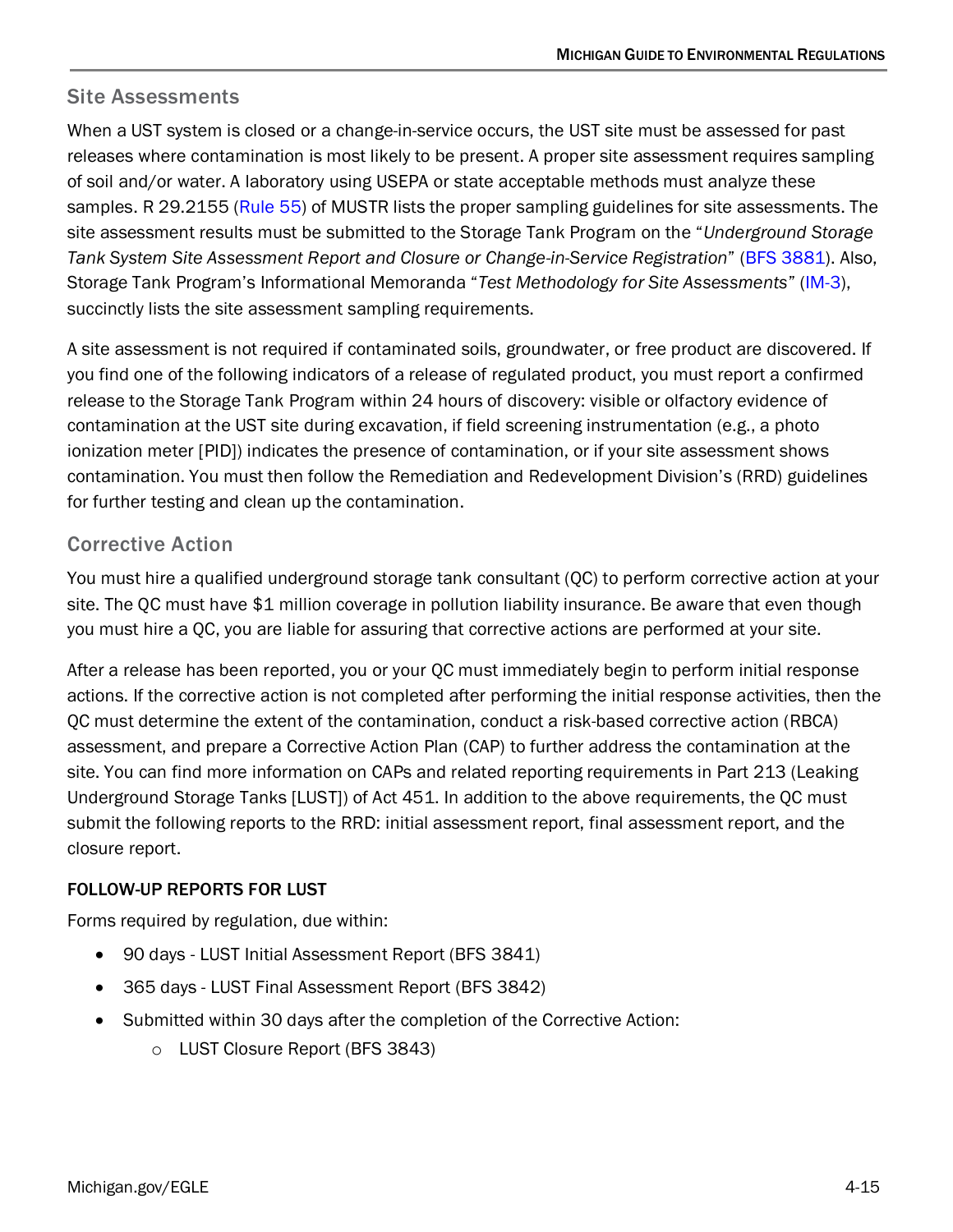- Miscellaneous reports that are required (as applicable to the site):
	- o Free Product Fax Transmittal (BFS 3800)
	- o Notice of Migration of Contamination (BFS 4482)
	- o Notice Regarding Discarded or Abandoned
	- o Containers (BFS 4476)
	- o Notice to Impacted Parties of Corrective Action (BFS 3852)

<span id="page-15-1"></span>Each site must be evaluated and cleaned up based on the current cleanup criteria and the level of risk that the site poses to public health and the environment as determined by the QC performing the corrective action. The American Society of Testing and Materials' document entitled "*Standard Guide for Risk Based Corrective Action (RBCA) Applied at Petroleum Release Sites*" (E-1739-95) has been adopted by reference and is effective for all UST releases. This standard allows for a more streamlined approach to cleanups in Michigan. The RRD has the necessary tables and guidance documents to implement RBCA.

### Baseline Environmental Assessment (BEA)

Please see [Chapter 7](https://www.michigan.gov/documents/deq/deq-ess-caap-manufguide-chap7_313424_7.pdf) for information on the BEA process and how to avoid liability for existing contamination when purchasing/leasing/operating at a site of contamination.

# <span id="page-15-0"></span>4.3.2 ABOVEGROUND STORAGE TANKS

Aboveground storage tanks (ASTs) are often used for the same purposes as USTs. An AST system has less than 10 percent of the volume of the storage tank system underground. While AST systems do not pose the same environmental or human health risks as USTs, the impacts may be significant if their contents are accidentally released. One advantage of ASTs is that they are highly visible, so any leaks or defects can be detected early.

The Storage Tank Program regulates ASTs that are used to store flammable and combustible liquids-Act 207 with a flashpoint of less than 200 degrees Fahrenheit. The aboveground storage of flammable and combustible liquids-MIOSHA with a flashpoint greater than 200 degrees Fahrenheit can be regulated under the MIOSHA General Industry Safety Standards-Part 75, Flammable and Combustible Liquids and/or the fire prevention code adopted by the local municipality.

Aboveground storage locations that fit one or more of the following conditions must be plan reviewed and certified by the Storage Tank Program:

- A facility that supplies gaseous or liquefied hydrogen or a facility that stores gaseous or liquefied hydrogen in a container(s).
- Any flammable compressed gas or liquefied petroleum gas container filling location.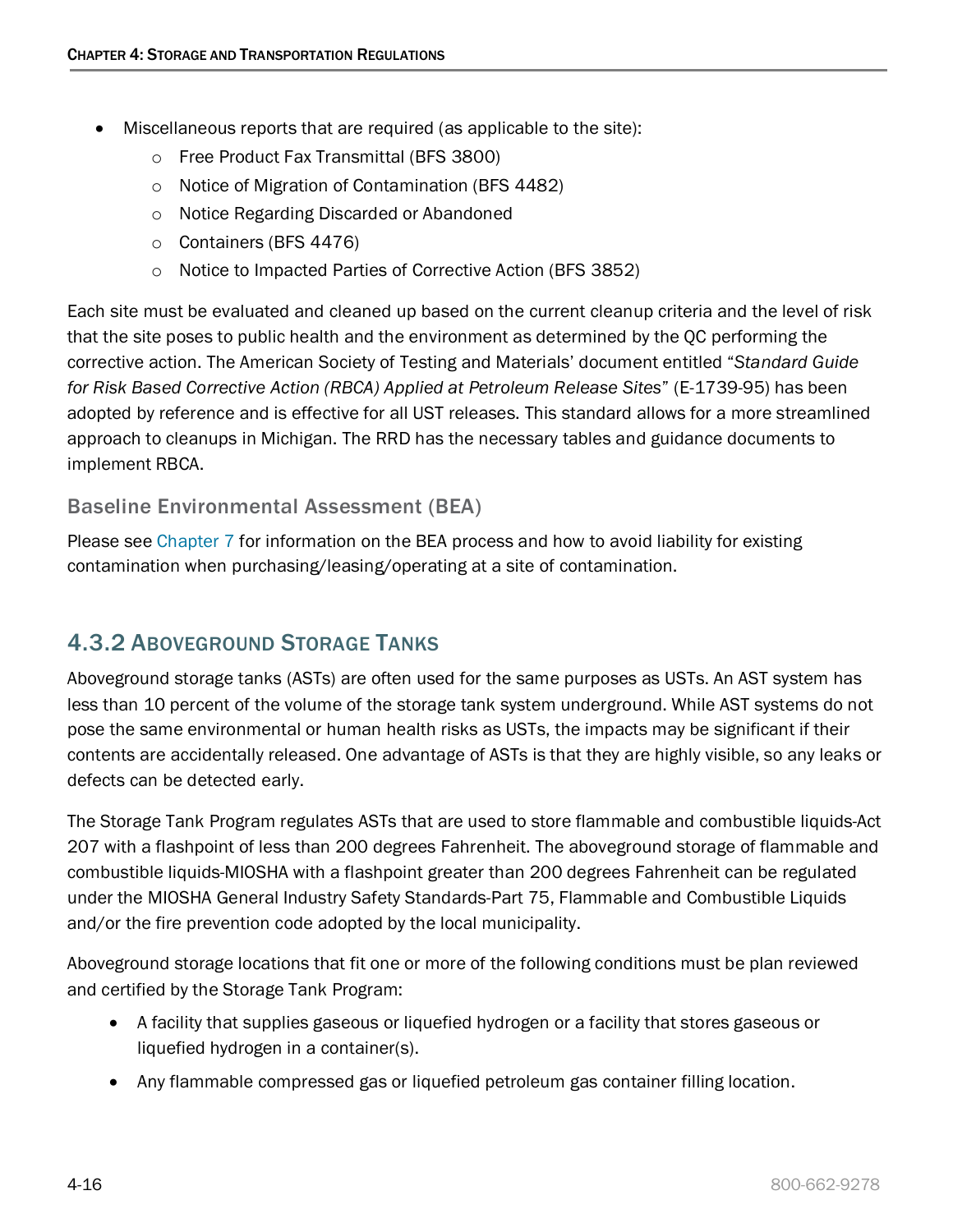- A facility that supplies flammable compressed gas or any liquefied petroleum gas that has a tank with a water capacity of more than 2,000 gallons, two or more tanks with an aggregate water capacity of more than 4,000 gallons, or any tank used to fill other tanks or cylinders.
- A facility that supplies flammable liquid or combustible liquid-Act 207 that has an individual tank storage capacity of more than 1,100 gallons.

# Installation

The plan review form, "*Application for Installation of Aboveground Storage Tanks"* ([BFS 3859](https://www.michigan.gov/documents/lara/bfs3859_407238_7.pdf)), gives you a complete list of what must be submitted with your application, including the plan review fee of \$203 for each AST being installed (exemption from fee exists for any tank storing a refined petroleum product). Plans are reviewed within 45 days after receipt. Following review of the plans, you will receive a letter indicating approval or denial of the plan. For a denial, the deficiencies are listed. The deficiencies need to be corrected before approval can be granted. Once the plan review is approved, a Storage Tank Program Hazardous Materials Storage Inspector will inspect your facility after the installation is complete and prior to placing an AST in service.

A certification fee of \$61.50 is assessed annually per year/per tank, for any tank storing non-refined petroleum products. The billing period is October 1 through September 30 of the following year. The certification fee for hydrogen and CNG tanks is based on standard cubic feet per minute (SCFM) storage capacity. One CNG tank is considered to be 18,500 SCFM, and one hydrogen tank is considered to be 36,000 SCFM.

To request the applicable plan review form, "*Application for Installation of Aboveground Storage Tanks*" ([BFS 3859](https://www.michigan.gov/documents/lara/bfs3859_407238_7.pdf)) and get assistance completing it, call the Storage Tank Program at 517-241-8847 or go to Michigan.gov/StorageTanks (select "Aboveground Storage Tanks").

ASTs storing flammable and combustible liquids-Act 207 that do not have to be plan reviewed are still subject to the following requirements found in the Storage and Handling of FL/CL Rules.

### Secondary Containment

Most ASTs must have secondary containment. Several containment systems are acceptable to the Storage Tank Program: tanks with built in secondary containment, vaulted systems, concrete encasement, and lightweight thermal insulated tanks. For information on secondary containment, call the Storage Tank Program directly at 517-241-8847. There are also alternative methods of secondary containment, which must be approved during the plan review conducted by the Storage Tank Program. For more information about secondary containment, see [Chapter 4.1.](#page-4-0)

# Spill and Overfill Protection

Since August 12, 2008; all new or existing ASTs must have spill and overfill protection.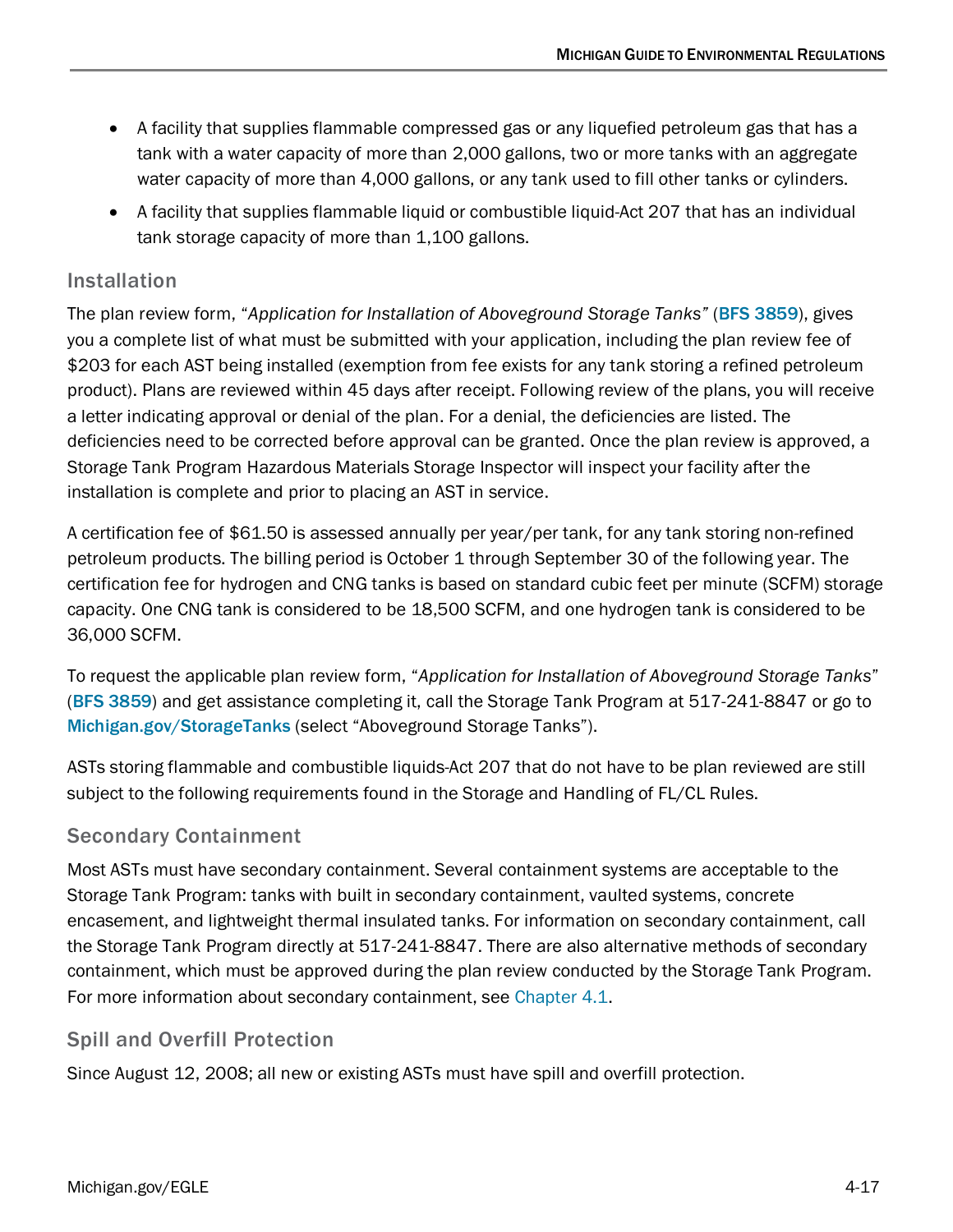### Corrosion Protection

ASTs must have a type of approved corrosion protection. A single- or double-bottom shop manufactured tank that has an external mastic-coated bottom can only be installed on a concrete or asphalt pad that is higher than the surrounding dike floor. Cathodic protection that is properly engineered and maintained must be used for the exterior of single- or double-bottom tanks that are installed on earth and gravel. Also, cathodic protection can be used on single- or double-bottom tanks that are installed on a concrete or asphalt pad at the same level as the rest of the dike floor. Additional requirements and guidelines can be found in the Storage and Handling of FL/CL Rules.

### Control of Ignition Sources

ASTs, as regulated by the Storage Tank Program, have fire hazards. Precautions should be taken to prevent the ignition of flammable vapors. Sources of ignition include, but are not limited, to open flames, cutting and welding, thermal heat, spontaneous ignition, stray currents, smoking, etc. All equipment such as tanks, machinery, and piping must be bonded or otherwise connected to the ground to prevent static electricity.

### AST System Out-of-Service

An AST system that is going to be out-of-service for more than 12 months must follow the proper procedures. The AST system owner/operator is required to have the tank and related piping completely emptied and cleaned (professionally) to a vapor free condition. The piping must be disconnected from the AST system. The AST system must also be safeguarded against trespass. The owner/operator has the option of removing the tank system from the property. All tanks removed from the property must be disposed of properly. The facility owner/operator must submit the "*Change of Information Form*" (BFS 3858) for ASTs to notify the Storage Tank Program that the AST system is out-of-service or of the AST removal. See [Section 4.3.1](#page-8-1) above for details on emptying the tank and manage any wastes requiring removal.

### Releases, Reporting, and Investigation

Releases or suspected releases of a regulated substance from flammable and combustible liquid ASTs and heating oil ASTs must be reported to the appropriate EGLE RRD [District Office](https://www.michigan.gov/egle/0,9429,7-135-3306_3329-12306--,00.html) and the local fire department, or by calling PEAS at 800-292- 4706 within Michigan or 517-373-7660 if outside Michigan. Some signs that a release has occurred are visibly stained soils, holes in the AST, and odoriferous soils. For more information about handling media and debris from an AST release, see section *Tank Removal, Closure and Changes of Stored Material* related to USTs. However, there is no exclusion from the state and federal regulations for petroleum contaminated media from an AST.

### Emergency Planning and Training

You need to know what to do in case of a fire, spill, or any on-site emergency. An emergency action plan must be available and made known to employees to respond to fire or other emergencies. (Alternate fire safety measures on-site must be in place while any fire safety equipment is shut down.) This emergency plan should be coordinated with your local emergency response agencies, such as fire,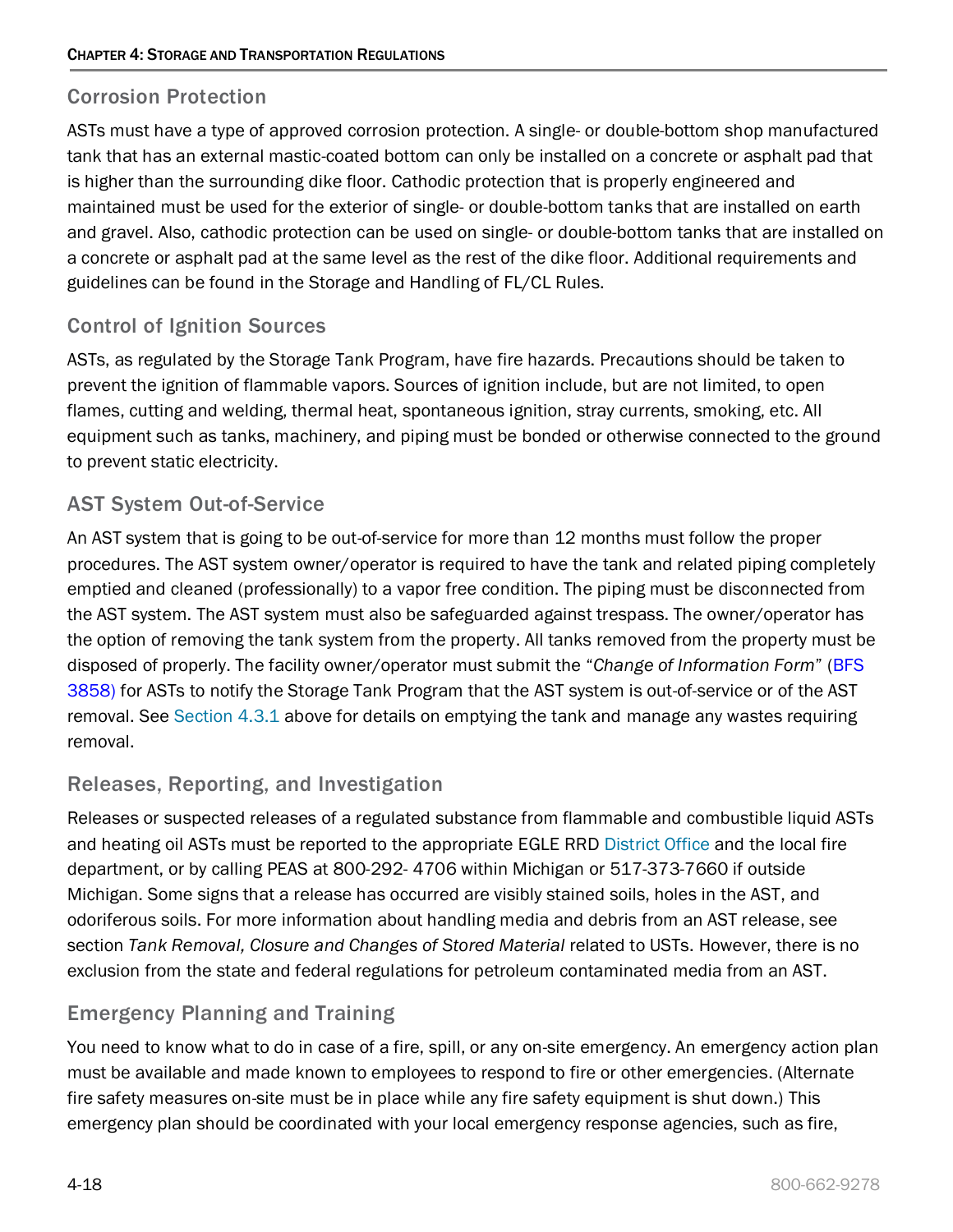police, etc. In most cases, your local agencies will respond to your alarm or call. Additional requirements for release prevention and response planning are found in [Chapter 6.](https://www.michigan.gov/documents/deq/deq-ess-caap-manufguide-chap6_313422_7.pdf) Without a proper emergency plan in place, you are likely to lose more products, increase your costs of cleanup, and endanger the environment and human lives.

### Baseline Environmental Assessment (BEA)

Please see [Chapter 7](https://www.michigan.gov/documents/deq/deq-ess-caap-manufguide-chap7_313424_7.pdf) for information on the BEA process and to avoid liability for existing contamination when purchasing/leasing/operating at a site of contamination.

# <span id="page-18-0"></span>4.4 HAZARDOUS MATERIAL-USDOT TRANSPORTATION, SHIPPING, AND RECEIVING

The transportation of hazardous material-USDOT is regulated by the U.S. Department of Transportation. The USDOT operates under the authority of the Hazardous Materials Transportation Act and the Federal Hazardous Materials Regulations (FHMR) contained in Title 49, Parts 100-185 of the Code of Federal Regulations, administered by the Pipeline and Hazardous Materials Safety Administrations (PHMSA). Within USDOT, the Federal Motor Carrier Safety Administration (FMCSA) is responsible for enforcing the FHMR as it applies to highway transportation. At the state level, the Michigan State Police (MSP) Commercial Vehicle Enforcement Division is responsible for

#### Note:

Hazardous materials –EGLE are defined to include only hazardous waste and liquid industrial waste.

Hazardous materials – USDOT includes products and waste that pose a hazard during transport.

enforcing the FHMR and the Federal Motor Carrier Safety Regulations, both of which have been adopted into state law under Michigan's Motor Carrier Safety Act, Public Act 181 of 1963, as amended (Act 181).

# <span id="page-18-1"></span>4.4.1 HAZARDOUS MATERIAL-USDOT TRANSPORTERS

The USDOT defines a hazardous material-USDOT as "a substance or material that the Secretary of Transportation has determined is capable of posing an unreasonable risk to health, safety, and property when transported in commerce, which includes hazardous waste." Hazardous material-USDOT may pose varying degrees of risk in transportation, depending on the type of substance. Transporters of hazardous material-USDOT must be aware of how these materials are classified to ensure compliance with packaging, handling, marking, labeling, placarding, shipping paper, and training requirements. Hazardous material-USDOT may be classified as any of the following: explosives, gases, flammable liquids, flammable solids, oxidizers, poisons and infectious substances, radioactive material, corrosives, miscellaneous goods, and other regulated materials (ORM).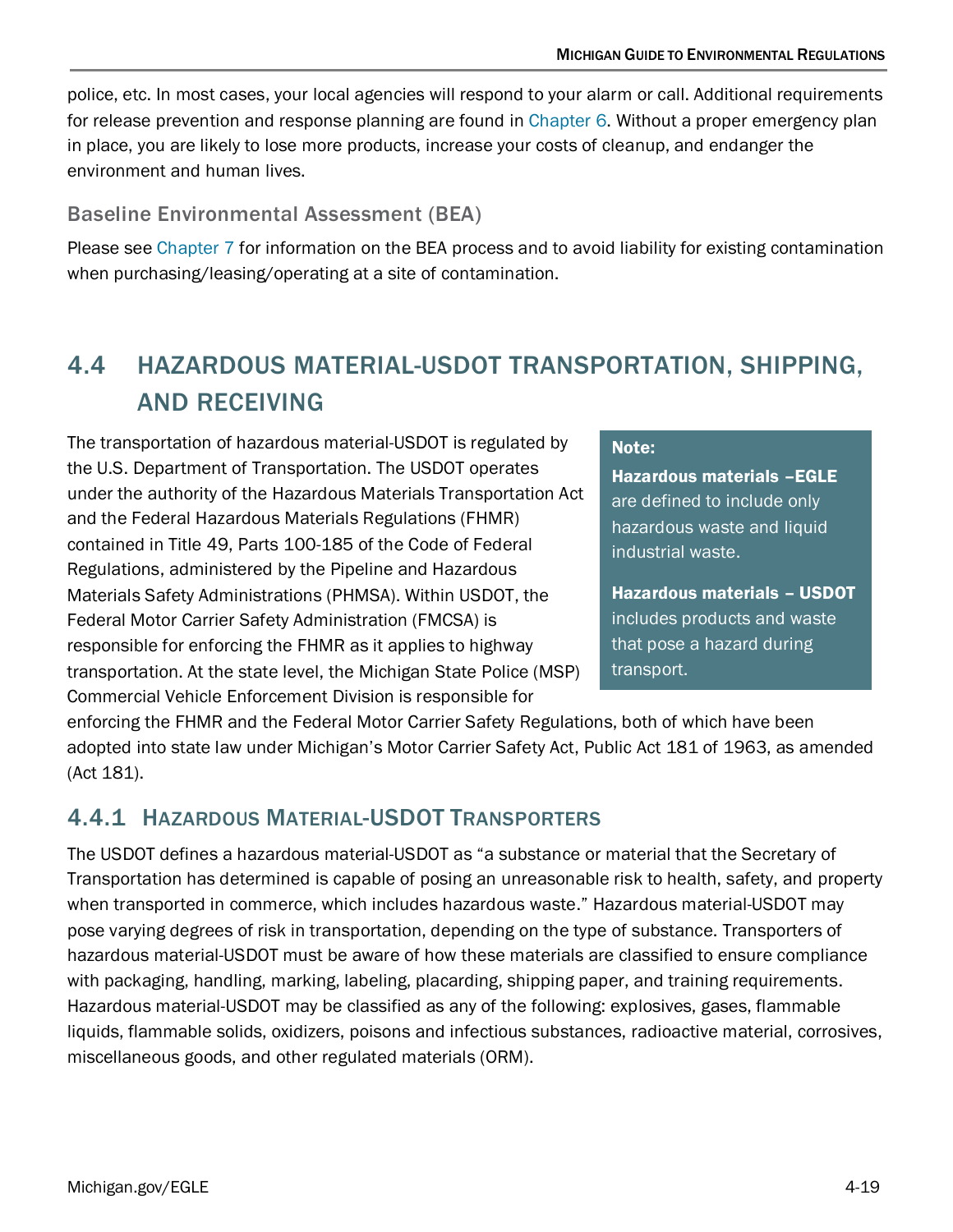A table of hazardous material-USDOT classes and an index to their class definition are included in Title 49, Part 173.2 of the Code of Federal Regulations. If the commodity you are transporting is included in one of the classifications identified, you are subject to the USDOT's Hazardous Materials Regulations. Another table of hazardous materials-USDOT is contained in Title 49, Part 172.101 of the Code of Federal Regulations. This table is more detailed, lists proper descriptions for the materials, and provides guidance for the packaging and handling of specific hazardous materials-USDOT. This table can be downloaded off the Internet at [www.phmsa.dot.gov/hazmat](http://www.phmsa.dot.gov/hazmat) (select "Hazardous Materials Regulations" then "Part 172").

# <span id="page-19-0"></span>4.4.2 LIABILITY OF IMPROPER SHIPMENTS OF HAZARDOUS MATERIAL-USDOT

Compliance with the hazardous materials regulations is the responsibility of both the shipper and carrier. General shipper responsibilities are contained in Title 49, Part 173 of the Code of Federal Regulations. In many cases, shipper and carrier responsibilities overlap. Although both the shipper and the carrier can perform the task, the carrier is ultimately responsible for the shipment during transportation. Title 49, Part 387 of the Code of Federal Regulations sets the insurance requirements for vehicles transporting certain amounts of hazardous materials-USDOT.

Both Michigan and federal law require the carrier to maintain proof of financial responsibility on the federal form, "Endorsement for Motor Carrier Policies of Insurance for Public Liability Under Sections 29 and 30 of the Motor Carrier Act of 1980" ([MCS-90](http://www.michigan.gov/documents/deq/deq-whm-hwp-MCS90-insurance_form-sec387-form31_207683_7.pdf)). Additionally, both carriers and shippers must properly train their employees as required in Title 49, Part 172 of the Code of Federal Regulations. Table 4.2 summarizes shipper and carrier responsibilities.

| Party                                                                               | <b>Responsibilities</b>                                                                                                                                                                                                                                                                                                                                                                                                                                                                                                                                        |
|-------------------------------------------------------------------------------------|----------------------------------------------------------------------------------------------------------------------------------------------------------------------------------------------------------------------------------------------------------------------------------------------------------------------------------------------------------------------------------------------------------------------------------------------------------------------------------------------------------------------------------------------------------------|
| Shipper<br><b>Responsibilities</b><br>(49 CFR 171.1,<br>Pre-transport<br>functions) | . Determine if the material meets the definition of a hazardous material-USDOT.<br>• Determine class/division.<br>• Prepare shipping papers.<br>• Apply hazard warning labels.<br>1942<br>• Properly package, mark, and placard materials and vehicle.<br>1005<br>Ensure compatibility between materials.<br>$\bullet$<br>• Properly block and brace cargo.<br>• Identify and maintain 24-hour emergency response telephone number and<br>emergency response information.<br>Ensure all employees handling hazardous materials-USDOT are trained.<br>$\bullet$ |
| Carrier<br><b>Responsibilities</b><br>(49 CFR 171.1,<br>Transport<br>functions)     | • Meet shipper's requirements when performing shipper's functions.<br>• Ensure vehicle is properly marked and placarded.<br>• Ensure compatibility between materials.<br>• Ensure that the cargo is properly blocked and braced.                                                                                                                                                                                                                                                                                                                               |

### TABLE 4.2 SHIPPER AND CARRIER RESPONSIBILITIES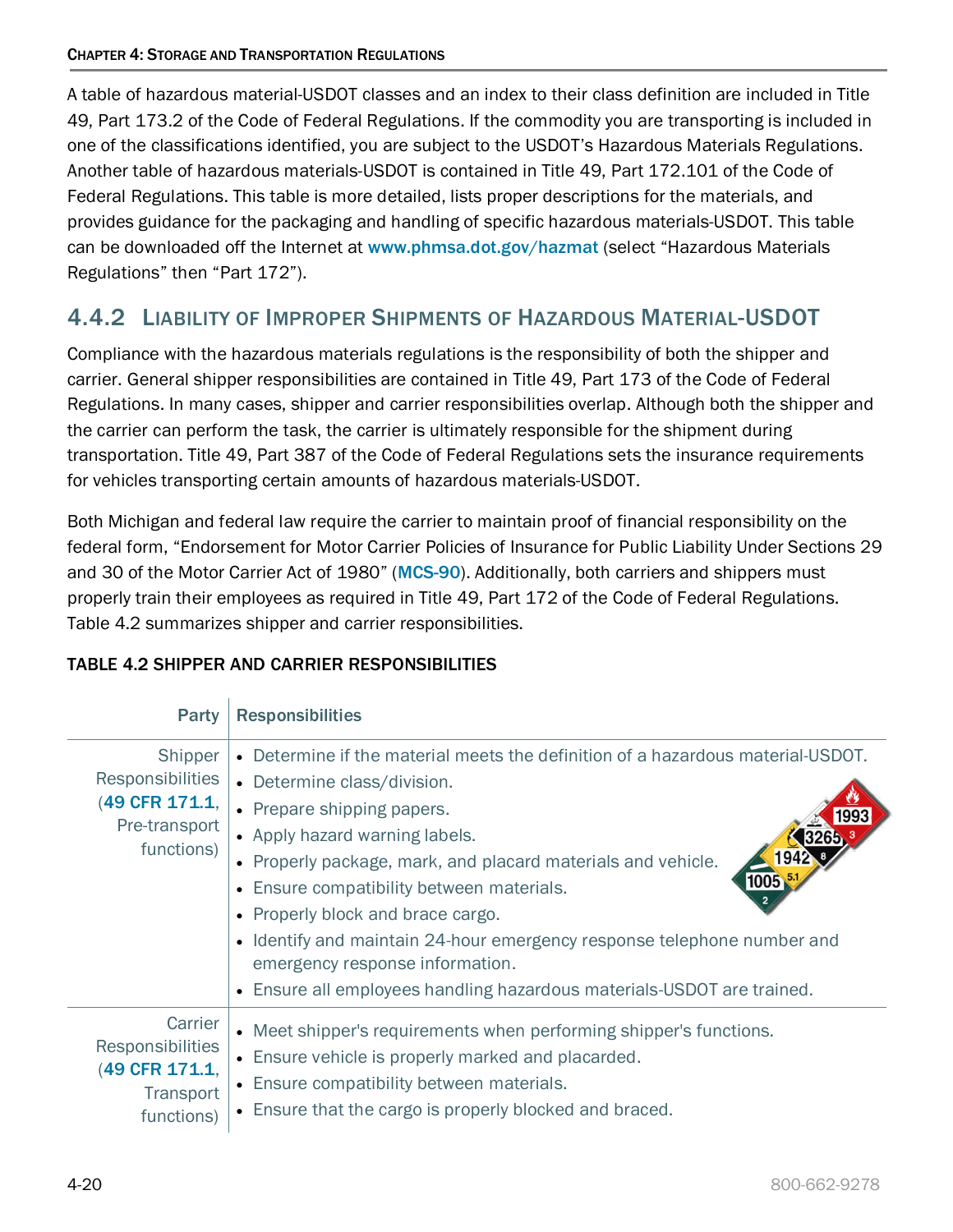# <span id="page-20-0"></span>4.4.3 HAZARDOUS MATERIAL-USDOT REGISTRATION PROGRAM

The hazardous materials regulations require registration for each person that offers or transports any shipment of hazardous materials that requires placarding (with an exception for farmers offering or transporting hazardous materials in direct support of their farming activities). Each person subject to the requirements of this subpart must pay an annual fee. Registrants must maintain a copy of the application statement and the Certificate of Registration at their principal place of business for a period of three years from the date of issuance.

Each motor carrier subject to the registration must carry a copy of its current Certificate of Registration or another document bearing the registration number identified as the "US DOT Hazmat Reg. No." This document must be on board each truck and truck tractor (not including trailers and semi-trailers) used to transport hazardous materials subject to registration. It must be made available, upon request, to enforcement personnel.

Visit [phmsa.dot.gov/registration/registration-overview](http://www.phmsa.dot.gov/registration/registration-overview) for information about the USDOT's Hazardous Materials Registration Program, including the registration statement (DOT F 5800.2) and instruction booklet, can be found at. You can also call the Hazardous Materials Registration Program at 202-366- 4109 or 800-942-6990 to receive instructions on how to register and obtain the "*Hazardous Materials Registration Statement*" (DOT F 5800.2).

# <span id="page-20-1"></span>4.4.4 HAZARDOUS MATERIAL-USDOT SHIPPING PAPERS

Stipulations for hazardous material-USDOT shipping papers are contained in [49 CFR 172](http://www.ecfr.gov/cgi-bin/text-idx?SID=1d49a3b137cb1b6fc45251074e634b44&tpl=/ecfrbrowse/Title49/49tab_02.tpl), Subpart C. According to the Hazardous Materials Regulations, a shipping paper is any shipping document that communicates a hazard and conforms to the requirements contained in the subpart. Essentially, all shipping papers must have four elements referred to as a basic shipping description:

- 1. Identification number (4-digit number proceeded by "NA" or "UN"))
- 2. Proper shipping name
- 3. Hazard class/division;
- 4. Packaging group in Roman numerals as designated for the hazardous material in column (5) of Sec. 172.101 table.

When preparing shipping papers, the basic shipping description must be entered in the order shown above. The requirement for this sequence went in to effect on January 1, 2013, and is commonly referred to as "ISHP" given the acronym follows the required order:

- 1. I for ID  $#$
- 2. S for Shipping Name
- 3. H for Hazard Class
- 4. P for Packing Group, if applicable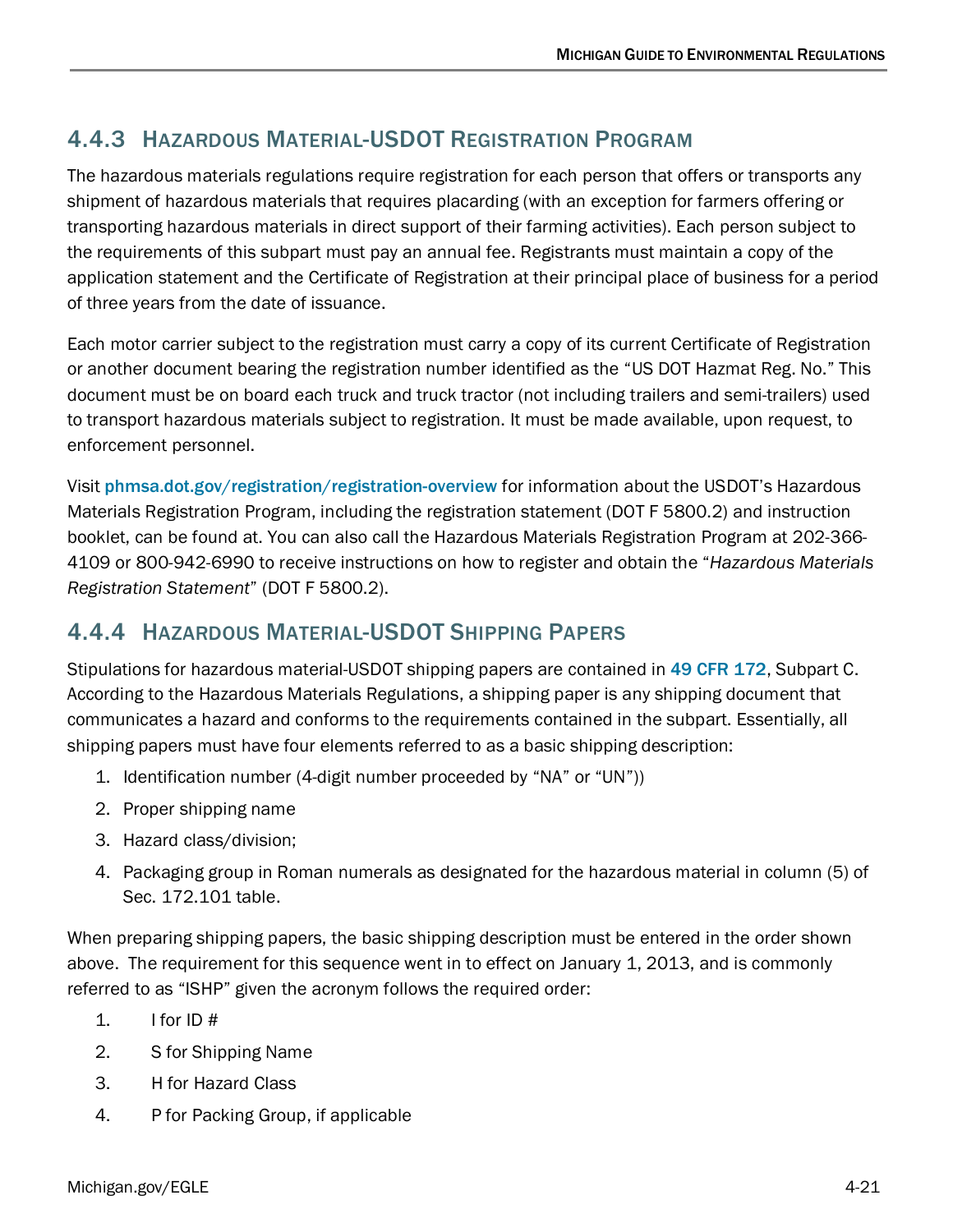In addition to the basic shipping description, shipping papers must also contain the following:

- The total quantity transported,
- The number and type of packages,
- Shipper certification certifies materials being transported are in compliance with regulations,
- Emergency response telephone number, and
- Emergency response information specific requirements pertaining to this information are outlined in [49 CFR 172](http://www.ecfr.gov/cgi-bin/text-idx?SID=1d49a3b137cb1b6fc45251074e634b44&tpl=/ecfrbrowse/Title49/49tab_02.tpl).602,604.

Note: The North American [Emergency Response Guidebook](https://www.phmsa.dot.gov/hazmat/erg/emergency-response-guidebook-erg) is a reference guide that identifies the proper response procedures that should be taken in the event of a hazardous materials spill or accident. It also lists specific and generic hazards associated with a particular material. The guidebook can be accessed from the Internet at [phmsa.dot.gov/hazmat/erg/emergency-response-guidebook-erg](https://www.phmsa.dot.gov/hazmat/erg/emergency-response-guidebook-erg). A free [ERG App](https://www.phmsa.dot.gov/hazmat/erg/erg2016-mobileapp) can be downloaded from this site.

Shippers are required to retain shipping papers for a period of 3 years for hazardous waste and 2 years for all other hazardous material shipments after the material is accepted by the carrier. The carrier is required to retain shipping papers for a period of 3 years for hazardous waste and 1 year for all other hazardous materials. Depending on the material being transported, there may be additional requirements contained in 49 CFR 172.203.

# <span id="page-21-0"></span>4.4.5 HAZARDOUS MATERIAL-USDOT MARKING

Markings are placed directly on the outer packaging of hazardous material-USDOT to identify the contents inside. The marking will provide a descriptive name, identification number (4-digit number proceeded by "UN" or "NA"), specifications, plus any required instructions and/or cautions. The provisions for marking packages  $\|\cdot\|$  are contained in [49 CFR 172](http://www.ecfr.gov/cgi-bin/text-idx?SID=1d49a3b137cb1b6fc45251074e634b44&tpl=/ecfrbrowse/Title49/49tab_02.tpl), Subpart D. The basic marking requirement



consists of the proper shipping name (e.g., Ethyl Alcohol) and the identification number (e.g., UN 1170) of the hazardous material-USDOT contained in the package. This information is provided in the Hazardous Materials Table contained in 49 CFR 172.101, which can be found at [phmsa.dot.gov](http://www.phmsa.dot.gov/). Select "Hazardous Materials Regulations, then select Part 172 Subpart C. Depending on the material, there may be additional marking requirements. Empty container exceptions as well as information on authorized abbreviations; bulk packaging; liquid hazardous materials; and marking requirements for explosives, poisonous, and ORM-D materials can all be found in [49 CFR 172](http://www.ecfr.gov/cgi-bin/text-idx?SID=1d49a3b137cb1b6fc45251074e634b44&tpl=/ecfrbrowse/Title49/49tab_02.tpl), Subpart D.

# <span id="page-21-1"></span>4.4.6 HAZARDOUS MATERIAL-USDOT CONTAINER LABELING

A label is a prescribed hazard warning notice that is applied to the outside of shipping containers of hazardous material-USDOT. Labels identify the primary and subsidiary hazards specific to materials and may give information about handling precautions and prohibitions as well.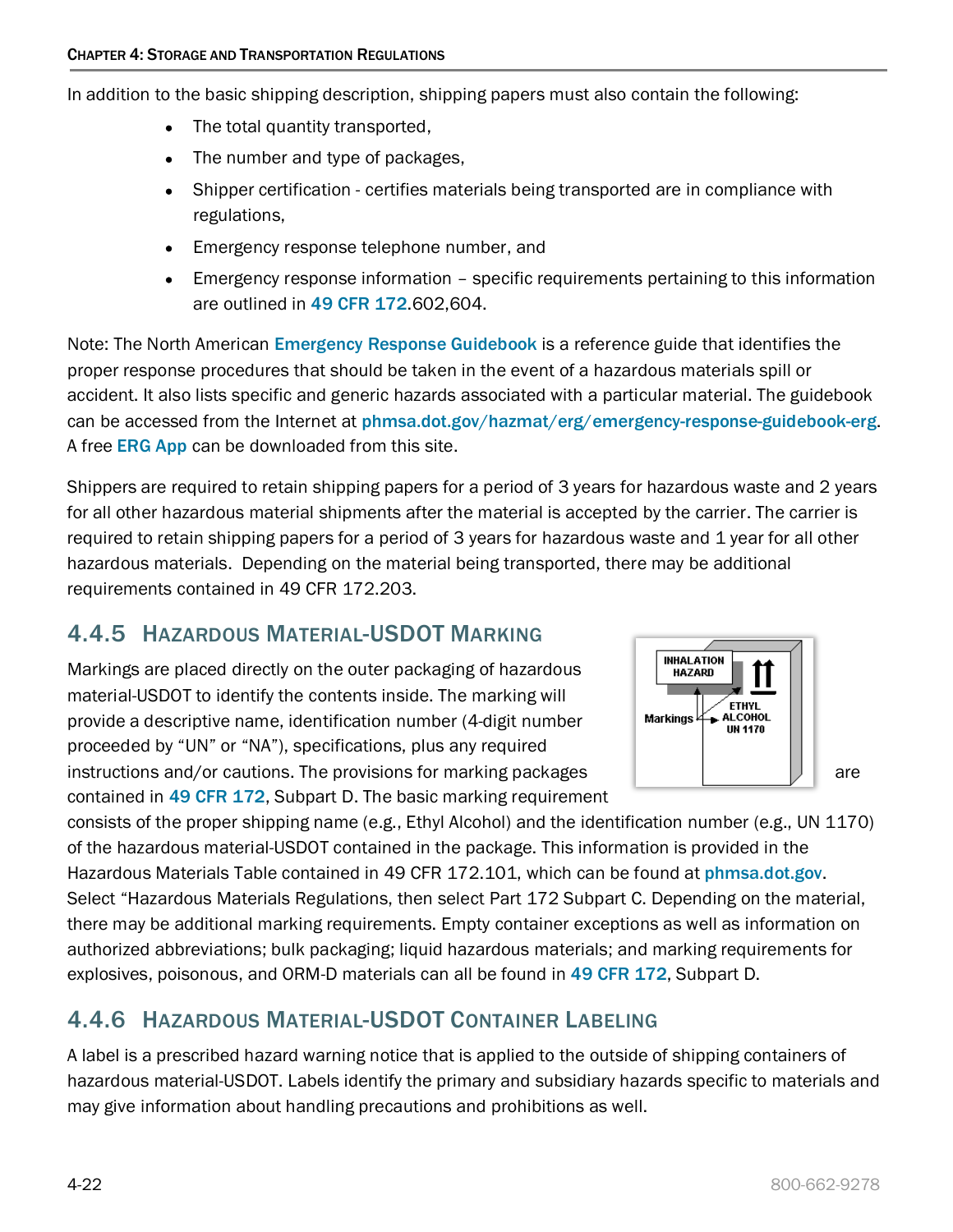If you are transporting hazardous material-USDOT, the containers must be labeled accordingly. General labeling requirements are contained in [49 CFR 172](http://www.ecfr.gov/cgi-bin/text-idx?SID=1d49a3b137cb1b6fc45251074e634b44&tpl=/ecfrbrowse/Title49/49tab_02.tpl), Subpart E. A table that identifies proper labeling specifications for each hazardous material-USDOT class and division can be found in 49 CFR 172.400. Other sections in Subpart E address authorized label modifications, label placement, and specifications. Title 49, Part 172, Subpart E of the Code of Federal Regulations provides a separate section for each authorized label and gives a description and an example of the label. It is recommended that for specific information on labeling requirements, you refer directly to 49 CFR 172, Subpart E.

# 4.4.7 HAZARDOUS MATERIAL-USDOT PLACARDING OF CARRIERS

Placards are displayed on each end and each side of a vehicle and are used to communicate the hazard to industry personnel, the public, and first responders. Unless the regulations tell you differently, each person who offers or transports a regulated hazardous material-USDOT must comply with the placarding requirements.



General placarding requirements are contained in [49 CFR 172](http://www.ecfr.gov/cgi-bin/text-idx?SID=1d49a3b137cb1b6fc45251074e634b44&tpl=/ecfrbrowse/Title49/49tab_02.tpl), Subpart F. Placard specifications for each hazardous material-USDOT class and division are found in 49 CFR 172.500-560.

When evaluating placarding requirements, you should be familiar with two classification tables, referred to as "Table 1" and "Table 2," located in 49 CFR 172.504. These tables identify when a carrier must be placarded. According to the regulations, the following hazardous material-USDOT classes must be placarded regardless of quantity:

| <b>CLASS</b>       | <b>DIVISION</b> |
|--------------------|-----------------|
| <b>Explosives</b>  | 1.1, 1.2, 1.3   |
| Poisonous Gas      | 2.3             |
| Dangerous When Wet | 4.3             |
| Organic Peroxide   | $5.2*$          |
| Poison/Toxic       | $6.1**$         |
| Radioactive        |                 |

\* Type B, liquid or solid, temperature-controlled

\*\* PG1, Inhalation Hazard, Zone A and B

Except for the materials listed above, a placard is not required for materials if the individual package does not exceed 450 liters for liquid, 400 kilograms for solid, and 454 kilograms for gas and the aggregate gross weight of the total load of hazardous materials does not exceed 1,001 pounds. If the cargo exceeds these limits, they require placards. If a single container exceeds these limits, they are a "bulk package" and must also be placarded. Some materials have mandatory subsidiary hazard placard requirement (see 49 CFR 172.505). Subsidiary hazards that require a placard include: (1) Poison Inhalation Hazards (PIH); (2) Dangerous When Wet (4.3); and (3) Radioactive materials with a corrosive subsidiary and poison subsidiary for Uranium Hexafluoride. All other subsidiary hazards may be placarded, but it is not required.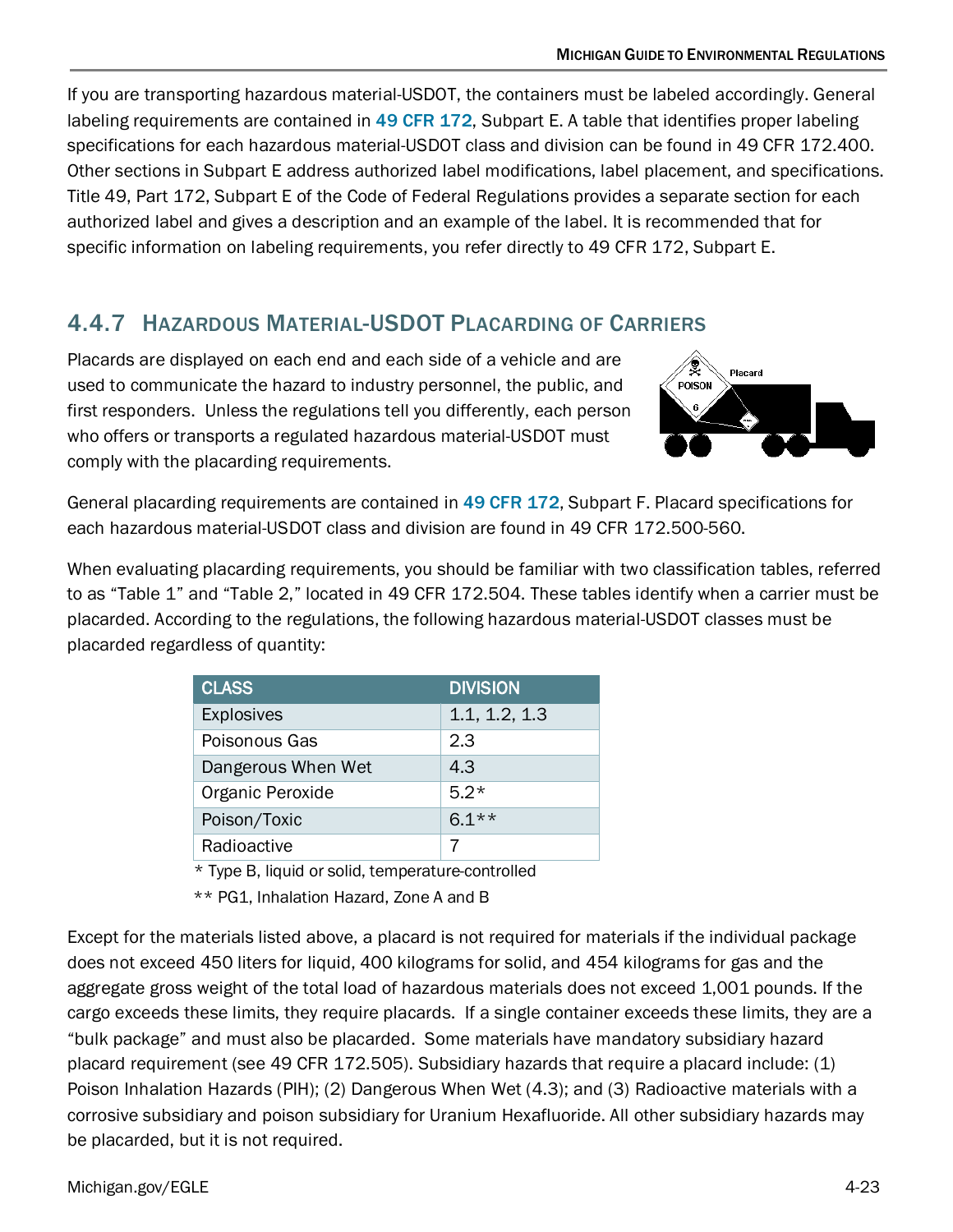Empty, non-bulk packages containing only the residue of a hazardous material-USDOT do not have to be placarded. Neither do containers that are cleaned and purged or refilled with a non-hazardous material.

# <span id="page-23-0"></span>4.4.8 MATERIALS OF TRADE EXCLUSION FROM HAZARDOUS MATERIAL-USDOT

Materials of Trade (MOTs) are hazardous materials that are carried on a motor vehicle for at least one of the following purposes:

- To protect the health and safety of the motor vehicle operator or passengers (e.g., insect repellant, self-contained breathing apparatus, and fire extinguishers).
- To support the operation or maintenance of a motor vehicle or auxiliary equipment (e.g., engine starting fluid, spare battery, and gasoline).
- When carried by a private motor carrier to directly support a principal business that is not transportation (e.g., lawn care, pest control, plumbing, welding, painting, and door-to-door sales).

Since MOTs are transported in small quantities, usually as part of a business, they are subject to less regulation. Title 49, Part 173.6 of the Code of Federal Regulations identifies the rules that apply to MOTs, the exceptions, and qualifying factors.

Basically, MOTs do not require shipping papers, emergency response information, placarding, formal training, or record keeping. However, if you operate a vehicle containing MOTs, you must know if the materials are hazardous and you must be aware of the requirements for MOTs. There are some packaging and marking requirements that apply to certain MOTs that are explained in [49 CFR 173.6](http://www.ecfr.gov/cgi-bin/text-idx?SID=1d49a3b137cb1b6fc45251074e634b44&tpl=/ecfrbrowse/Title49/49tab_02.tpl).

If you would like more information about MOTs, download a copy of the publication "What are Materials of Trade, and What Regulations Apply?" at [phmsa.dot.gov/hazmat/library.](http://www.phmsa.dot.gov/hazmat/library)

> You can also call the USDOT's Hazardous Materials INFO-LINE at 800-467-4922 for more information about Materials of Trade.

# <span id="page-23-1"></span>4.4.9 LOADING AND UNLOADING, COMPATIBILITY, AND PACKAGING OF HAZARDOUS MATERIAL-USDOT

Regulations pertaining to the loading and unloading of hazardous material-USDOT to and from a motor carrier are contained in Title 49, Part 177, Subpart B of the Code of Federal Regulations. [49 CFR 177](http://www.ecfr.gov/cgi-bin/text-idx?SID=1d49a3b137cb1b6fc45251074e634b44&tpl=/ecfrbrowse/Title49/49tab_02.tpl), Subpart B identifies the general unloading and loading regulations that apply to all hazardous material-USDOT transportation and specific regulations that pertain to the unloading and loading of a particular class or division of hazardous material-USDOT. Since there are so many regulations that refer to specific materials, it is best to find them in the regulations cited above. In addition to these federal regulations, specific unloading and loading instructions for flammable and combustible liquids-Act 207 are provided in administrative rules R 29.2201-2234, promulgated under the Michigan Fire Prevention Code, Public Act 207 of 1941, as amended.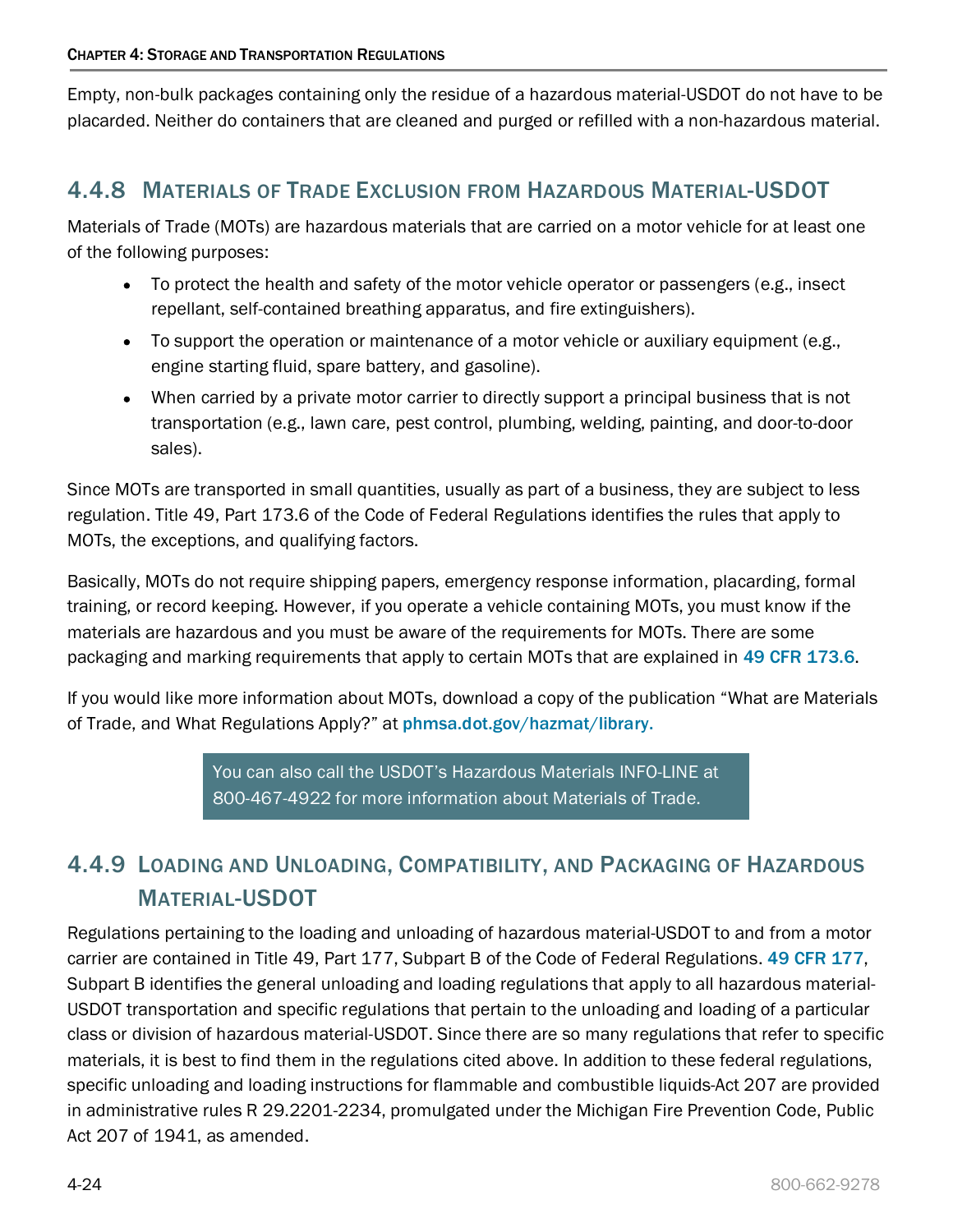Both shippers and carriers are responsible for compatibility. The requirement for shippers to comply with compatibility considerations is contained in 49 CFR 173.22. These provisions are to ensure that incompatible substances are segregated during transport. In order to determine compatibility for shipments by highway, shippers and carriers should refer to 49 CFR 177.848, Segregation of Hazardous Materials.

General requirements for packaging and packages are contained in 49 CFR 173.24. This section addresses topics like applicability, specifications, compatibility, closures, and venting. Empty packages are regulated under 49 CFR 173.29. Except where otherwise stated, empty packaging that contains only the residue of a hazardous material-USDOT shall be offered for transportation and transported in the same manner as when it previously contained a greater quantity of that hazardous material-USDOT.

# <span id="page-24-0"></span>4.4.10 HAZARDOUS MATERIAL-USDOT EMPLOYEE TRAINING

The hazardous material-USDOT employee training requirements can be found in [49 CFR Part 172,](http://www.ecfr.gov/cgi-bin/text-idx?SID=1d49a3b137cb1b6fc45251074e634b44&tpl=/ecfrbrowse/Title49/49tab_02.tpl) Subpart H (Sections 172.700-704) and applies to intrastate and interstate transportation, and to both shippers and motor carriers. Transportation training modules and other training resources are available at phmsa.dot.gov/training.

The training standard requires training in the following five areas for both the shipper and carrier: (1) General Awareness/ Familiarization; (2) Function Specific; (3) Safety; (4) Security Awareness; and in certain circumstances, (5) In-depth Security Training.

The General Awareness/Familiarization Training requires each hazmat employee to be provided general awareness/familiarization training with the FHMR, and to enable the employee to recognize and identify hazardous materials consistent with the hazard communication standards (markings, labels, placards, etc.).

Function-Specific Training specifies that employees must receive training concerning the regulations that are specifically applicable to the functions the employee performs. The specific training provided will vary depending on the individual's involvement in the transportation system. For example, a shipping clerk would need training in the regulations applicable to shipping papers, whereas a dock employee would need loading and unloading, outage standards and package integrity, segregation and separation training, etc. This also includes hazardous waste manifest training.

Safety Training must cover the emergency response information required in [49 CFR 172,](http://www.ecfr.gov/cgi-bin/text-idx?SID=1d49a3b137cb1b6fc45251074e634b44&tpl=/ecfrbrowse/Title49/49tab_02.tpl) Subpart G, measures to protect the employee from the hazards associated with materials to which they may be exposed to in the workplace, and methods and procedures for avoiding accidents. One exception to this portion of the training requirement are employees who repair, modify, recondition, or test hazardous materials packaging, and who do not perform any other function subject to the regulations, do not have to receive safety training.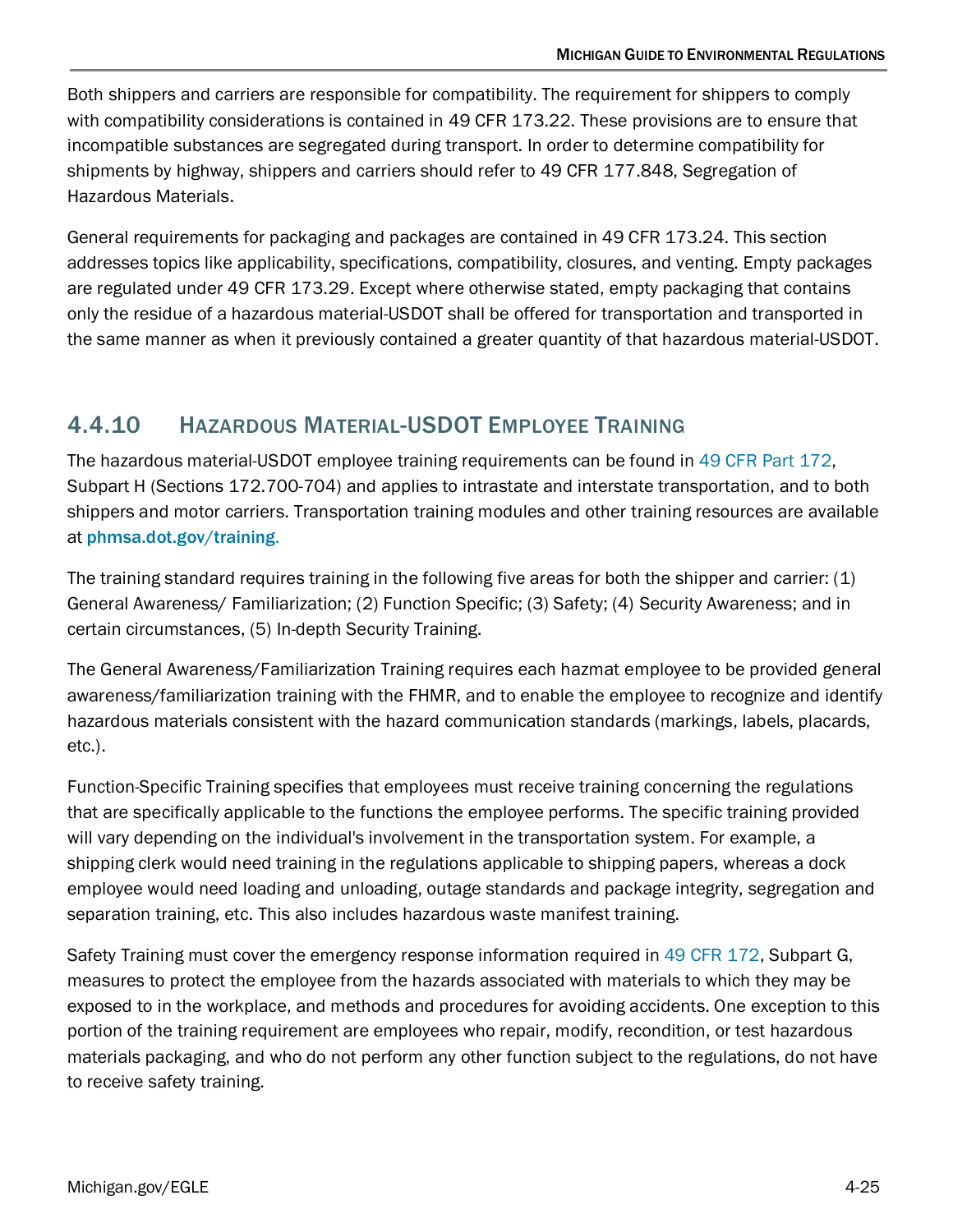#### CHAPTER 4: STORAGE AND TRANSPORTATION REGULATIONS

Security Awareness Training was added to the safety training requirements and must be done as part of the regular hazmat training. As part of the required training, a hazmat employee must receive training on recognizing and responding to possible security threats and an awareness of security risks associated with hazardous material transportation. All safety training was required to include a security awareness training component provided to shippers and carriers as of March 24, 2006.

In-depth Security Training is required of hazmat employees or persons who are required to have a Security Plan in accordance with [49 CFR Part 172,](http://www.ecfr.gov/cgi-bin/text-idx?SID=1d49a3b137cb1b6fc45251074e634b44&tpl=/ecfrbrowse/Title49/49tab_02.tpl) Subpart I (see [Chapter 6.2.7\)](https://www.michigan.gov/documents/egle/egle-tou-MGER-Chapter6-EnvironmentalEmergencies_721875_7.pdf#page=20). This training must include company security objectives, specific security procedures, employee responsibilities, actions to take in the event of a security breech and the organizational security structure.

In addition to the above training, carriers are required to meet the mode-specific training requirements for highway transportation found in 49 CFR 177.816. This section requires training on the Federal Motor Carrier Safety Regulations (FMCSR); the safe operation of the vehicle (backing, braking, parking, etc.); pre-trip safety inspections; use of vehicle's controls and equipment, including emergency equipment; effects of braking and curves, speed on vehicle control; hazardous weather or road conditions; operations in tunnels, bridges, and railroad crossings; vehicle attendance, parking, smoking, routing, and incident reporting; segregation of cargo; loading and unloading, load securement; and specialized training for cargo tank and portable tank operations and other specific requirements. The Commercial Driver License (CDL) testing requirements may be used for compliance with this portion of the training for person with a hazardous materials or tank vehicle endorsement.

Other training standards may be substituted for portions of the USDOT training requirements, if they meet the standards outlined in [49 CFR Part 172,](http://www.ecfr.gov/cgi-bin/text-idx?SID=1d49a3b137cb1b6fc45251074e634b44&tpl=/ecfrbrowse/Title49/49tab_02.tpl) Subpart H. For example, OSHA or USEPA training may cover portions of the training required by USDOT and would not have to be repeated. If the training differs in any technical areas, like definitions, then the employee must be trained in those areas. Additionally, training completed by previous employers may also be used, if documented.

**"Hazmat employee**" means a person who is employed by a hazmat employer and who in the course of employment directly affects hazardous materials transportation safety. This term includes an owner-operator of a motor vehicle which transports hazardous materials in commerce. This term includes an individual, including a self-employed individual, employed by a hazmat employer who, during the course of employment: (1) Loads, unloads, or handles hazardous materials; (2) Manufactures, tests, reconditions, repairs, modifies, marks, or otherwise represents containers, drums, or packagings as qualified for use in the transportation of hazardous materials; (3) Prepares hazardous materials for transportation; (4) Is responsible for safety of transporting hazardous materials; or (5) Operates a vehicle used to transport hazardous materials.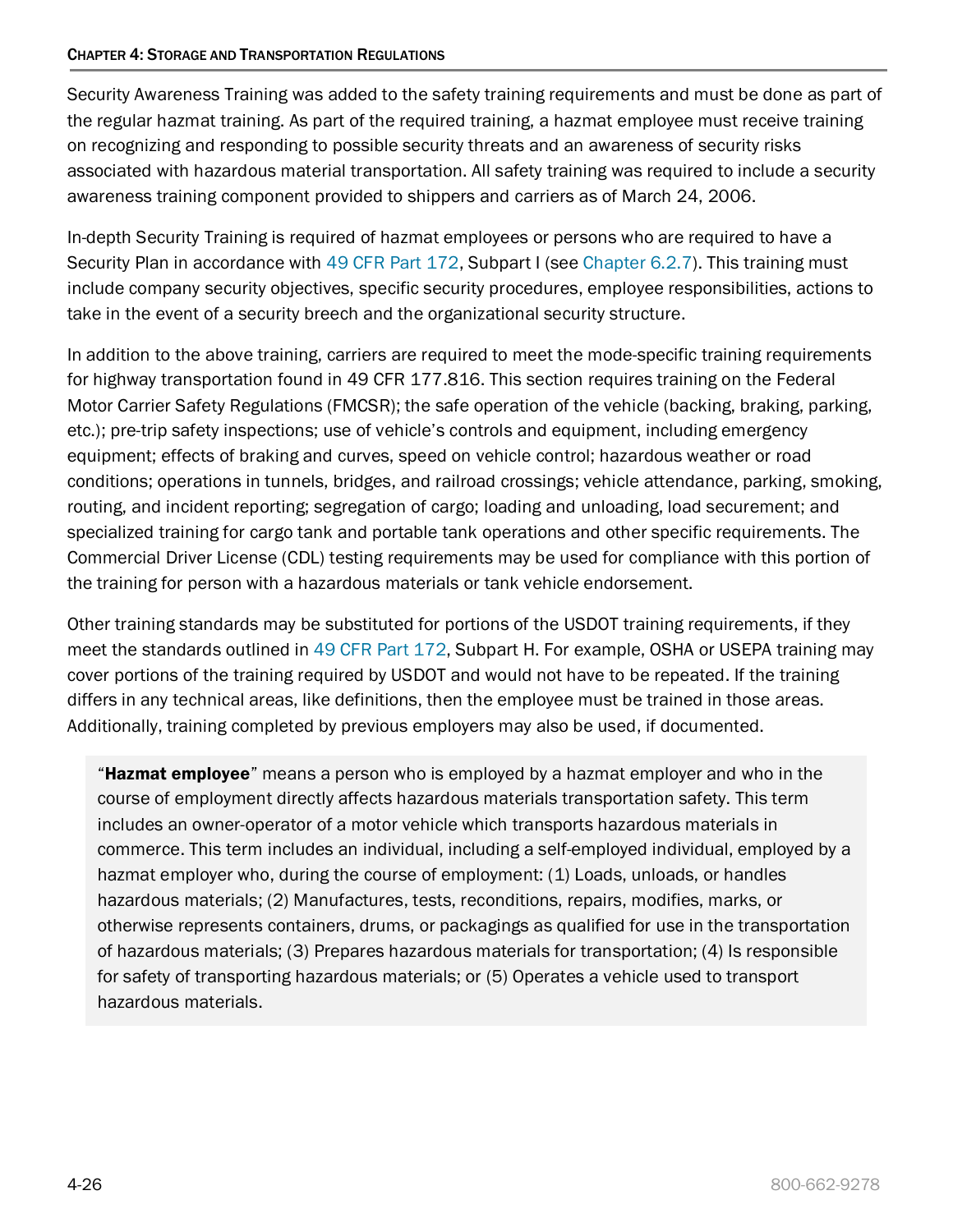"Hazmat employer" means a person who uses one or more of its employees in connection with: transporting hazardous materials in commerce; causing hazardous materials to be transported or shipped in commerce; or representing, marking, certifying, selling, offering, manufacturing, reconditioning, testing, repairing, or modifying containers, drums, or packaging as qualified for use in the transportation of hazardous materials. This term includes an owner-operator of a motor vehicle which transports hazardous materials in commerce. This term also includes any department, agency, or instrumentality of the United States, a state, a political subdivision of a state, or tribe engaged in an activity described in the first sentence of this definition.

The training for a hazmat employee must be completed within 90 days after employment. Employees who change hazardous materials job functions must complete training in the new job function(s) within 90 days after the change. A hazmat employee may perform new hazardous materials job functions before completing training if he does so under the supervision of a properly trained and knowledgeable hazmat employee.

Training must be done every three years. However, assumed in that requirement is the fact that any time the regulations change affecting a particular job function, the employee(s) responsible for that function must be trained on the changes. The training may be done within the company or through other public or private sources.

A record of current training, inclusive of the preceding three years, must be created and retained by the employer for each hazmat employee for as long as they are employed as a hazmat employee and for 90 days thereafter. The record must include the employee's name; the most recent training completion date; a description, copy, or the location of the training materials used to meet the requirements; the name and address of the instructor(s); and a certification that the hazmat employee has been trained and tested.

There are no exceptions to the training standards for any quantities or classes of hazardous materials unless a particular operation or material is excepted from the entire subchapter. While the regulations provide great flexibility in the details of the training supplied (i.e., no minimum number of hours or test questions), inherent in that flexibility is a large amount of liability should a hazardous materials incident occur, especially if employee error is a causative factor. Employers are cautioned to thoroughly examine the training program their employee receives, particularly if the training is offered through an outside source.

Additionally, Section 49 CFR 172.606(a), requires carriers to instruct drivers to contact the carrier in the event of a hazardous materials incident.

As soon as practical but no later than 12 hours after the occurrence of any reportable incident as defined in CFR 49 Part 171.15 requires each person in physical possession of a hazardous material shall provide notice by telephone to the National Response Center (NRC) on 800-424-8802. A more detailed incident report must be submitted on [DOT Form F 5800.1](https://www.phmsa.dot.gov/sites/phmsa.dot.gov/files/docs/IncidentForm010105.pdf) within 30 days of discovery of the incident to the Information System Manager, at the Pipeline and Hazardous Materials Safety Administration, Deptartment of Transportation, DHSM-63, Washington, DC, 20590-0001.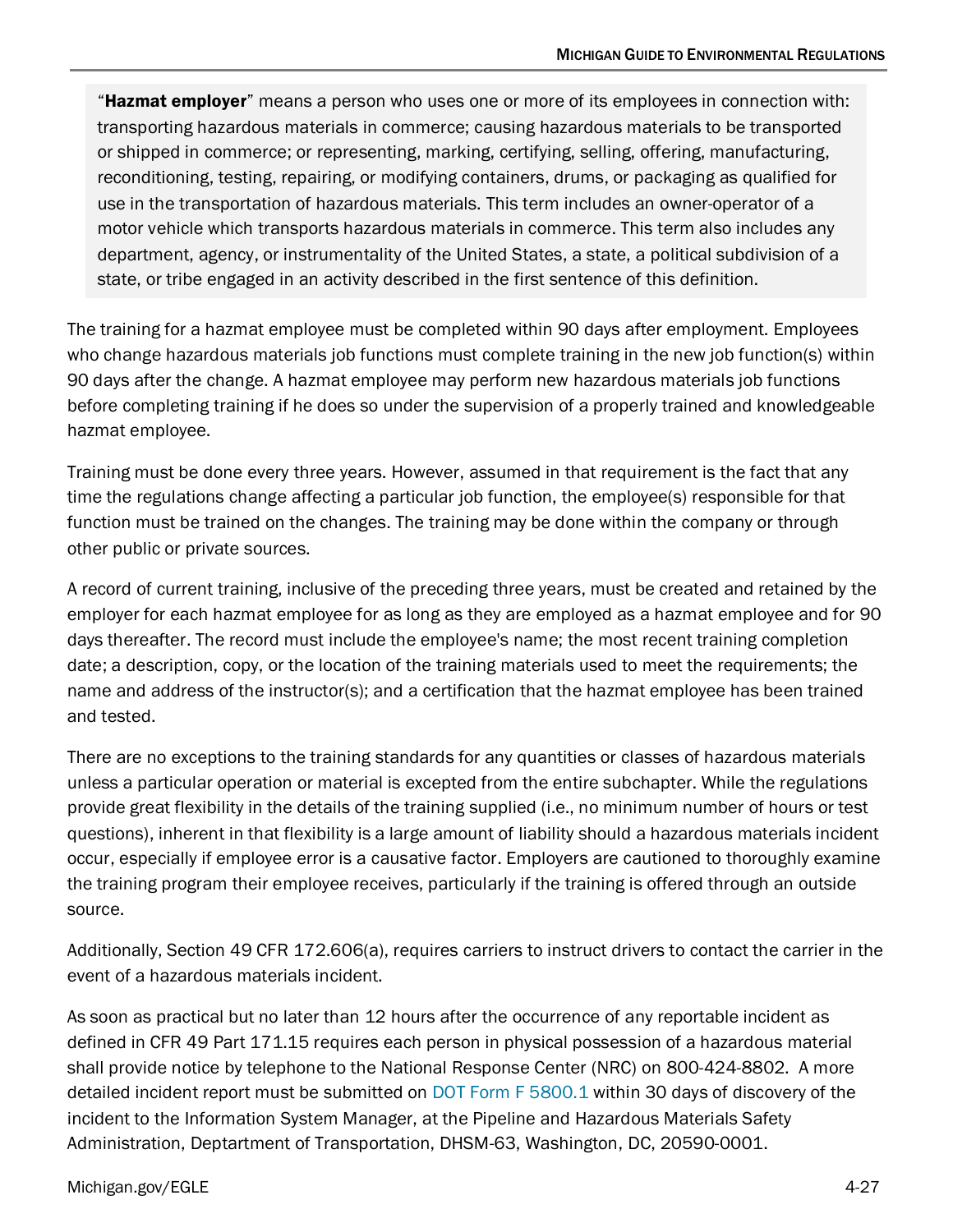# <span id="page-27-0"></span>4.4.11 MICHIGAN TRANSPORTATION REQUIREMENTS

Michigan's [Motor Carrier Safety Act](http://www.legislature.mi.gov/(S(mejkcf453cwusz55nftjbvvb))/documents/mcl/pdf/mcl-Act-181-of-1963.pdf), Public Act 181 of 1963, as amended, adopted the Federal Hazardous Materials Regulations into state law. Aside from these regulations, there are some additional requirements that have been implemented by the state to further regulate the transportation of materials.

### Permits and Registration

Michigan's [Hazardous Materials Transportation Act](http://www.legislature.mi.gov/(S(lfzsm3qzlxdcilaaofuusd55))/documents/mcl/pdf/mcl-act-138-of-1998.pdf), Public Act 138 of 1998, as amended (Act 138), regulates transporters hauling hazardous materials as defined by Act 138 (hazardous materials-EGLE). Act 138 defines hazardous materials-EGLE to include hazardous waste and liquid industrial byproducts. Transporters of hazardous materials-EGLE in Michigan must be registered and permitted as part of the [Alliance for Uniform Hazmat Transportation](http://www.michigan.gov/deq/0,4561,7-135-3312_7235-8840--,00.html). Transporters of liquid industrial by-products are also required to be permitted and registered under Act 138. Registrations must be renewed annually, and the permits are effective for three years. In Michigan, this program is administered by EGLE's Hazardous Waste Program, Southeast Michigan District Office.

The registration and permit application and instructions for hazardous waste transportation can be found at [hazmatalliance.org](http://www.hazmatalliance.org/). Hazardous waste applications must be completed [online](http://www.michigan.gov/documents/deq/deq-whm-hwp-New-Alliance-Website-letter_230417_7.pdf) and require the Attachment A fee worksheet (EQP 5122A) if authorization to transport liquid industrial by-products is also desired. For transporting only liquid industrial by-products, applications can be downloaded [Michigan.gov/EGLEwaste](http://www.michigan.gov/EGLEwaste) by selecting ["Transporters"](https://www.michigan.gov/egle/0,9429,7-135-3312_7235---,00.html) and ["Liquid industrial By-product](https://www.michigan.gov/egle/0,9429,7-135-3312_7235-123746--,00.html) Permits and [Registration Forms & Instructions"](https://www.michigan.gov/egle/0,9429,7-135-3312_7235-123746--,00.html) or calling 586-494-5091 or 586-753-3850.

### License Requirements

In Michigan, you are required to obtain a commercial driver's license (CDL) to operate a commercial vehicle. In addition to this certification, special endorsements on your CDL are required to transport certain cargo. A Hazardous Materials Endorsement ("H") is necessary for any vehicle, regardless of gross vehicle weight rating (GVWR) that needs to be placarded under the Federal Hazardous Materials Regulations. A Tank Endorsement ("N") is required for anyone operating a tank vehicle, according to the [Michigan Vehicle Code](http://www.legislature.mi.gov/(S(mejkcf453cwusz55nftjbvvb))/mileg.aspx?page=getobject&objectname=mcl-Act-300-of-1949&query=on&highlight=michigan%20AND%20vehicle%20AND%20code), Public Act 300 of 1949, as amended.

# <span id="page-27-1"></span>4.5 STORAGE OF POLYCHLORINATED BIPHENYLS (PCBS)



Polychlorinated Biphenyls (PCBs) are subject to state and federal regulations. However, in December 2012, the state rescinded Part 147 of the Natural Resource and Environmental Protection Act, Act 451 of 1994, as amended, and the corresponding Part 147 Rules. Michigan now defers to the USEPA's implementation of the federal [Toxic Substances Control Act \(](https://www.epa.gov/laws-regulations/summary-toxic-substances-control-act)TSCA) to oversee the handling and disposal of PCB containing materials in Michigan.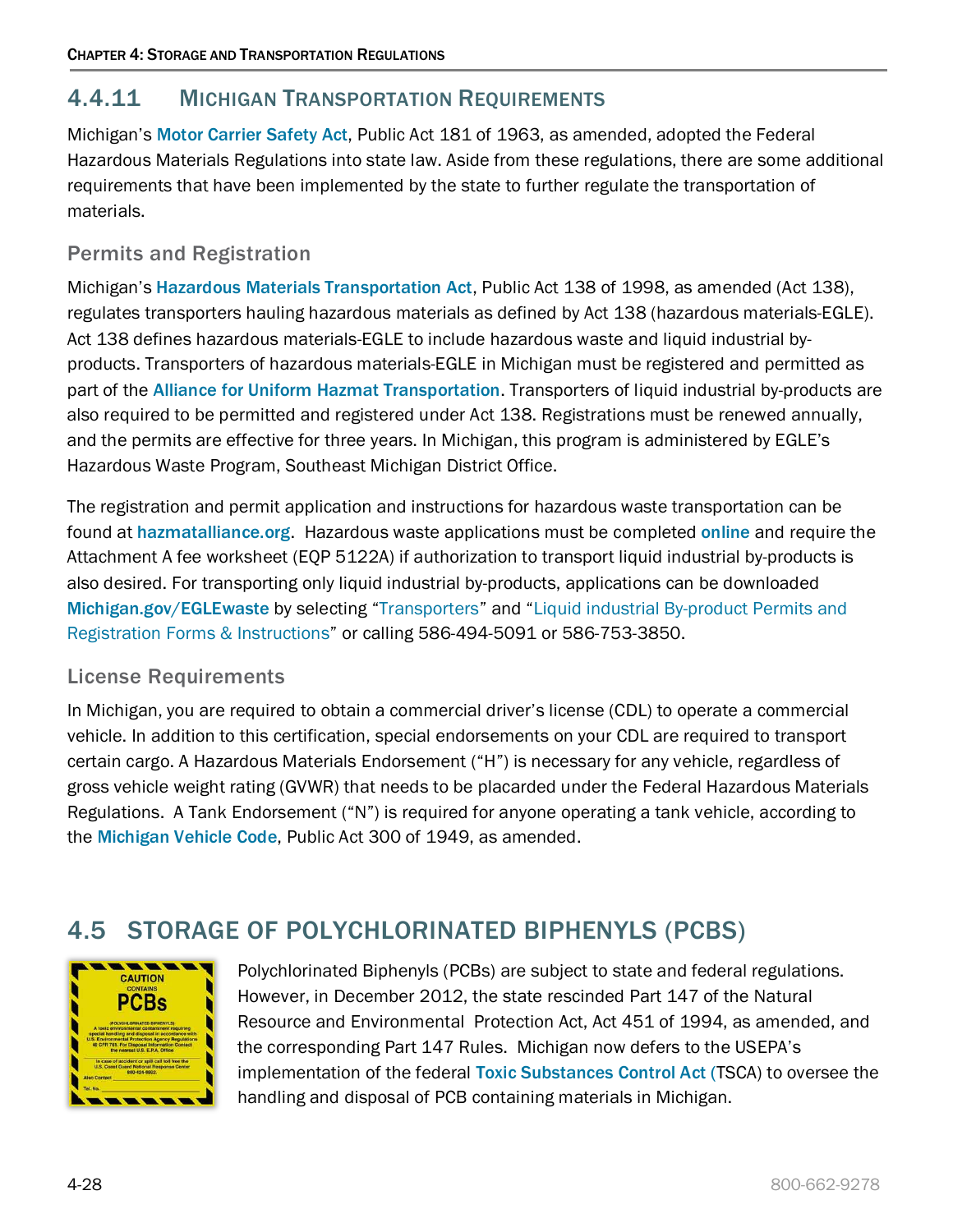PCBs, and oils and other compounds or products containing 1% or more, by weight, of PCBs, are a polluting material under the state's Part 5 Rules (Spillage of Oil and Polluting Material) promulgated under Part 31 of Act 451 except if it is in active installations of oil containing electrical equipment such as transformers and capacitors. EGLE oversees the state rules, which includes secondary containment, Pollution Incident Prevention Plan (PIPP), and release reporting requirements if the manufacturer meets the facility definitions and threshold management quantities listed in these rules for all other PCBs and polluting materials on-site. See [Chapters 4.2](#page-6-0) and 6 for more information about those Part 5 Rule requirements.

The USEPA carries out the requirements of the federal Toxic Substances Control Act (TSCA) and its implementing regulations found at Chapter 40 of the Code of Federal Regulations Part 761 [\(40 CFR](https://www.ecfr.gov/cgi-bin/text-idx?tpl=/ecfrbrowse/Title40/40cfr761_main_02.tpl)  [761\)](https://www.ecfr.gov/cgi-bin/text-idx?tpl=/ecfrbrowse/Title40/40cfr761_main_02.tpl), Part 761. The USEPA's regulations apply to the manufacture, processing, distribution in commerce, marking, use, storage, cleanup, and disposal of PCBs. There may be different requirements for different PCB concentration levels, for example:

- $\bullet$  < 50 ppm (or  $\leq$  10 micrograms/100 cm<sup>2</sup> for certain contaminated surfaces)
- $\geq$  50 ppm to < 500 ppm (or > 10 micrograms/100 cm<sup>2</sup> but < 100 micrograms/100 cm2 for certain contaminated surfaces)
- $\geq$  500 ppm (or  $\geq$  100 micrograms/100 cm<sup>2</sup> for certain contaminated surfaces)

Since the rules are too numerous to include in this publication, the following only summarizes how to identify PCBs and mentions a few requirements. Go to [www.epa.gov/pcbs](http://www.epa.gov/pcbs) for more information on the PCB regulations, approved disposal facilities, and guidance documents. USEPA's PCB Question and Answer Manual is a good place to start when researching USEPA policy and guidance on PCB regulations. It covers the breadth of the PCB regulations, including the use, cleanup, and disposal of PCBs. The PCB Question and Answer Manual can be found on-line at

[www.epa.gov/pcbs/polychlorinated-biphenyl-pcb-question-and-answer-manual-and-response](http://www.epa.gov/pcbs/polychlorinated-biphenyl-pcb-question-and-answer-manual-and-response-comment-documents)[comment-documents](http://www.epa.gov/pcbs/polychlorinated-biphenyl-pcb-question-and-answer-manual-and-response-comment-documents). To prevent PCB contamination in used oil and be able to identify the source if PCBs are found to be present in used oil, follow the best management practices recommended by USEPA in their [Preventing and Detecting PCB Contamination in Used Oil](https://www.epa.gov/pcbs/fact-sheet-preventing-and-detecting-pcb-contamination-used-oil) Fact Sheet.

If you have questions about PCBs, call the USEPA Region 5 PCB Coordinator 312-886-7890 or visit [epa.gov/pcbs/epa-region-5-polychlorinated-biphenyls-pcbs.](https://www.epa.gov/pcbs/epa-region-5-polychlorinated-biphenyls-pcbs)

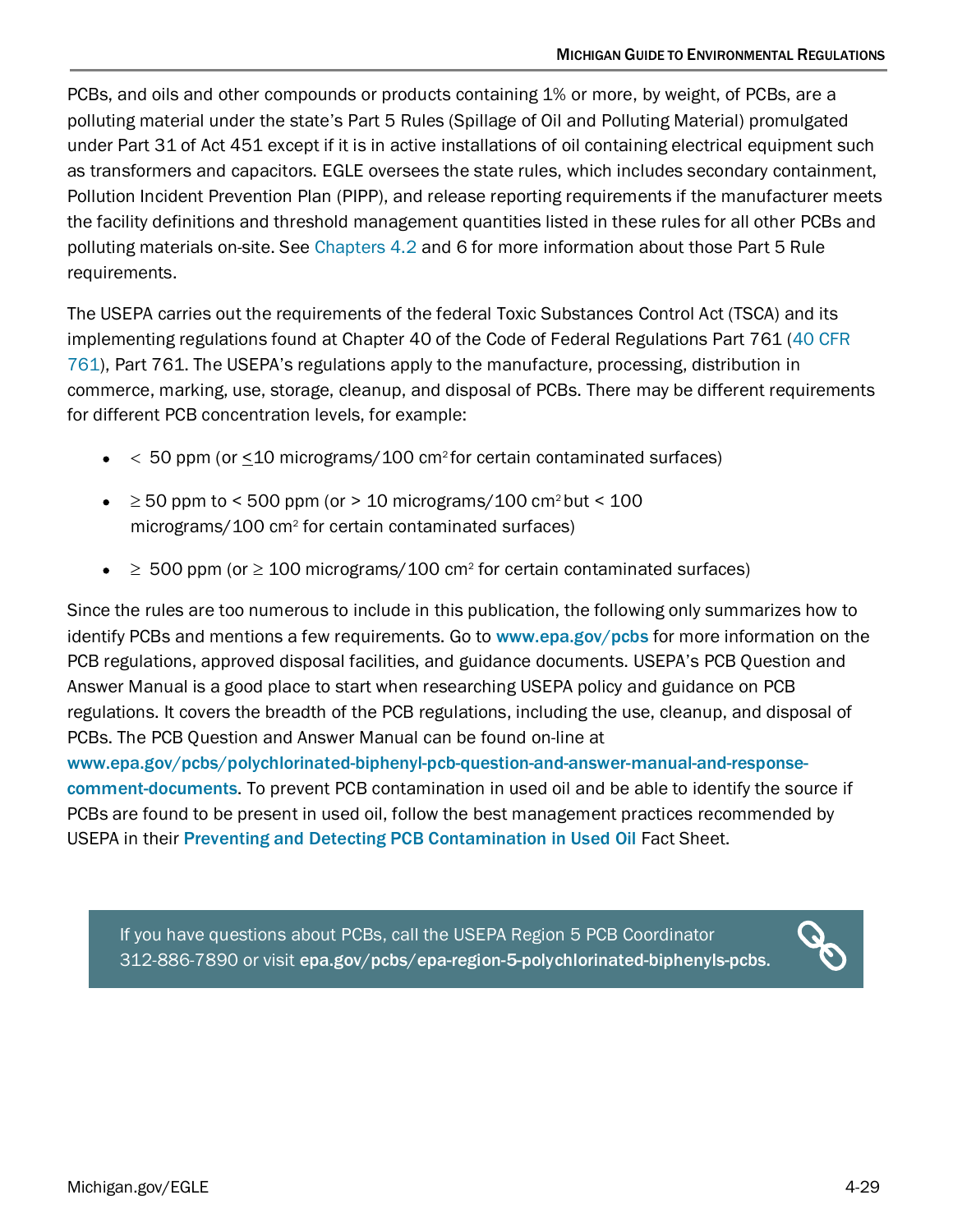# <span id="page-29-0"></span>4.5.1 IDENTIFYING PCBS

PCBs can be found in liquid, non-liquid, and a combination of liquid and non-liquid or multiphasic forms. Usually, this chemical can be found in electrical equipment such as transformers, circuit breakers, light ballasts, switches, large capacitors, etc.; or other equipment like air compressors; or may be a byproduct of the manufacturing process. See the definitions for "excluded manufacturing process" and "excluded PCB products" in the regulations to determine if any exclusions apply to your material(s) (40 CFR 761.3). PCBs may be found in dielectric fluids, solvents, oils, hydraulic fluids or other heat transfer fluids, paints, caulks, or coatings, sludges, slurries, and other chemical substances.

See www.epa.gov/pcbs/learn-about-polychlorinated-biphenyls-pcbs for information about identifying PCB wastes. PCBs were marketed under various trade names. These include:

• Abestol

• Chlophen • Phenoclor

• Chlorextol

- Inerteen
- Aroclor

• Kennechlor

- Pyralene
- Askarel
- No-Flamol

• Pyranol

• DK

You can do any of the following to determine if you have regulated PCB concentrations:

- Look at the equipment label or nameplate for the words "No PCBs" or "PCBs" or any of the PCB trade names. If the nameplate is not readable, you may want to check with the equipment manufacturer for documentation as to the PCB concentration.
- Review service records or other documentation that indicates the PCB concentration of all fluids used since the article was first manufactured. You may need to check with your utility company to see if they have any records regarding the PCB concentration.
- Have the equipment or suspect material tested. At the time of disposal, you must know the equipment's or suspect material's actual PCB concentration. The concentration assumptions do not apply to PCBs that have spilled or been otherwise released from the equipment.
- If you do not have documentation or have not had tests conducted that identify the PCB level, you may use the assumptions regarding PCB concentrations found at 40 CFR 761.2 for use or storage for reuse.
- Transformers and capacitors with less than 3 pounds of fluids, circuit breakers, reclosers, oilfilled cable, and rectifiers can be assumed to contain less than 50 ppm when in use.
- Transformers manufactured before July 2, 1979 that contain 3 pounds or more of fluid other than mineral oil contain  $\geq 500$  ppm. If the date of manufacture is unknown, assume it is a PCBtransformer.
- EEC-18
- Saf-T-Kuhl
- Fenclor
- Solvol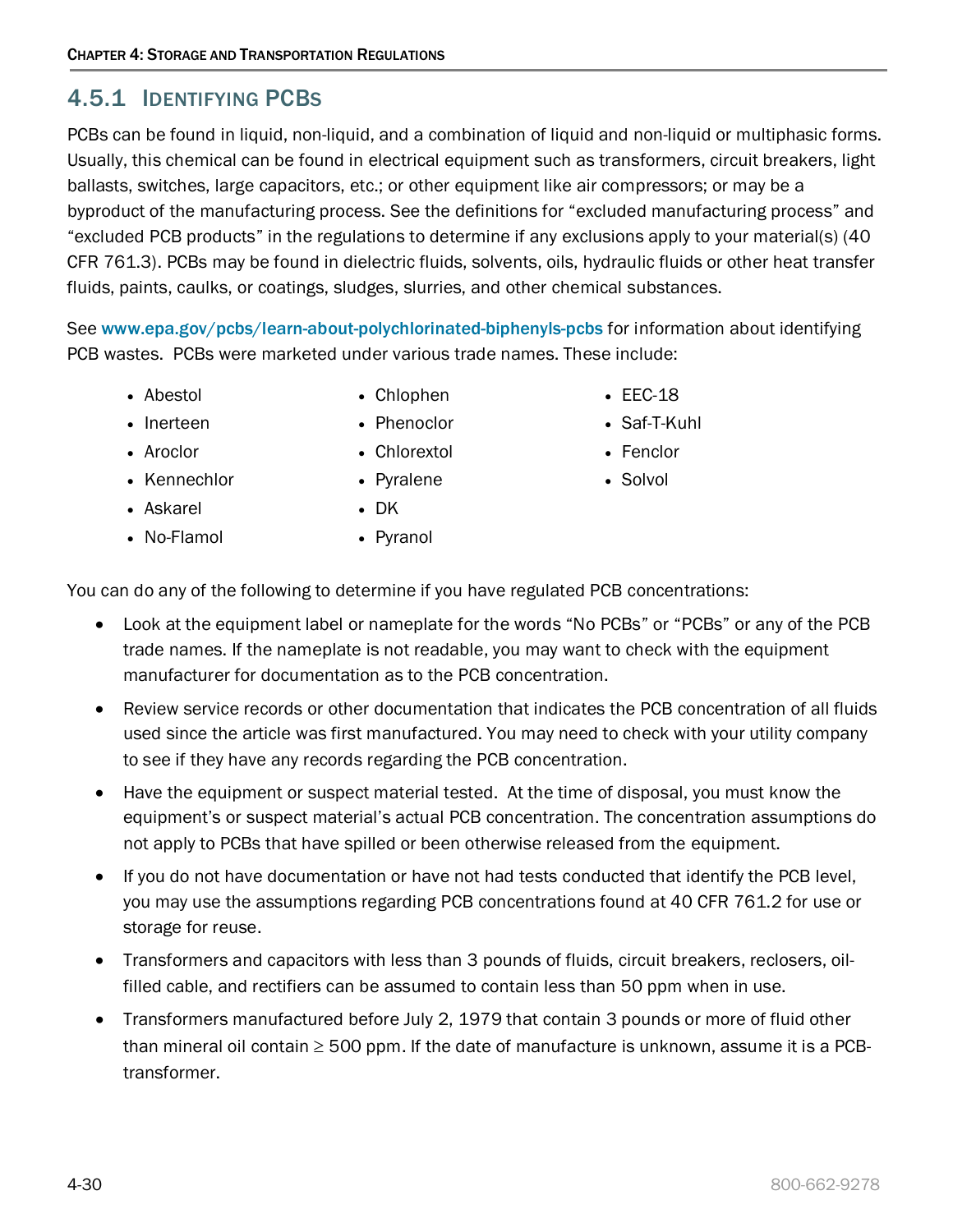- If you don't know how much dielectric fluid is present in the capacitor, the TSCA regulations provide the following assumptions:
	- $\checkmark$  If the capacitor total volume is less than 100 cubic inches, assume it has less than three (3) pounds of dielectric fluid.
	- $\checkmark$  If the capacitor total volume is more than 200 cubic inches, assume it has more than three (3) pounds of dielectric fluid.
	- $\checkmark$  If the capacitor volume is between 100 and 200 cubic inches, and if the total weight is less than nine (9) pounds, assume it has less than three (3) pounds of dielectric fluid.
- Mineral oil-filled electrical equipment manufactured before July 2, 1979 contains ≥ 50 ppm to < 500 ppm. If the date of manufacture is unknown, assume it is PCB-contaminated.
- Capacitors manufactured before July 2, 1979 contain  $\geq$  500 ppm. Assume any capacitors manufactured after that date are non-PCB. If the date of manufacture is unknown, assume it contains  $\geq$  500 ppm.
- For any electrical equipment manufactured after July 2, 1979, assume it is non-PCB.

You must label specific items with the applicable mark that identifies them as containing PCBs. See 40 CFR Part 761, Subpart C regarding these marking requirements.

# <span id="page-30-0"></span>4.5.2 GENERAL RECORD KEEPING AND REPORTING REQUIREMENTS

As of February 5, 1990, owners or operators of the following facilities must maintain annual records (manifests, certificates of disposal, and inspection and cleanup records) and prepare an annual document log:

- Facilities that do not commercially store or dispose of PCBs and that use or store at any one time at least:
	- o 45 kilograms (99.4 pounds) of PCBs contained in PCB containers; or
	- o one or more PCB transformers; or
	- o 50 or more PCB large high- or low-voltage capacitors.
- Commercial storage and disposal facilities of PCBs and PCB Items.

The log must be prepared by July 1 and must include specific information for bulk PCB, PCB articles, PCB containers, and PCB article containers for the previous calendar year (January through December). All these records must be kept at least three years after the facility ceases use or storage of the PCBs (20 years for PCB landfills).

Keep a copy of all manifests (with the transporter's signature) that your facility generated or received. For manifests used to ship PCB wastes to storage or disposal facilities, keep the manifest until you receive signed copies back from the storage or disposal facility. You should receive this copy within 30 days of delivery of the PCB waste. Keep the copy signed by the receiving facility for at least three years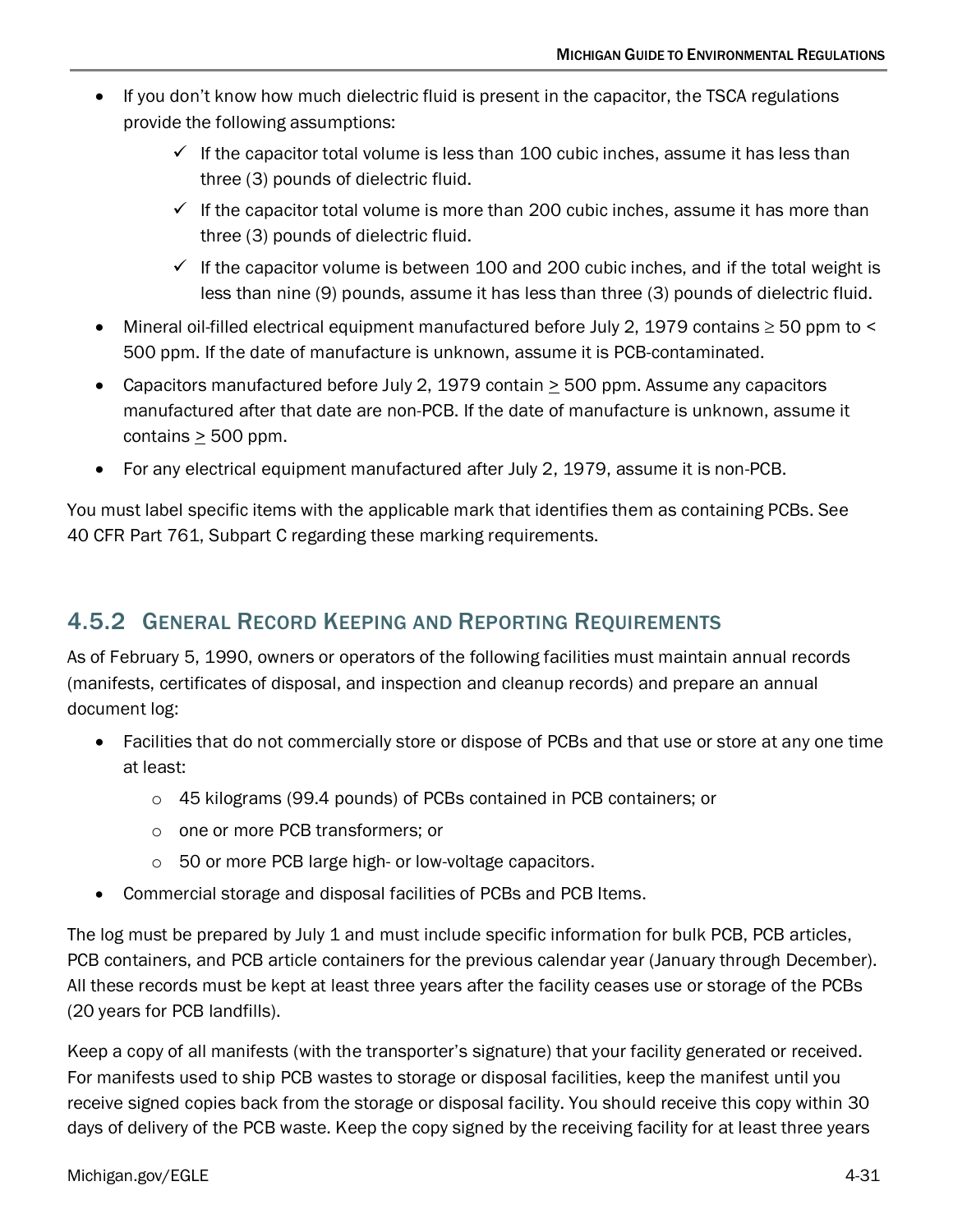from the date of shipment, unless it is part of the annual records discussed above. Use the manifest required by the state where the storage or disposal facility is located. See 40 CFR § 761, Subparts J & K for more details and [Chapter 2.4](https://www.michigan.gov/documents/egle/egle-tou-MGER-Chapter2-Waste_703085_7.pdf#page=35) for codes used on Michigan manifests.

In addition, commercial storage and disposal facilities must prepare an annual report summarizing the records *and* annual document log and submit it to USEPA each year by July 15 for the previous calendar year (January through December).

# <span id="page-31-0"></span>4.5.3 NOTIFICATION REQUIREMENTS

All transporters, commercial storage and disposal companies, and companies conducting research and development activities must notify the USEPA when handling regulated PCBs. If you are a user, owner, or processor of PCBs or PCB items and you maintain your own storage facilities subject to 40 CFR 761.65(b) or (c)(7), you must notify as a generator with an onsite storage facility for PCBs. See 40 CFR 761.205. The USEPA has two notification forms on the Internet—a "*Notification of PCB Activity*" ([Form](http://www.epa.gov/epawaste/hazard/tsd/pcbs/pubs/data.htm)  [7710-53](http://www.epa.gov/epawaste/hazard/tsd/pcbs/pubs/data.htm)) and a "*PCB Transformer Registration*" (Form [7720-12](http://www.epa.gov/epawaste/hazard/tsd/pcbs/pubs/data.htm)).

To notify, complete and submit the "*Notification of PCB Activity Form*" (USEPA [Form 7710-53](http://www.epa.gov/epawaste/hazard/tsd/pcbs/pubs/data.htm)) if one has not already been sent to the USEPA or if your PCB activities have changed since it was last submitted. A facility will then obtain an identification number from the USEPA if they don't already have one. If the facility already has a Site Identification Number also known as a USEPA Identification number assigned under the hazardous waste program (see [Chapter 2\)](https://www.michigan.gov/documents/egle/egle-tou-MGER-Chapter2-Waste_703085_7.pdf), the USEPA will confirm the use of this number under the TSCA program. If facilities do not have a Site Identification Number, also known as a USEPA Identification Number assigned under another program, the USEPA will issue an EPA-PCB identification number under the TSCA program. Do NOT use the "*Michigan Site Identification Form*" (EQP 5150) to request an EPA-PCB identification number for handling PCBs under the TSCA program.

If a facility has a PCB transformer (i.e., ≥ 500 ppm), it must fill out the "*PCB Transformer Registration*" (Form [7720-12](http://www.epa.gov/epawaste/hazard/tsd/pcbs/pubs/data.htm)). Both of these forms are found on-line at [www.epa.gov/pcbs/disposal-and-storage](http://www.epa.gov/pcbs/disposal-and-storage-polychlorinated-biphenyl-pcb-waste#notifications)[polychlorinated-biphenyl-pcb-waste#notifications](http://www.epa.gov/pcbs/disposal-and-storage-polychlorinated-biphenyl-pcb-waste#notifications).

# <span id="page-31-1"></span>4.5.4 STORING PCB ARTICLES

Different regulations apply to storing PCBs for reuse (see 40 CFR § 761.35) and storing PCB waste prior to disposal (see 40 CFR § 761.65). PCB articles such as capacitors, transformers, electric motors, pumps, and other manufactured items can be stored in non- TSCA designed storage area for reuse by the owner or facility operator, under specific conditions. There are also requirements to have markings or signs that state PCBs are in the area. PCB articles can be stored for reuse no more than five years after being removed from use or five years after August 28, 1998, whichever is later. If necessary to store longer, you must request an extension period from the USEPA or place the article in an area that meets specific design requirements or has a RCRA permit. Articles may be stored for use indefinitely if kept in an area that meets specific design requirements under 40 CFR §761.65(b), such as having a roof, walls, and diking, or has a RCRA permit for managing hazardous waste. Discuss the specific storage design requirements with the USEPA. Call EGLE's Hazardous Waste Program, Permit Unit at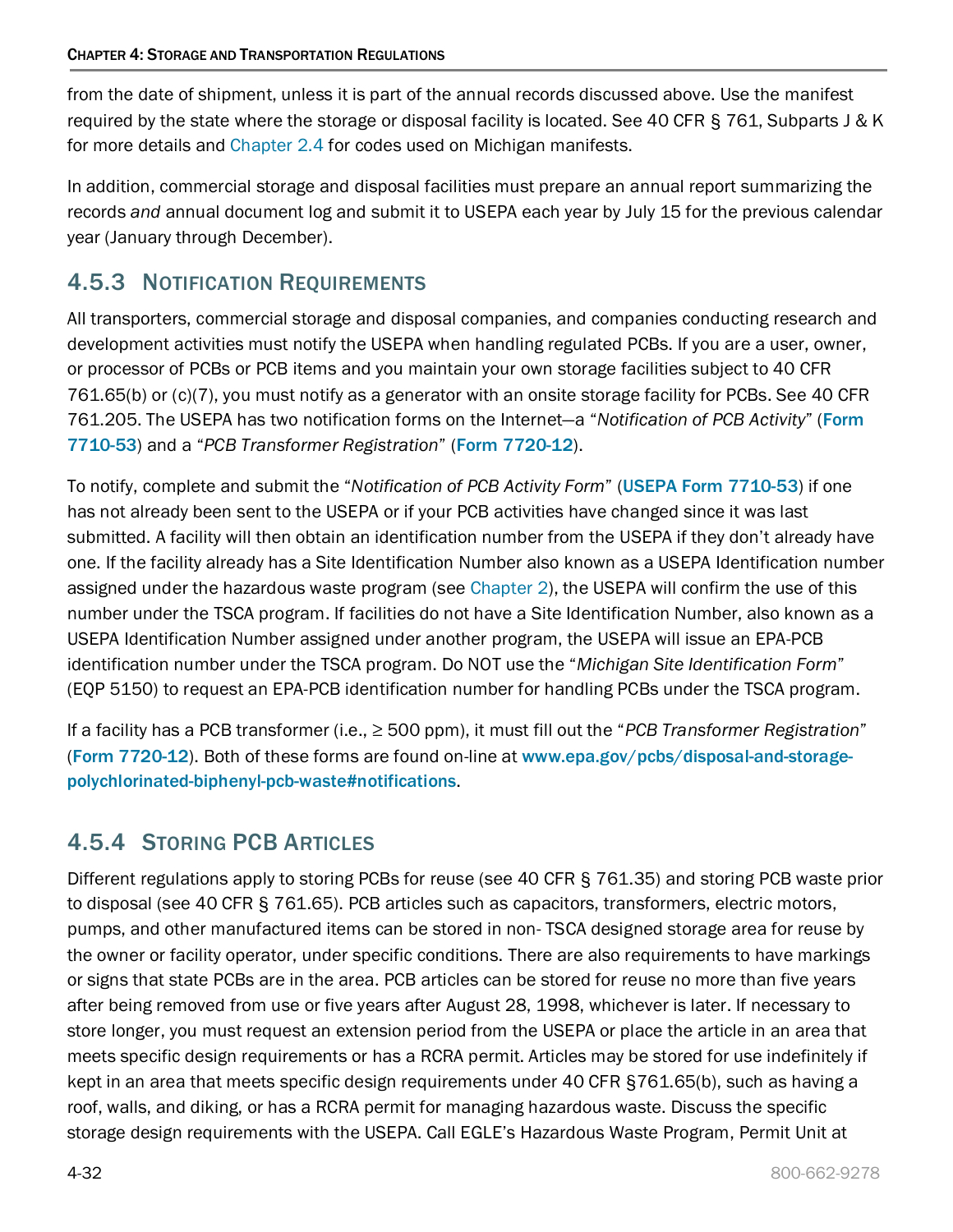517-284-6838 to discuss RCRA permit requirements. Any PCB article stored for reuse must be authorized for use under 40 CFR § 761.30 or it must be disposed of under 40 CFR 761 Subpart D. Storage for reuse must comply with the federal regulations found at 40 CFR § 761.35

PCBs being stored for disposal must comply with the regulations found at 40 CFR § 761.65, including storage area design requirements and the one-year limit on storage for disposal. In addition, commercial storage facilities that store more than 500 gallons at one time of regulated PCBs generated by others must have a PCB storage approval (permit) from USEPA.

Use areas and indoor storage areas for PCB containing materials must be designed, constructed, maintained, and operated to prevent releases of polluting materials through sewers, drains, or to a public sewer system or to surface water or groundwater. If the PCB material is stored outdoors and is in liquid form, there are secondary containment requirements under Part 31 of Act 451 administrative rule R 324.2005 if the facility meets those regulatory threshold planning quantities.

PCB wastes can also be sent to an approved storage facility with a manifest before being disposed. The USEPA has a list of these facilities on the Internet. Be sure to allow enough time to transport the PCB waste from the storage facility to the disposal company, and have the waste disposed of within the allowable one year time frame.

# <span id="page-32-0"></span>4.5.5 PCB DISPOSAL

Disposal of PCB waste is regulated by the USEPA under 40 CFR Subpart D. If the PCB waste is liquid, it is also subject to Part 121 of Act 451. Any regulated PCB waste under TSCA must be disposed of within one year from the date it was determined to be a waste unless the USEPA granted an extension.

### Identification Numbers

See [4.5.3](#page-31-0) for information on notification and obtaining an EPA-PCB identification number. Consider the following for documenting PCB containing wastes for disposal:

- Waste contains PCB concentration of 50 ppm or greater: Generator may use the Site Identification Number, also known as the EPA Identification Number, issued by EGLE. If the facility does not have a Site Identification Number, the generator may use the generic identification number "40 CFR Part 761" on the waste manifest if the generator meets the TSCA exemption in 40 CFR 761.205.
- Solid PCB remediation waste containing PCB concentrations less than 50 ppm or PCB Bulk Product Waste containing > 50 ppm: Check with municipal solid waste landfill if they will accept. Under the federal PCB regulations, the generator must provide written notice, including the quantity to be shipped and highest concentration of PCBs, at least 15 days before the first shipment of bulk PCB remediation waste and/or PCB bulk product waste as defined in 40 CFR 761.3 from each cleanup site by the generator to each off-site facility where the waste is destined (40 CFR 761.61 and 761.62(b)(4))). If they do, it is not necessary to obtain a Site Identification Number or use a Uniform Manifest for hazardous waste disposal. If landfill won't accept the waste, contact a PCB disposal company to determine what they require.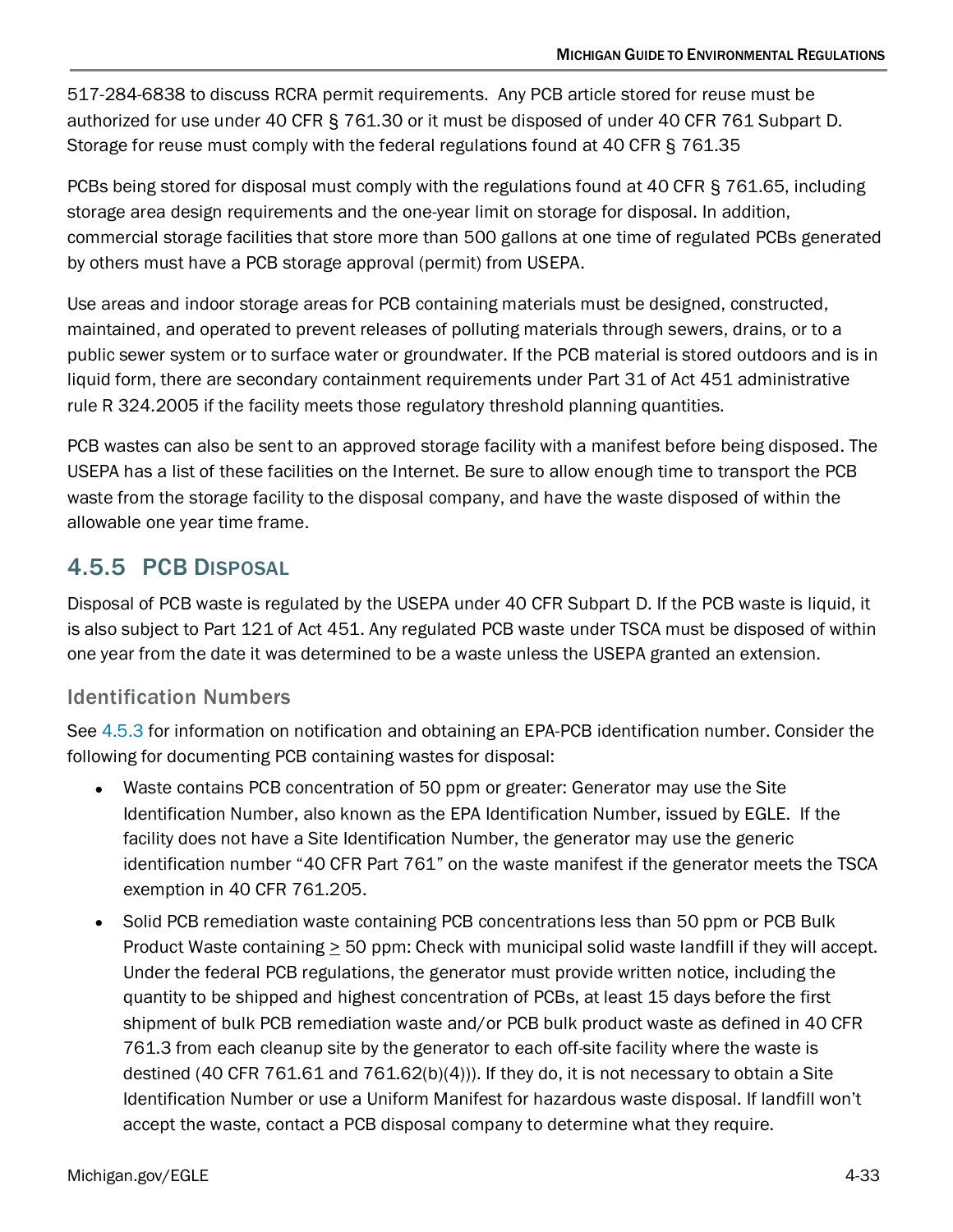#### Manifests and Disposal Records

Many regulated PCBs must be [manifested](http://www3.epa.gov/epawaste/hazard/tsd/pcbs/revisng_manifest_reg.htm) on a [uniform hazardous waste manifest](http://www.michigan.gov/deq/0,4561,7-135-3312-150978--,00.html) form and disposed of at a USEPA approved facility. See [Chapter 2.4.5](https://www.michigan.gov/documents/egle/egle-tou-MGER-Chapter2-Waste_703085_7.pdf#page=66) to learn more about uniform manifest requirements for shipping hazardous waste and shipping document requirements for shipping discarded liquids. For manifesting waste containing PCBs, check with the waste disposal company about which waste code(s) to use for manifesting the different types of PCB wastes. For more information on uniform manifests, go to [Michigan.gov/EGLEwaste,](http://www.michigan.gov/deqwaste) select the "Hazardous Waste" tab on the left, then select "Uniform Manifest Information" under the "Forms" heading.

You should receive a "*Certificate of Disposal*" from the disposal facility within 30 days of the disposal completion date unless a different timeframe is identified in a contractual agreement between the generator and disposal facility.

Refer to the definition of PCB bulk product waste found under 40 CFR § 761.3 and the manifesting and disposal requirements for PCB bulk product waste prescribed under 40 CFR § 761.62). Bulk product waste generally includes waste derived from manufactured products that are in a non-liquid state and have PCB concentrations greater than or equal to 50 ppm and not contaminated by spills from regulated PCBs like debris from building demolition and other manmade structures manufactured, coated, or serviced with PCBs; applied dried paint, caulking, etc. Refer to the definition of PCB bulk remediation waste found in 40 CFR 761 and the clean-up, manifesting and disposal requirements for PCB bulk remediation waste prescribed under 40 CFR 761.61. PCB bulk remediation waste generally includes the following materials: soil, gravel, dredge materials, sewage sludge, and spill clean-up materials like buildings and other man-made structures (such as concrete floors, wood floors, or walls) contaminated from a release of PCB. See the definition for additional materials that may be managed as PCB bulk remediation waste.

For a summary of requirements for small capacitors and ballasts in fluorescent light fixtures, see [Chapter 2.7.5.](https://www.michigan.gov/documents/egle/egle-tou-MGER-Chapter2-Waste_703085_7.pdf#page=102) For information about PCB soil cleanup criteria, see [Chapter 6.4.3.d.](https://w3.michigan.gov/documents/egle/egle-tou-MGER-Chapter6-EnvironmentalEmergencies_721875_7.pdf#page=37)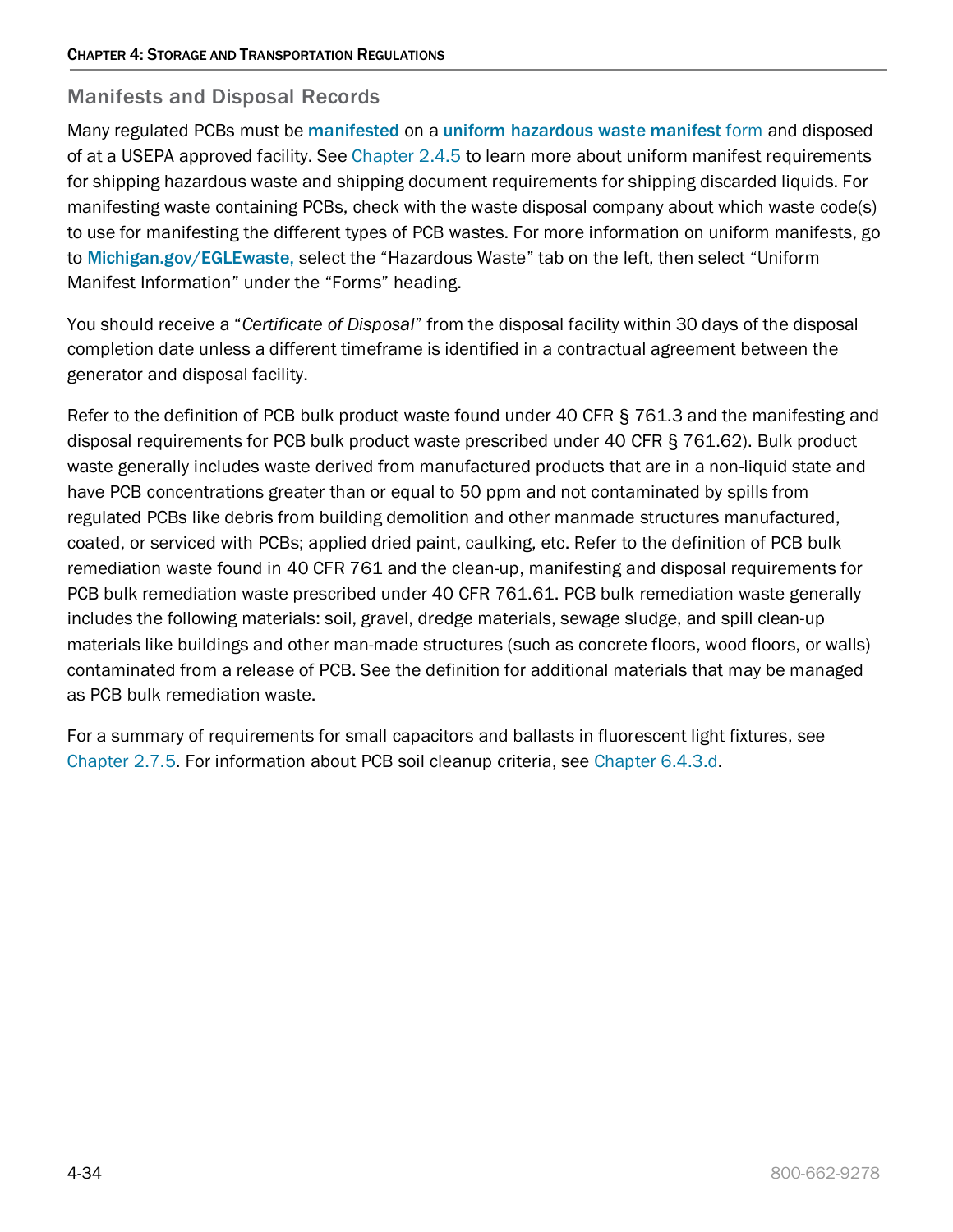# <span id="page-34-0"></span>WHERE TO GO FOR HELP

#### Websites, program contacts, and publications/resources for common air regulations topics

#### Secondary Containment - Flammable and combustible liquids-Act 207

LARA, Storage Tank Program: 517-241-8847 | [Michigan.gov/StorageTanks](http://www.michigan.gov/storagetanks)

#### Secondary Containment - Flammable and combustible liquids-MIOSHA

MIOSHA, Consultation Education & Training Division: 517-322-1809 | [Michigan.gov/miosha](http://www.michigan.gov/miosha)

#### Secondary Containment - Hazardous waste-EGLE

EGLE, [District Office](http://www.michigan.gov/deq/0,1607,7-135-3306_3329-12306--,00.html), Hazardous Waste Program | [Michigan.gov/EGLEwaste](http://www.michigan.gov/deqwaste) [The Guide to Understanding Secondary Containment](http://www.michigan.gov/documents/deq/deq-whm-hwp-Undrstnd-SC-Rqrmnts_248135_7.pdf) Requirements in Michigan

#### Secondary Containment - Polluting materials

#### EGLE, [District Office](http://www.deq.state.mi.us/documents/deq-ead-tas-pippcontacts.pdf), [Part 5 Rules Staff](http://www.michigan.gov/documents/deq/wrd-pipp-staff_344829_7.pdf) | [Michigan.gov/Part5](http://www.michigan.gov/egle/0,9429,7-135-3313_23420---,00.html)

- [Pollution Incident Prevention Plan \(PIPP\) and Part 5 Rules and](http://www.michigan.gov/documents/deq/deq-ead-tas-pipp5summary_267022_7.pdf) Information Packet
- [Salt and Brine Storage Guidance](http://www.michigan.gov/documents/deq/deq-ess-p2tas-bulksaltbrineguidance_267024_7.pdf)
- USEPA [Bulk Storage Container Inspection Fact Sheet](https://www.google.com/url?sa=t&rct=j&q=&esrc=s&source=web&cd=1&cad=rja&uact=8&ved=0ahUKEwj1i_WO7LPLAhUqv4MKHVoyBn8QFggcMAA&url=https%3A%2F%2Fwww.epa.gov%2Fsites%2Fproduction%2Ffiles%2F2014-05%2Fdocuments%2Fbulk_storage_container_integrity-testing-factsheet.pdf&usg=AFQjCNFZi-D8VQT8wXxhNUTLCA3uDUs9HA)

#### ASTs and USTs Regulations

LARA, Storage Tank Program: 517-241-8847 | [Michigan.gov/StorageTanks](http://www.michigan.gov/storagetanks)

#### USTank Cleanup Fund, Legacy Release Program, and Public Highway Cleanup Program

Michigan Underground Storage Tank Authority (MUSTA) 517-284-6537 |[Michigan.gov/EGLEMUSTA](http://www.michigan.gov/deqmusta)

#### Risk Based Corrective Action (RBCA)

American Society for Testing and Materials (ASTM): 610-832-9585 | [www.astm.org](http://www.astm.org/)

#### National Fire Protection Association (NFPA) Publications

800-344-3555 | [www.nfpa.org/codesonline](http://www.nfpa.org/codesonline)

#### PCB storage

USEPA Region 5: 312-886-7890 or 800-621-8431 | [www.epa.gov/pcbs](http://www.epa.gov/pcbs)

#### Transportation of hazardous material-USDOT

Michigan State Police, Commercial Vehicle Enforcement Division 517-241-0506 | [Michigan.gov/MotorCarrier](http://www.michigan.gov/motorcarrier)

U.S. Department of Transportation: 800-467-4922 | <http://phmsa.dot.gov/hazmat>

Transportation of hazardous material-EGLE [\(hazardous waste and liquid industrial by-products\)](http://www.michigan.gov/deq/0,1607,7-135-3312_7235---,00.html) 586-753-3850 or 586-494-5091 | [Michigan.gov/EGLEwaste](http://www.michigan.gov/deqwaste) ("[Transporters](http://www.michigan.gov/deq/0,1607,7-135-3312_7235---,00.html)")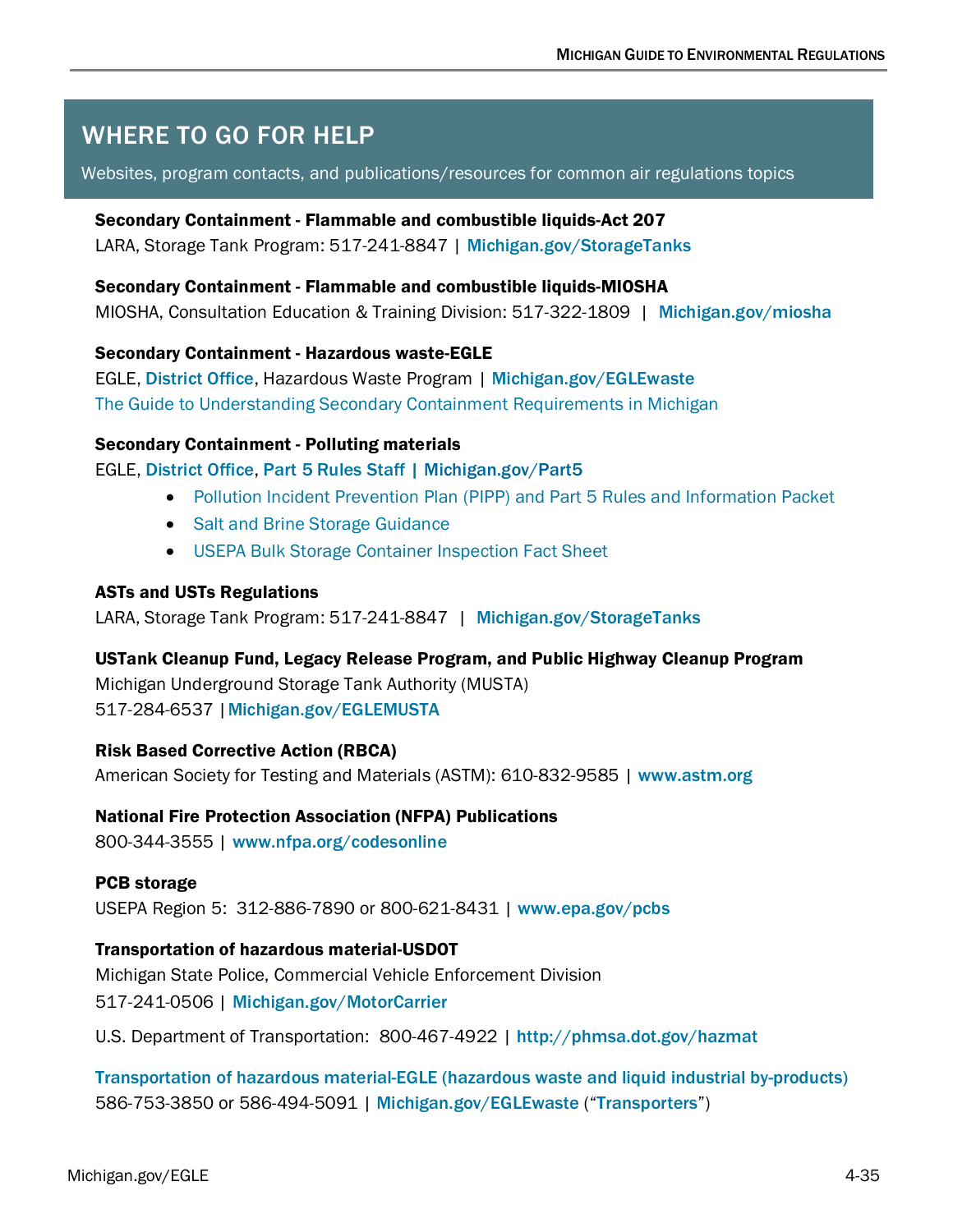# APPENDIX 4-A: SUMMARY OF SECONDARY CONTAINMENT REGULATIONS

The material that you store at your facility may be regulated by more than one agency and, therefore, listed in more than one row of this summary. This summary is not all-inclusive. Refer to the chapter of the guidebook that is referenced under the "Regulation References" column for more information.

#### Cyanide

| <b>Regulated Storage Volumes</b> | <b>Required Containment Volumes</b>                                                                                                            | <b>Regulations References</b>                                                                      | <b>Regulatory Agency</b>                                                                        |
|----------------------------------|------------------------------------------------------------------------------------------------------------------------------------------------|----------------------------------------------------------------------------------------------------|-------------------------------------------------------------------------------------------------|
| All surface coating operations   | Dikes or other arrangements must be provided<br>to prevent the possibility of intermixing of<br>cyanide and acid in the event of tank rupture. | <b>MIOSHA General Industry</b><br>Health Standards - Part 526<br>R 3320(10), Open Surface<br>Tanks | LEO-MIOSHA<br><b>Consultation, Education &amp;</b><br><b>Training Division:</b><br>517-322-1809 |

#### <span id="page-35-0"></span>Flammable and Combustible Liquids-MIOSHA

| Regulated Storage Volumes                                                                                                                                                    | <b>Required Containment Volumes</b>                                                                                                                                                        | <b>Regulations References</b>                                                                                | <b>Regulatory Agency</b>                                                                        |
|------------------------------------------------------------------------------------------------------------------------------------------------------------------------------|--------------------------------------------------------------------------------------------------------------------------------------------------------------------------------------------|--------------------------------------------------------------------------------------------------------------|-------------------------------------------------------------------------------------------------|
| Varies with container type and<br>class of material and whether<br>material is stored indoors or<br>outside. Limits how much<br>material can be kept in storage<br>cabinets. | • Storage room size varies with amount stored<br>and fire protection rating<br>• At least 6" outdoor curb height.<br>• At least 4" sill height or sunken floor for inside<br>storage room. | MIOSHA General Industry<br>Safety Standards - Part 75,<br><b>Flammable and Combustible</b><br><b>Liquids</b> | LEO-MIOSHA<br><b>Consultation, Education &amp;</b><br><b>Training Division:</b><br>517-322-1809 |

Flammable and Combustible Liquids-MIOSHA (associated with coating, finishing, treating, or similar processes)

| <b>Regulated Storage Volumes</b>                                                                                                                            | <b>Required Containment Volumes</b>                                                                                                                                                                                                                                                                                                                                                                              | <b>Regulations References</b>                                                                                      | <b>Regulatory Agency</b>                                                                        |
|-------------------------------------------------------------------------------------------------------------------------------------------------------------|------------------------------------------------------------------------------------------------------------------------------------------------------------------------------------------------------------------------------------------------------------------------------------------------------------------------------------------------------------------------------------------------------------------|--------------------------------------------------------------------------------------------------------------------|-------------------------------------------------------------------------------------------------|
| Dip tanks of over 150<br>1.<br>gallons in capacity or 10<br>square feet in liquid surface<br>area<br>Dip tanks over 500 gallons<br>2.<br>in liquid capacity | • Equipped with trapped overflow pipes that<br>prevent passage of vapors and lead to a safe<br>location outside buildings. Smaller dip tanks<br>shall also be so equipped, where practical.<br>Have trapped drain discharged to a closed<br>properly vented salvage tank or to a safe<br>location outside that will not endanger<br>property.<br>Note: capacity must be able to handle fire<br>suppression water | <b>MIOSHA General Industry</b><br>Safety and Health Standards -<br>Part 76 Spray Finishing and<br><b>Dip Tanks</b> | LEO-MIOSHA<br><b>Consultation, Education &amp;</b><br><b>Training Division:</b><br>517-322-1809 |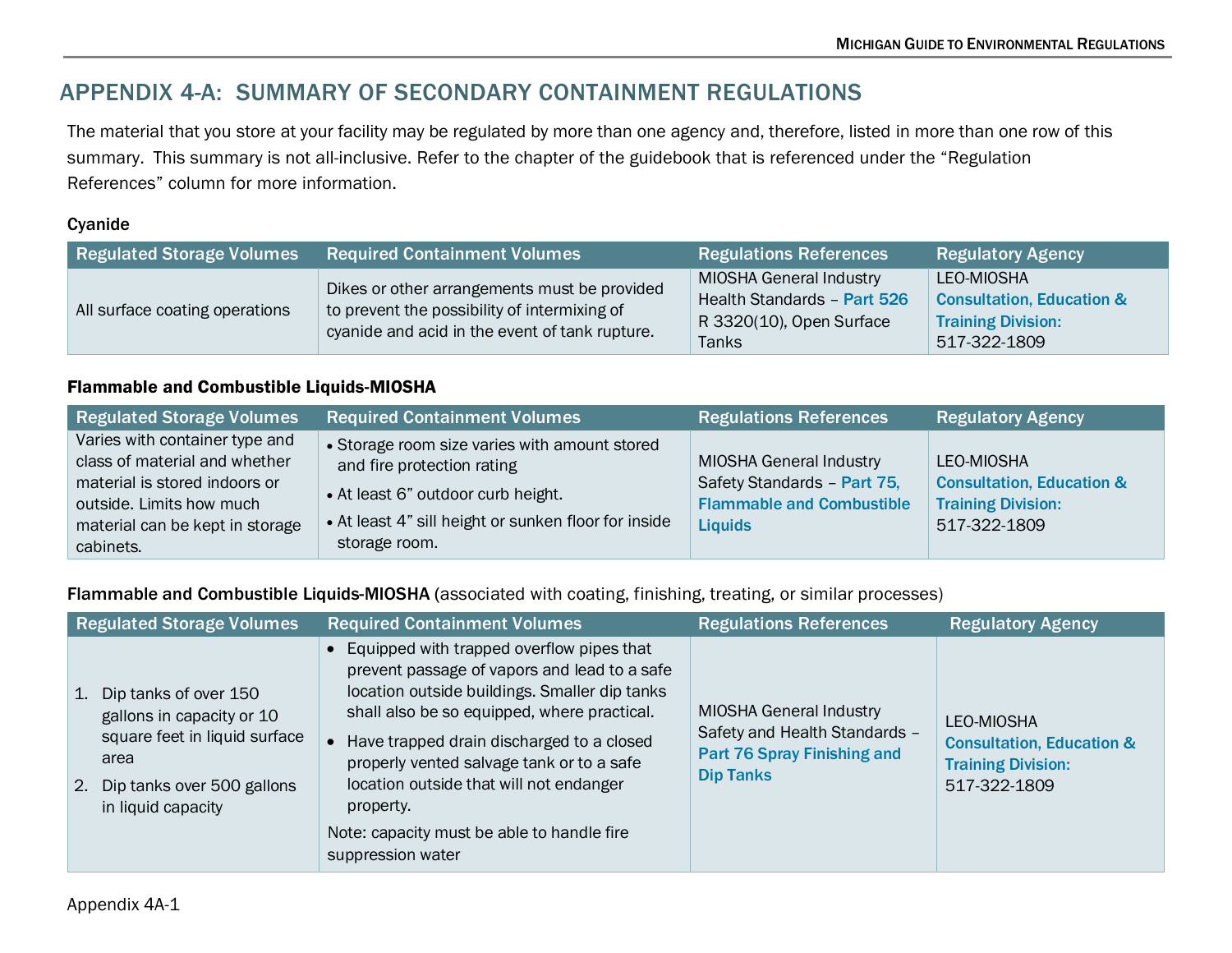| <b>Regulated Storage Volumes</b>                                                                                                                                                                                                                                                                                                                                             | <b>Required Containment Volumes</b>                                                                                                                                                                                                                                                                                                                                                                                                                                                                                                                                                                                                                                                                                                                                                                                                       | <b>Regulations References</b>                                                                                                                                    | <b>Regulatory Agency</b>                                                |
|------------------------------------------------------------------------------------------------------------------------------------------------------------------------------------------------------------------------------------------------------------------------------------------------------------------------------------------------------------------------------|-------------------------------------------------------------------------------------------------------------------------------------------------------------------------------------------------------------------------------------------------------------------------------------------------------------------------------------------------------------------------------------------------------------------------------------------------------------------------------------------------------------------------------------------------------------------------------------------------------------------------------------------------------------------------------------------------------------------------------------------------------------------------------------------------------------------------------------------|------------------------------------------------------------------------------------------------------------------------------------------------------------------|-------------------------------------------------------------------------|
| Aboveground Storage<br>• Aboveground Storage Tank 60<br>gallons or larger capacity.<br>• Any size container holding<br>flammable liquids requires<br>means of preventing flow into<br>adjacent building area.<br>• Any container less than 660<br>gallons capacity if secondary<br>containment is determined to<br>be necessary by authorities.<br>• Loading/unloading areas | • Volume varies with amount stored and fire<br>protection level; indoor/outdoor restriction;<br>distance requirements between tanks,<br>buildings, and property lines; aisle width<br>between containers; etc.<br>• Tanks must be in an area capable of<br>containing 100% volume of the largest tank,<br>plus the volume occupied by other tanks in<br>the same area measured from the height of<br>the dike wall.<br>• At least 4" sill height or sunken floor for inside<br>storage room or use of open-grated trench.<br>• At least 6" curb height for outside storage<br>area or sloped away from building.<br>• Capacity to hold release and water from fire<br>protection system to prevent release from<br>reaching surface water, ground water, and<br>subsurface soils.<br>• Storage cabinet may be required for<br>containers. | • Michigan Fire Prevention Code,<br><b>Public Act 207 of 1941</b><br>• FL/CL Rules<br>R 29.5601 - R 29.5917<br>and adopted NFPA Standards<br>(See Chapter 4.3.2) | LARA, Storage Tank Program<br>517-241-8847<br>Michigan.gov/StorageTanks |

### Flammable and Combustible Liquids-Act 207 and Hazardous Materials-Act 207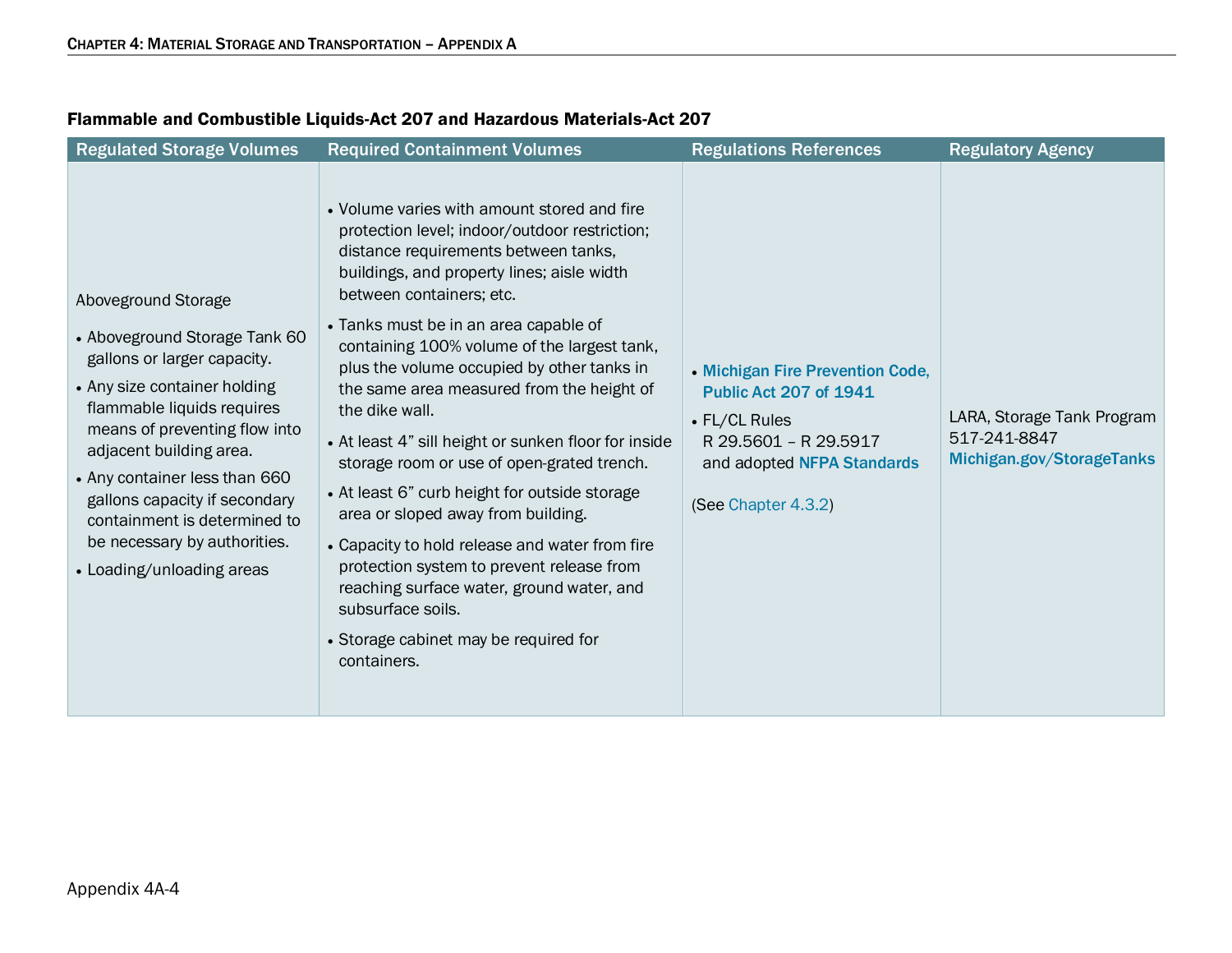# Hazardous Substance-CERCLA - Petroleum products (oil, gasoline, diesel fuel)

#### [A substance listed in Section 112 of part A of title I of the Clean Air Act, Chapter 360, 84 Stat. 1685, 42 U.S.C. 7412](http://www.michigan.gov/deq/1,1607,7-135-3311_4115_4238-26443--,00.html)

| <b>Regulated Storage Volumes</b>                                                                                            | <b>Required Containment Volumes</b>                                      | <b>Regulations References</b>                                                                                                                                                                                                          | <b>Regulatory Agency</b>                                                |
|-----------------------------------------------------------------------------------------------------------------------------|--------------------------------------------------------------------------|----------------------------------------------------------------------------------------------------------------------------------------------------------------------------------------------------------------------------------------|-------------------------------------------------------------------------|
| Underground Storage<br>Regulated underground storage<br>tank located in an exclusion zone<br>or secondary containment zone. | Requires double-walled tanks or integral<br>secondary containment tanks. | • Part 211 (Underground<br>Storage Tanks) of Public<br>Act 451 of 1994 UST<br><b>Rules R 29.2101-</b><br>29.2172<br>$\cdot$ FL/CL Rules R 29.5601 - R<br>29.5917<br>• 40 CFR 302.4<br>• Clean Air Act Section 112<br>(see Chapter 4.1) | LARA, Storage Tank Program<br>517-241-8847<br>Michigan.gov/StorageTanks |

#### Highly Hazardous Chemicals

| <b>Regulated Storage Volumes</b>                                                                                                     | <b>Required Containment Volumes</b>                                                                                                                                                                                                                                  | <b>Regulations References</b>                                                                                                                                   | <b>Regulatory Agency</b>                                                                       |
|--------------------------------------------------------------------------------------------------------------------------------------|----------------------------------------------------------------------------------------------------------------------------------------------------------------------------------------------------------------------------------------------------------------------|-----------------------------------------------------------------------------------------------------------------------------------------------------------------|------------------------------------------------------------------------------------------------|
| At or above the threshold quantity<br>specified in the MIOSHA General<br>Industry Safety and Health Standards<br>$-$ Part 91 and 591 | Varies with physical and chemical<br>characteristics of the hazardous chemical.<br>Standard requires equipment in a covered<br>process to comply with generally accepted<br>good engineering practices (secondary<br>containment is a good engineering<br>practice). | <b>MIOSHA General Industry</b><br>Safety and Health Standards -<br>Part 91 and 591, Process<br><b>Safety Management of Highly</b><br><b>Hazardous Chemicals</b> | LEO-MIOSHA<br><b>Consultation, Education &amp;</b><br><b>Training Division</b><br>517-322-1809 |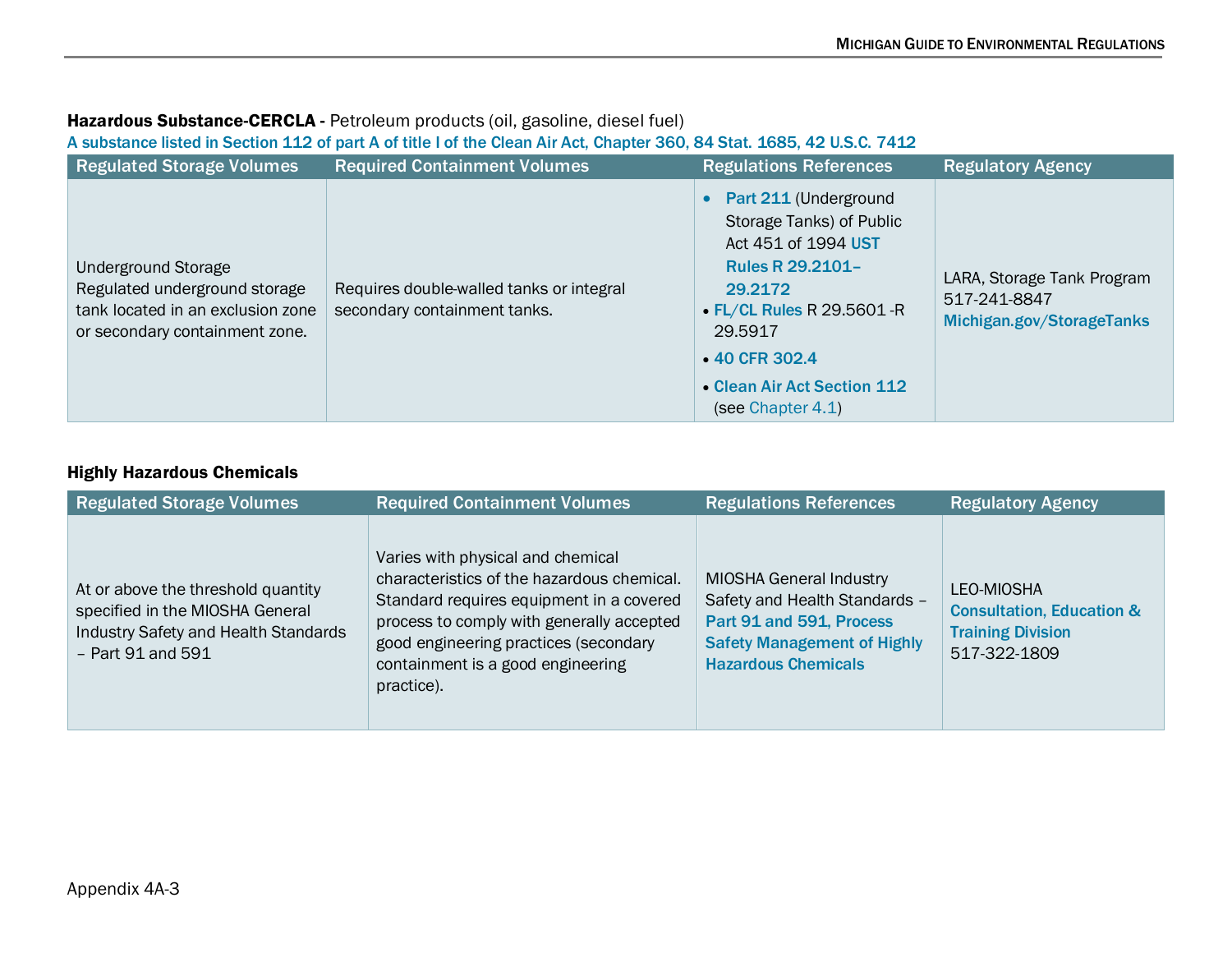#### Hazardous Waste-EGLE and USEPA

| <b>Regulated Storage Volumes</b>                                                                                                                                                                                                                                                                                                                                                                                                                                                                                                                                                                                                                                                                                                                                                                                                                                                                                                               | <b>Required Containment Volumes</b>                                                                                                                                                                                                                                                                                                                                                                                                                                                                                                                                 | <b>Regulations References</b>                                                                                                                                                                                                                                                                                              | <b>Regulatory Agency</b>                                                              |
|------------------------------------------------------------------------------------------------------------------------------------------------------------------------------------------------------------------------------------------------------------------------------------------------------------------------------------------------------------------------------------------------------------------------------------------------------------------------------------------------------------------------------------------------------------------------------------------------------------------------------------------------------------------------------------------------------------------------------------------------------------------------------------------------------------------------------------------------------------------------------------------------------------------------------------------------|---------------------------------------------------------------------------------------------------------------------------------------------------------------------------------------------------------------------------------------------------------------------------------------------------------------------------------------------------------------------------------------------------------------------------------------------------------------------------------------------------------------------------------------------------------------------|----------------------------------------------------------------------------------------------------------------------------------------------------------------------------------------------------------------------------------------------------------------------------------------------------------------------------|---------------------------------------------------------------------------------------|
| • Small quantity generators (SQGs)<br>accumulating more than 2,200 lbs. of<br>liquid hazardous waste.<br>• Large Quantity Generators (LQGs)<br>accumulating any amount of hazardous<br>waste.<br>• SQGs or LQGs accumulating any waste with<br>codes F020, F021, F022, F023, F026, F027<br>• Anyone accumulating more than 2.2 lbs. of<br>acute or severely toxic waste.<br>• Generators with regulated waste tanks.<br>Very small quantity generators are not<br>required to have secondary containment<br>unless they accumulate greater than 2,200<br>Ibs., but they must manage the waste so<br>there is no release into the environment,<br>sewers, or drains.<br>• There are specific requirements for<br>treatment, storage, and disposal facilities<br>and transporters.<br>• If in regulated storage tanks and has<br>flashpoint below 200 degrees Fahrenheit,<br>also meet Flammable and Combustible<br>Liquids-Act 207 requirements | Capacity must be able to contain<br>100% of the largest container or<br>10% of the volume of all the<br>containers in the system, whichever<br>is larger, of liquid hazardous waste<br>or those identified "F" code wastes<br>plus any precipitation that gets in<br>the accumulation area.<br>NOTE: Spill pallets do not provide<br>adequate squirt protection and are<br>not acceptable for liquid hazardous<br>waste containment.<br>NOTE: Even if secondary<br>containment is not required, it is<br>recommended for all hazardous<br>waste accumulation areas. | • Part 111 (Hazardous Waste) of<br>Public Act 451 of 1994.<br>• R 299.9101 - 299.11107<br>• Federal Resource and<br>Conservation Act (RCRA)<br>•40 CFR 260-279<br>NOTE: If you handle hazardous<br>waste, you will also need to<br>meet emergency notification<br>and planning requirements.<br>(See Chapters 2.3 and 5.2) | <b>EGLE, District Office</b><br>michigan.gov/EGLEwaste<br><b>USEPA</b><br>www.epa.gov |

#### Universal waste

| <b>Regulated Storage Volumes</b>                                 | <b>Required Containment Volumes</b>                                  | <b>Regulations References</b>                       | <b>Agency with Regulatory</b><br><b>Responsibility</b> |
|------------------------------------------------------------------|----------------------------------------------------------------------|-----------------------------------------------------|--------------------------------------------------------|
| • Contain if waste or package is leaking,<br>spilled, or damaged | Place damaged package into another<br>container or replace container | • Hazardous waste rule R<br>299.9228<br>•40 CFR 273 | <b>EGLE, District Office</b><br>Michigan.gov/EGLEwaste |